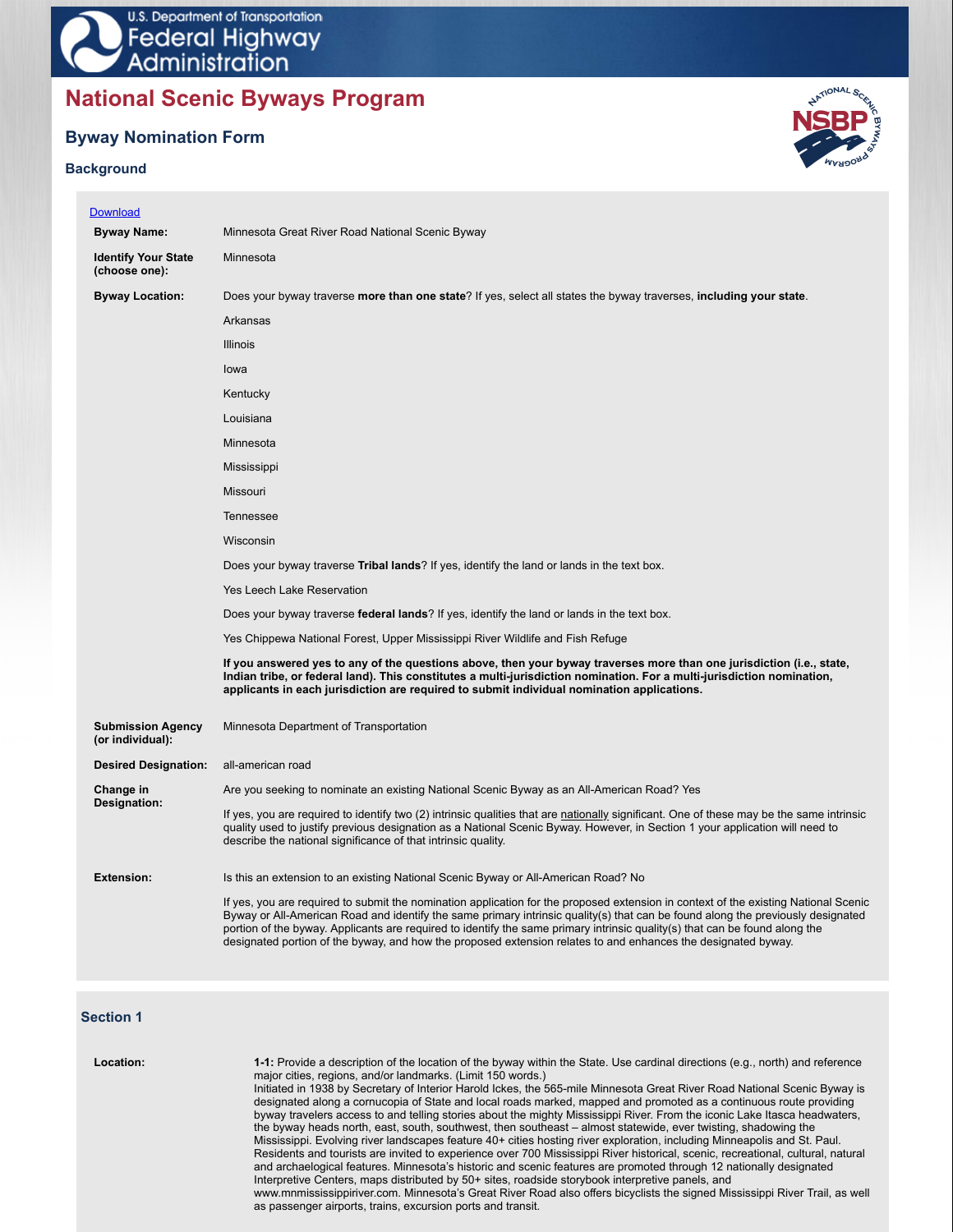| Date of Local Designation:   | 1-2: Any road submitted for designation under the National Scenic Byways Program must first be designated, through<br>legislation or some other official declaration, a State, Indian tribe or Federal land management agency scenic byway. List<br>the designating agency(s) and date(s) of designation.                                                                                                            |
|------------------------------|----------------------------------------------------------------------------------------------------------------------------------------------------------------------------------------------------------------------------------------------------------------------------------------------------------------------------------------------------------------------------------------------------------------------|
|                              | Designating Agency(s): Minnesota Department of Transportation                                                                                                                                                                                                                                                                                                                                                        |
|                              | Date(s) of Local Designation: State Statute 04/24/1959, State Scenic Byway 05/21/1996, National Scenic Byway<br>06/15/2000                                                                                                                                                                                                                                                                                           |
| <b>Instrinsic Qualities:</b> | 1-3: For the All-American Road designation, select the two (2) Intrinsic Qualities that are most evident along the road and<br>that you will demonstrate are nationally significant. and contribute to the byway being considered a "destination unto itself."<br>(Hold the Ctrl button and click on two Intrinsic Qualities.)                                                                                       |
|                              | For multi-jurisdiction nomination applicants seeking designation as an All-American Road, at least one of the two primary<br>intrinsic qualities cited must match the qualities submitted by the other jurisdictions seeking designation. The applicant<br>may cite the second intrinsic quality as specific to their segment of the byway: Archaeological, Cultural, Historic, Natural,<br>Recreational, or Scenic. |
|                              | <b>Historic</b>                                                                                                                                                                                                                                                                                                                                                                                                      |
|                              | Scenic                                                                                                                                                                                                                                                                                                                                                                                                               |
| <b>Primary Photo:</b>        | 1-4: Provide a single image that you feel best represents the experience along your byway. Please select this image<br>carefully as it will introduce the reviewers to your byway. Also, if designated, your byway will be included in the marketing<br>efforts of the National Scenic Byways Program and this image will be used on the traveler website.                                                           |
|                              | Please provide an alternative text description of the image that describes what the image depicts. This text will be used by<br>those who cannot see the photo, and should thoroughly describe what is depicted in the image. For guidelines on<br>submitting images and composing alternative text descriptions, please see our <i>Image Style Guide</i> . (Limit 50 words.)                                        |
|                              | Alternative text for image: Bucket list: Great River Road travelers find delight crossing America's Mississippi River<br>headwaters atop stepping stones! Countless pictures capturing the moment include the wood post sign "Here 1475 Ft<br>above the ocean the mighty Mississippi begins to flow on its winding way 2552 miles to the Gulf of Mexico".                                                            |
|                              | Image name: Bucket list-Minnesota Great River Road travelers walking across the Mississippi River headwaters at Lake<br>Itasca                                                                                                                                                                                                                                                                                       |
|                              | Image owner: Copyright: MN Department of Natural Resources/Deb Rose. Contact deb.rose@state.mn.us for permission<br>to use.                                                                                                                                                                                                                                                                                          |
|                              | Photo release? No                                                                                                                                                                                                                                                                                                                                                                                                    |
|                              | Upload Image: 1-4Mississippi Headwaters Bucketlist.jpg                                                                                                                                                                                                                                                                                                                                                               |
|                              | Before uploading, rename the file to begin with 1-4. For example, rename your file RiverBend.png to 1-4RiverBend.png.                                                                                                                                                                                                                                                                                                |
|                              |                                                                                                                                                                                                                                                                                                                                                                                                                      |

# **Section 2**

2-1: This section will introduce the reviewers to your byway. Provide a description of your byway from the "big picture" point of view, and within the context of your description, include information on the items below. For more information on developing a strong statement of qualification, please reference the Nominations Guide. (Limit 750 words.)

- Theme that reflects the central focus of the byway's nomination story and promotes the Byway.
- An overview of the Traveler Experience navigating the byway. Provide a sense of how the experience unfolds as visible features, byway stories, or important resources form the core quality of your corridor.
- Regional Significance (National Scenic Byway) explain and justify what is special, significant or unique about your byway in relation to the primary Intrinsic Quality
- National Significance (All-American Road) explain and justify what is special, significant or unique about your byway in relation to the two (2) primary Intrinsic Qualities, and why the road is considered a destination unto itself.

### **Statement of Qualification:**

The name Mississippi comes from the French "Messipi" - the French rendering of the native American Anishinaabe (Ojibwe or Algonquin) name for the river, "Misi-ziibi," meaning "Great River."

Travel writer William Least Heat Moon's library contains over 2,000 travel books. Of those about rivers, most are all or partially about the Mississippi. He asks readers "consider all the reasons you can come up with" for why this is so, but concludes, "still you must face the inevitable: The Mississippi has an encompassing mystique no other American river exerts ..." It is this "encompassing mystique" that compels people from around the world to explore the Great River.

Nowhere along its 2,552-mile course does the Mississippi River's scenic landscape change more than in Minnesota. The Great River Road follows the river as it matures through seven distinct landscapes, each with unique mystique, and over its only waterfall.

Walking across the headwaters at Lake Itasca is an international bucket-list item. It is a place like no other. Itasca State Park interpretation and features engage travelers with hands-on history surrounded by stunning scenic views at the river's cradle.

The Mississippi seems reluctant to leave its birthplace among ancient pines and pristine lakes. After percolating from Lake Itasca, it follows a serpentine course to Brainerd, frequently twisting back on itself, leaving cut-off lands and oxbows. Contributing to the mystique is an ongoing blend of natural and human history, humans having lived along the river here for nearly 10,000 years, and indigenous communities retaining traditional lifestyles along it today. And as anyone who has canoed or kayaked this reach will tell you, every twist and turn creates a new scenic view.

The Mississippi's headwaters include thousands of lakes. The largest contribute to a reservoir system the Corps of Engineers created over 100 years ago. The river dams and reservoirs are historically significant as part of the first national reservoir system in the United States. The resulting Lakes and Reservoirs scenery generate lasting memories.

At Brainerd, the Mississippi straightens and becomes wider. More islands appear, but you see little floodplain and no large or backwater lakes. This is the Prairie River, where the prairie runs up to the river's banks, some rising 40 to 60 feet, providing views of a maturing river. Two national Interpretive Centers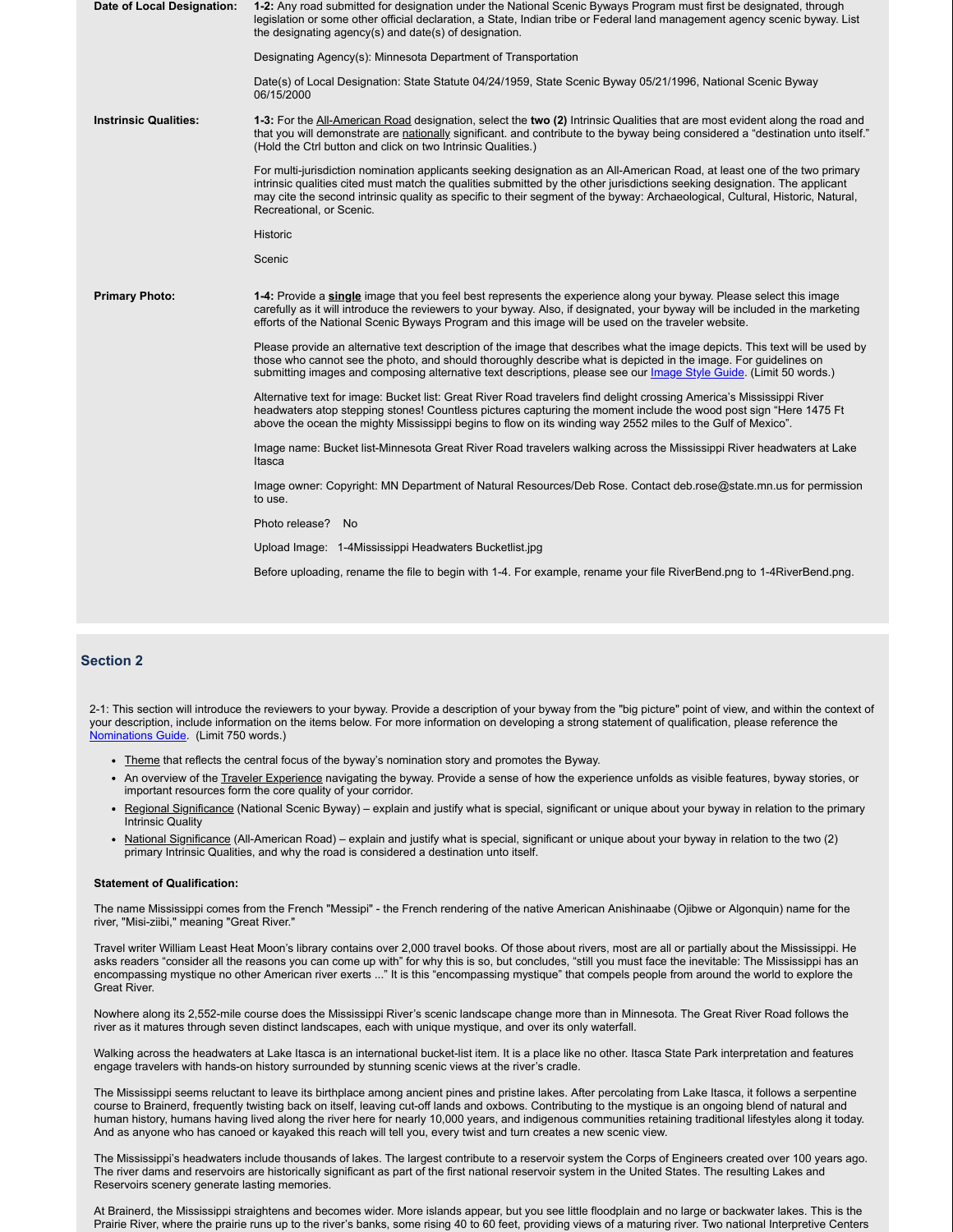showcase prairie-life history next to the Mississippi in this reach.

No place anchors the Mississippi River's significance in the Twin Cities like St. Anthony Falls or matches its national and international significance. Geologically, it is the Mississippi's only major waterfall. Historically, a who's who of natives, Europeans and Americans explored it. Economically, it's the birthplace of saw and flour milling industries that became the dominant producers of their commodities in the world. Technologically, the falls generated the first commercial hydroelectric central plant in America. Scenically, it has drawn renowned painters capturing the fall's grandeur since before it was capped, and today remains a magnet for artists.

The Gorge is only 8.5 miles long, running from St. Anthony Falls to the mouth of the Minnesota River. Here, the Mississippi plunges 110 feet between bluffs one-quarter to one-third mile apart and 60 to 100 feet high. This is the only place where the river falls so quickly over such a short distance and through such a tight canyon. The three locks and dams of the Gorge are nationally significant, as is the Grand Rounds National Scenic Byway.

The Big River begins at the confluence of the Mississippi and Minnesota rivers extending 34 miles to Hastings. Fort Snelling, a National Historic Landmark, overlooks the confluence, known as B'dote to Dakota people, each a contrasting feature of this scenic setting. Here the broad valley and wide floodplain offer many side channels, backwater lakes, wetlands and wooded islands with scenic vistas and intimate encounters with a seemingly primeval world.

During the last ice age, glaciers bulldozed the Midwest's landscape but left the Driftless Area alone. Water and wind have been eroding and incising the Driftless Area for far longer than the surrounding lands, creating a unique and nationally significant landscape. From early explorers to modern travel writers, many have tried to capture that landscape's scenic power. Locks and Dams 3 through 8 lie in this reach and are listed on the National Register as nationally significant.

Exploring the Great River Road from Lake Itasca to the Iowa border the traveler comes to know Minnesota's Mississippi River, how it changes here more than anywhere else along its course, and why, historically, it is a destination unto itself.

# **Section 3**

| Byway Length:             | 3-1: Enter the total byway length (in miles) from end to end (including road gaps that aren't included in the nomination but<br>must be traveled).<br>565                                                                                                                                                                                                                                                                                                                                                                                                                                                                                                                                                                                                 |
|---------------------------|-----------------------------------------------------------------------------------------------------------------------------------------------------------------------------------------------------------------------------------------------------------------------------------------------------------------------------------------------------------------------------------------------------------------------------------------------------------------------------------------------------------------------------------------------------------------------------------------------------------------------------------------------------------------------------------------------------------------------------------------------------------|
| <b>Route Description:</b> | 3-2: Please provide a complete, sequential route description that documents all road segments including any gaps and/or<br>intrusions. Include all of the road segments which, when linked together, match the legal description used by your<br>State/Indian tribe/Federal land management agency to officially designate the road. Please work with your State/Indian<br>tribe/Federal land management agency Scenic Byway Coordinator to develop this section so that you accurately reflect<br>State/Indian tribe/Federal land management agency records for the designated route. Please also specify road names and<br>route numbers for all road segments. (Limit 750 words.)<br>Minnesota Great River Road Driving Directions, Headwaters to Iowa |
|                           | 1. Main Park Dr.                                                                                                                                                                                                                                                                                                                                                                                                                                                                                                                                                                                                                                                                                                                                          |
|                           | 2. N Entrance Dr.                                                                                                                                                                                                                                                                                                                                                                                                                                                                                                                                                                                                                                                                                                                                         |
|                           | 3. County Road 2<br>4. County Road 9, County Road 40                                                                                                                                                                                                                                                                                                                                                                                                                                                                                                                                                                                                                                                                                                      |
|                           | 5. County Road 10,                                                                                                                                                                                                                                                                                                                                                                                                                                                                                                                                                                                                                                                                                                                                        |
|                           | 6. County Road 3                                                                                                                                                                                                                                                                                                                                                                                                                                                                                                                                                                                                                                                                                                                                          |
|                           | 7. County Road 7                                                                                                                                                                                                                                                                                                                                                                                                                                                                                                                                                                                                                                                                                                                                          |
|                           | 8. County Road 11<br>9. 5th St NW                                                                                                                                                                                                                                                                                                                                                                                                                                                                                                                                                                                                                                                                                                                         |
|                           | 10. Minnesota 197                                                                                                                                                                                                                                                                                                                                                                                                                                                                                                                                                                                                                                                                                                                                         |
|                           | 11. 1st St E,                                                                                                                                                                                                                                                                                                                                                                                                                                                                                                                                                                                                                                                                                                                                             |
|                           | 12. County Road 12<br>13. County Road 27                                                                                                                                                                                                                                                                                                                                                                                                                                                                                                                                                                                                                                                                                                                  |
|                           | 14. County Road 8                                                                                                                                                                                                                                                                                                                                                                                                                                                                                                                                                                                                                                                                                                                                         |
|                           | 15. County Road 33                                                                                                                                                                                                                                                                                                                                                                                                                                                                                                                                                                                                                                                                                                                                        |
|                           | 16. County Road 12<br>17. County Road 39                                                                                                                                                                                                                                                                                                                                                                                                                                                                                                                                                                                                                                                                                                                  |
|                           | 18. County Road 54                                                                                                                                                                                                                                                                                                                                                                                                                                                                                                                                                                                                                                                                                                                                        |
|                           | 19. W Winnie Rd NW                                                                                                                                                                                                                                                                                                                                                                                                                                                                                                                                                                                                                                                                                                                                        |
|                           | 20. US 2<br>21. County Road 9                                                                                                                                                                                                                                                                                                                                                                                                                                                                                                                                                                                                                                                                                                                             |
|                           | 22. Minnesota 46                                                                                                                                                                                                                                                                                                                                                                                                                                                                                                                                                                                                                                                                                                                                          |
|                           | 23. County Road 39                                                                                                                                                                                                                                                                                                                                                                                                                                                                                                                                                                                                                                                                                                                                        |
|                           | 24. US 2                                                                                                                                                                                                                                                                                                                                                                                                                                                                                                                                                                                                                                                                                                                                                  |
|                           | 25. County Road 18<br>26. 72nd Ave NE                                                                                                                                                                                                                                                                                                                                                                                                                                                                                                                                                                                                                                                                                                                     |
|                           | 27. County Road 3                                                                                                                                                                                                                                                                                                                                                                                                                                                                                                                                                                                                                                                                                                                                         |
|                           | 28. County Road 74                                                                                                                                                                                                                                                                                                                                                                                                                                                                                                                                                                                                                                                                                                                                        |
|                           | 29. County Road 65 NE<br>30. County Road 28                                                                                                                                                                                                                                                                                                                                                                                                                                                                                                                                                                                                                                                                                                               |
|                           | 31. Minnesota 6                                                                                                                                                                                                                                                                                                                                                                                                                                                                                                                                                                                                                                                                                                                                           |
|                           | 32. County Road 63                                                                                                                                                                                                                                                                                                                                                                                                                                                                                                                                                                                                                                                                                                                                        |
|                           | 33. County Road 76<br>34. County Road 23                                                                                                                                                                                                                                                                                                                                                                                                                                                                                                                                                                                                                                                                                                                  |
|                           | 35. 10th St SE                                                                                                                                                                                                                                                                                                                                                                                                                                                                                                                                                                                                                                                                                                                                            |
|                           | 36. 7th Ave SE                                                                                                                                                                                                                                                                                                                                                                                                                                                                                                                                                                                                                                                                                                                                            |
|                           | 37. County Road 3<br>38. US 169                                                                                                                                                                                                                                                                                                                                                                                                                                                                                                                                                                                                                                                                                                                           |
|                           | 39. County Road 21                                                                                                                                                                                                                                                                                                                                                                                                                                                                                                                                                                                                                                                                                                                                        |
|                           | 40. County Road 1                                                                                                                                                                                                                                                                                                                                                                                                                                                                                                                                                                                                                                                                                                                                         |
|                           | 41. Minnesota 210<br>42. Minnesota 6                                                                                                                                                                                                                                                                                                                                                                                                                                                                                                                                                                                                                                                                                                                      |
|                           | 43. County Road 11                                                                                                                                                                                                                                                                                                                                                                                                                                                                                                                                                                                                                                                                                                                                        |
|                           | 44. County Road 19                                                                                                                                                                                                                                                                                                                                                                                                                                                                                                                                                                                                                                                                                                                                        |
|                           | 45. County Road 3                                                                                                                                                                                                                                                                                                                                                                                                                                                                                                                                                                                                                                                                                                                                         |
|                           | 46. Minnesota 210<br>47. Minnesota 371B                                                                                                                                                                                                                                                                                                                                                                                                                                                                                                                                                                                                                                                                                                                   |
|                           | 48. Laurel St                                                                                                                                                                                                                                                                                                                                                                                                                                                                                                                                                                                                                                                                                                                                             |
|                           | 49. E River Road                                                                                                                                                                                                                                                                                                                                                                                                                                                                                                                                                                                                                                                                                                                                          |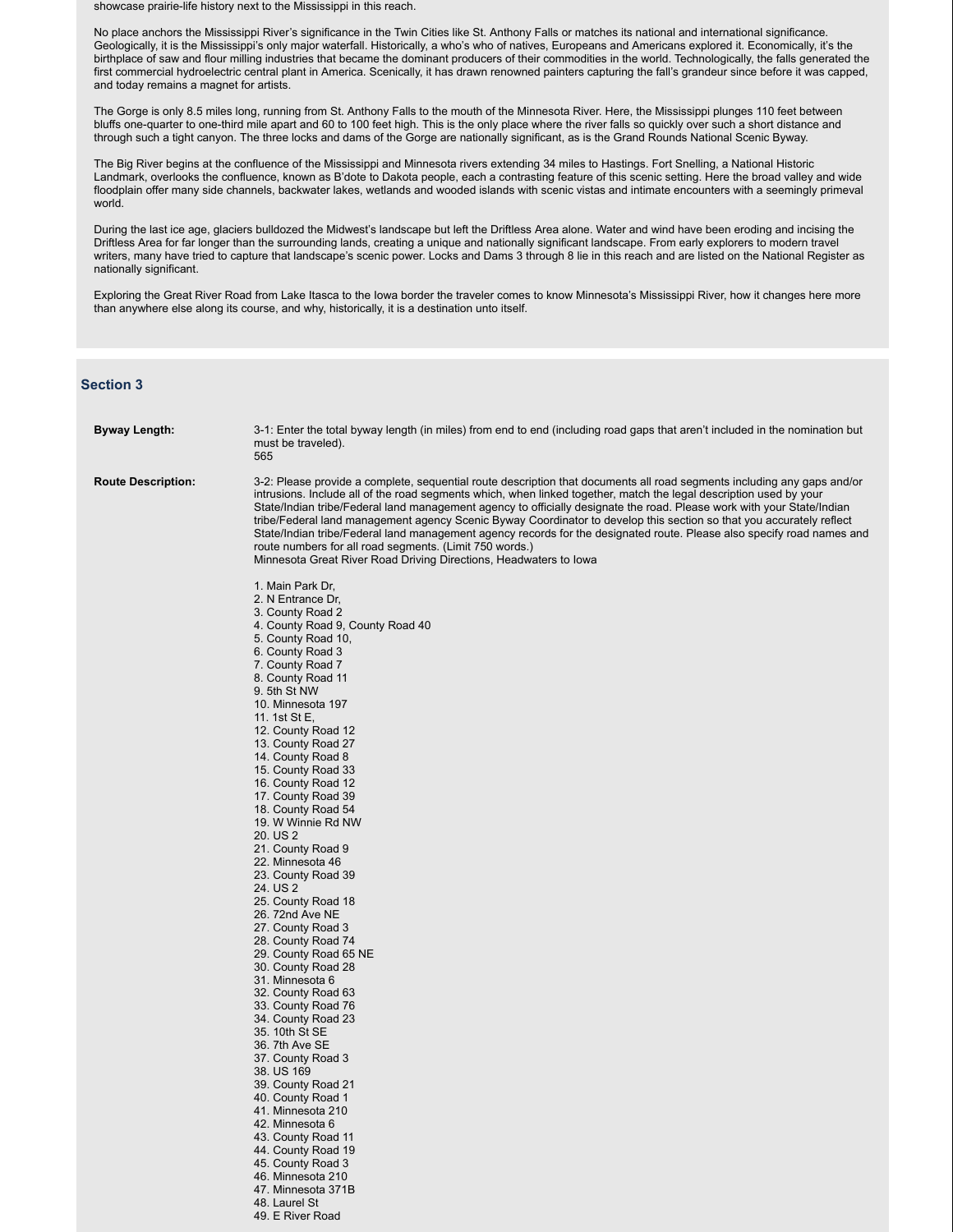|                       | Bureau of Indian Affairs, Fish and Wildlife Service, National Park Service, US Forest Service                                                                                                                                                   |                                                                                |
|-----------------------|-------------------------------------------------------------------------------------------------------------------------------------------------------------------------------------------------------------------------------------------------|--------------------------------------------------------------------------------|
|                       |                                                                                                                                                                                                                                                 |                                                                                |
| <b>Federal Lands:</b> | 3-4: Check the boxes for agencies whose lands occur along the byway or select Not Applicable.                                                                                                                                                   |                                                                                |
|                       | Before uploading, rename the file to begin with 3-3. For example, rename your file RiverBend.png to 3-3RiverBend.png."                                                                                                                          |                                                                                |
|                       | Uploaded GIS file: 3-3MnGRR.zip                                                                                                                                                                                                                 |                                                                                |
|                       | If available, please submit a GIS shapefile of the route.                                                                                                                                                                                       |                                                                                |
|                       | East Entrance Rd and Main Park Drive 47.193, -95.164                                                                                                                                                                                            | MN 26 at lowa 43.501, -91.284                                                  |
|                       | <b>Beginning addresses/intersections and the GPS</b><br>coordinates of the byway.                                                                                                                                                               | <b>Ending</b> addresses/intersections and the GPS<br>coordinates of the byway. |
|                       | Traveler Experience.                                                                                                                                                                                                                            |                                                                                |
| <b>Route Address:</b> | 3-3: To assist review of your nomination, please provide the addresses/intersections and the GPS coordinates for the<br>beginning and end points of the byway. You will provide the GPS coordinates for other key points/features in Section 5: |                                                                                |
|                       | 114. Minnesota 26 (to lowa)                                                                                                                                                                                                                     |                                                                                |
|                       | 113. Minnesota 16                                                                                                                                                                                                                               |                                                                                |
|                       | 111. I-90 E/US-14/US-61<br>112. US-14/US-61                                                                                                                                                                                                     |                                                                                |
|                       | 110. US-61                                                                                                                                                                                                                                      |                                                                                |
|                       | 108. US-61<br>109. Minnesota 316                                                                                                                                                                                                                |                                                                                |
|                       | 106. Eddy St<br>107. W 3rd St                                                                                                                                                                                                                   |                                                                                |
|                       | 105. US-10, Point Douglas Dr (to Wisconsin)                                                                                                                                                                                                     |                                                                                |
|                       | 103. E 2nd St<br>104. US-61 N                                                                                                                                                                                                                   |                                                                                |
|                       | 102. County Road 42                                                                                                                                                                                                                             |                                                                                |
|                       | 100. Minnesota 55<br>101. Hastings Trl                                                                                                                                                                                                          |                                                                                |
|                       | 98. Minnesota 156<br>99. US-52 S                                                                                                                                                                                                                |                                                                                |
|                       | 97. I-494 W                                                                                                                                                                                                                                     |                                                                                |
|                       | 95. County Road 36<br>96. US-10 E/US-61 S                                                                                                                                                                                                       |                                                                                |
|                       | 93. I-35E N<br>94. Shepard Rd                                                                                                                                                                                                                   |                                                                                |
|                       | 92. Minnesota 13                                                                                                                                                                                                                                |                                                                                |
|                       | 90. Minnesota 55<br>91. Minnesota 62                                                                                                                                                                                                            |                                                                                |
|                       | 88. Minnehaha Ave<br>89. County Road 46                                                                                                                                                                                                         |                                                                                |
|                       | 87. Godfrey Pkwy                                                                                                                                                                                                                                |                                                                                |
|                       | 85. County Road 66<br>86. N West River Rd                                                                                                                                                                                                       |                                                                                |
|                       | 83. East River Rd NE<br>84. Marshall St NE                                                                                                                                                                                                      |                                                                                |
|                       | 81. Minnesota 252<br>82. I-94 W/I-694 W                                                                                                                                                                                                         |                                                                                |
|                       | 80. Brookdale Dr N                                                                                                                                                                                                                              |                                                                                |
|                       | 78. 97th Ave N<br>79. W River Rd                                                                                                                                                                                                                |                                                                                |
|                       | 76. W River Rd<br>77. County Road 12                                                                                                                                                                                                            |                                                                                |
|                       | 75. County Road 7                                                                                                                                                                                                                               |                                                                                |
|                       | 73. County Road 12<br>74. US 169                                                                                                                                                                                                                |                                                                                |
|                       | 72. County Road 42                                                                                                                                                                                                                              |                                                                                |
|                       | 70. County Road 75<br>71. County Road 39                                                                                                                                                                                                        |                                                                                |
|                       | 68. County Road 7<br>69. 33rd St S                                                                                                                                                                                                              |                                                                                |
|                       | 67. 9th Ave S                                                                                                                                                                                                                                   |                                                                                |
|                       | 65. 9th Ave N<br>66. County Road 7                                                                                                                                                                                                              |                                                                                |
|                       | 64. 2nd St N                                                                                                                                                                                                                                    |                                                                                |
|                       | 62. County Road 29<br>63. County Road 33                                                                                                                                                                                                        |                                                                                |
|                       | 60. County Road 133<br>61. County Road 78                                                                                                                                                                                                       |                                                                                |
|                       | 58. County Road 1<br>59. County Road 78                                                                                                                                                                                                         |                                                                                |
|                       | 57. Great River Rd                                                                                                                                                                                                                              |                                                                                |
|                       | 55. 9th Ave NW<br>56. Lindbergh Dr S                                                                                                                                                                                                            |                                                                                |
|                       | 53. Minnesota 115<br>54. County Road 213                                                                                                                                                                                                        |                                                                                |
|                       | 52. Minnesota 371                                                                                                                                                                                                                               |                                                                                |
|                       | 50. W College Dr<br>51. College Rd                                                                                                                                                                                                              |                                                                                |

Location of the byway within the State, Indian lands, or Federal lands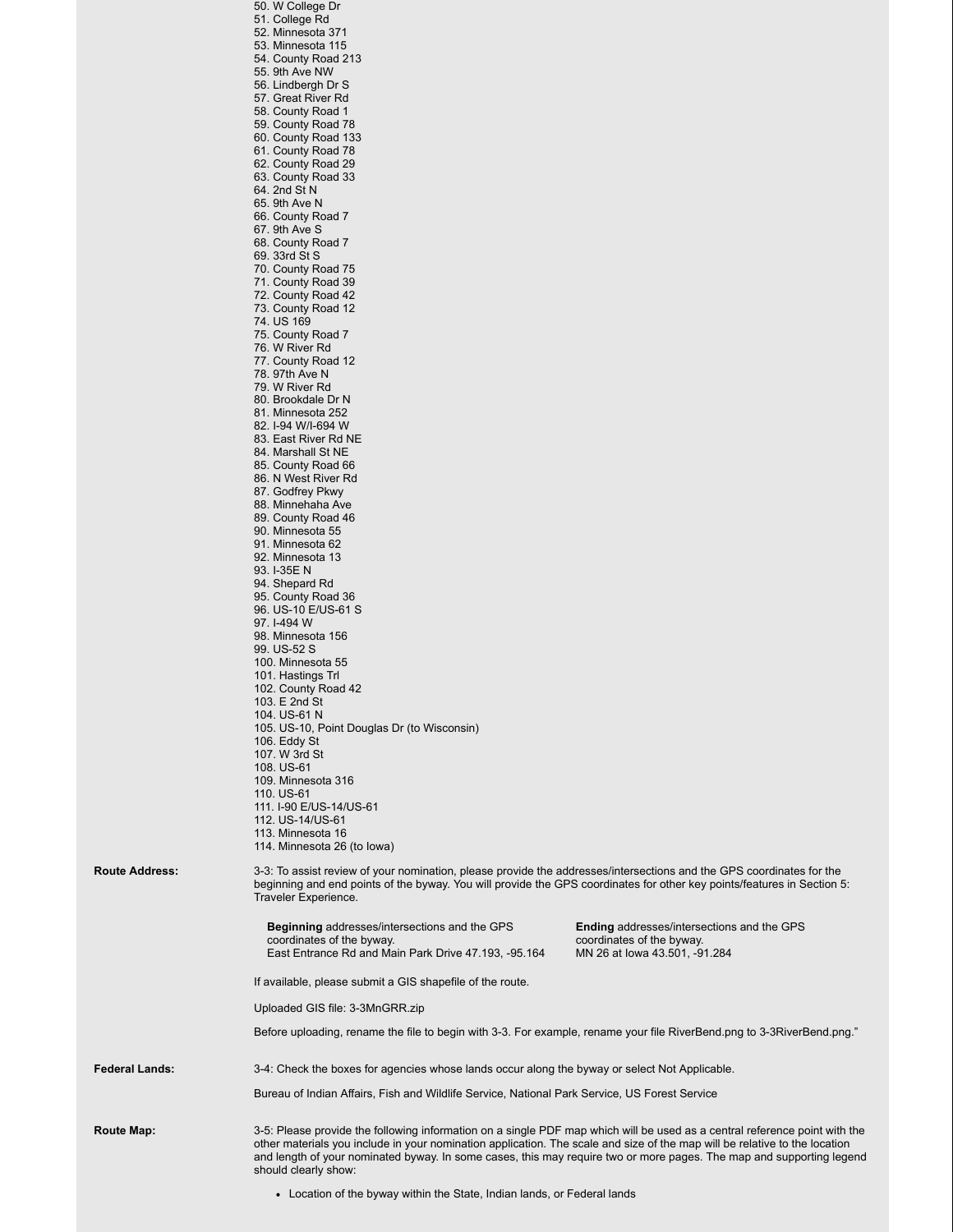|                                 | • The location of the byway in relation to other State, Indian tribe, and Federal land management agency byways;<br>and America's Byways in your region                                                                                                                                                                                                                                                                                                                                                                                                                    |
|---------------------------------|----------------------------------------------------------------------------------------------------------------------------------------------------------------------------------------------------------------------------------------------------------------------------------------------------------------------------------------------------------------------------------------------------------------------------------------------------------------------------------------------------------------------------------------------------------------------------|
|                                 | • Each end point of the byway                                                                                                                                                                                                                                                                                                                                                                                                                                                                                                                                              |
|                                 | • Location of gaps and/or intrusions                                                                                                                                                                                                                                                                                                                                                                                                                                                                                                                                       |
|                                 | • The location of each community along the route                                                                                                                                                                                                                                                                                                                                                                                                                                                                                                                           |
|                                 | • Boundaries and/or management areas of major entities (e.g., parks, forests, reserves)                                                                                                                                                                                                                                                                                                                                                                                                                                                                                    |
|                                 | • Locations of critical directional signage, if any                                                                                                                                                                                                                                                                                                                                                                                                                                                                                                                        |
|                                 | • Locations of existing interpretive panels/information                                                                                                                                                                                                                                                                                                                                                                                                                                                                                                                    |
|                                 | • Locations of public visitor centers and/or other visitor amenities (e.g., public restroom facilities)                                                                                                                                                                                                                                                                                                                                                                                                                                                                    |
|                                 | • Locations of the features detailed in the Visitor/Traveler Experience section of this nomination form (Section 5).                                                                                                                                                                                                                                                                                                                                                                                                                                                       |
|                                 | Uploaded Map: 3-5MnGRRMaps.pdf                                                                                                                                                                                                                                                                                                                                                                                                                                                                                                                                             |
|                                 | Before uploading, rename the file to begin with 3-5. For example, rename your file RiverBend.png to 3-5RiverBend.png.                                                                                                                                                                                                                                                                                                                                                                                                                                                      |
| <b>Continuity of the Route:</b> | 3-6: The continuity of your byway route is an essential requirement for designation as it directly impacts the travel<br>experience and can reflect community support. If you have included a list of gaps and/or intrusions in your official route<br>description, please use this section to provide explanations for any gaps and/or intrusions in your route that interrupt the<br>continuity of the traveler experience (e.g., local zoning decisions, lack of community support, etc.) (Limit 250 words.)<br>Minnesota's Great River Road has no gaps or intrusions. |
| Nomination by Indian            | 3-7: If this nomination is being submitted for consideration by an Indian tribe, please answer the following questions:                                                                                                                                                                                                                                                                                                                                                                                                                                                    |
| Tribes:                         | 1. Title 23, United States Code (USC), Section 162(a)(3)(B) allows nomination by Indian tribes only if a Federal land<br>management agency (other than the Bureau of Indian Affairs), a State, or a political subdivision of a State does not<br>have jurisdiction over the road or responsibility for managing the road. Briefly discuss who has jurisdiction over the<br>road and who manages the road. (Limit 200 words.)<br>N/A                                                                                                                                        |
|                                 | 2. Section 162(a)(3)(C) requires that Indian tribes maintain the safety and quality of roads nominated. Discuss how the<br>tribe will maintain the safety and quality of the road. (Limit 200 words.)<br>N/A                                                                                                                                                                                                                                                                                                                                                               |
|                                 |                                                                                                                                                                                                                                                                                                                                                                                                                                                                                                                                                                            |

# **Section 4**

| <b>Vehicle Accommodation:</b> | 4-1: Confirm that two-wheel-drive passenger vehicles are accommodated along the entire route, and describe how this is<br>facilitated if segments of the road are not paved. (Limit 150 words.)<br>Two-wheel-drive passenger vehicles are accommodated along the entire Minnesota Great River Road, year-round. All of<br>Minnesota's 565-mile Great River Road is paved bituminus or concrete, except for a 7-mile section of CSAH 21 in Aitkin<br>County that is the only unpaved segment. Although unpaved, CSAH 21 is well maintained, level and accomodates two-<br>wheel-drive passenger vehicles in all seasons. No bridge height or weight restrictions occur along the route that would<br>preclude two-wheel-drive passenger vehicles.                                                                                                                                                                                                                                                                                                                                                                                                                                                                                                                                    |
|-------------------------------|-------------------------------------------------------------------------------------------------------------------------------------------------------------------------------------------------------------------------------------------------------------------------------------------------------------------------------------------------------------------------------------------------------------------------------------------------------------------------------------------------------------------------------------------------------------------------------------------------------------------------------------------------------------------------------------------------------------------------------------------------------------------------------------------------------------------------------------------------------------------------------------------------------------------------------------------------------------------------------------------------------------------------------------------------------------------------------------------------------------------------------------------------------------------------------------------------------------------------------------------------------------------------------------|
|                               | 4-2: Describe the accommodation of bicycle and pedestrian travel, including crossings, along the byway. If non-applicable,<br>indicate N/A. (Limit 150 words.)<br>Secretary of Interior Harold Ickes' Mississippi River parkway vision included improving pedestrian and bicycle access and<br>preventing unsafe roadside stops at river highlights. Ickes' Great River Road development leveraged Works Progress<br>Administration programs providing waysides, state entrances, interpretive markers and rest areas created from riverine<br>stone showcasing geological wonders, historical accounts, recreation access, and stunning scenery. 12 of the byway's 21<br>remaining WPA sites were restored during 2008-2013. Minnesota has 85 vehicular and 11 bike/ped crossings. Today's<br>transportation projects from Minneapolis to Bena, and all but one recent river crossing, continue to enhance access to the<br>Mississippi and its amenities, often utilizing NSB, TE and TA grants. Using a 2011 FHWA NSB grant Minnesota signed the<br>Mississippi River Trail bicycle route, largely on byway shoulders, or on trails and lower volume roads, providing the best<br>and safest river ride. Transit, Amtrak, river ports and airports add modal opportunities, too. |
|                               | 4-3: For the All-American Roads designation, discuss the accommodation of conventional tour buses along the route.<br>(Limit 150 words.)<br>The entire Minnesota Great River Road can accommodate commercial level coach tour buses.<br>Hard-surface paved roads and sufficient bridges are provided along the length of the byway, except for 7 miles of well-<br>maintained gravel county road that can also accommodate tour buses. The Great River Road and Mississippi River has<br>attracted tour buses for generations and is a very popular itinerary for domestic and international receptive operators.<br>Explore Minnesota's 2020 Group Travel Guide features a five-page itinerary: "Wild and Wonderful: Discover the Sites<br>Along Minnesota's Great River Road" and other regional and thematic Guide itineraries feature Mississippi River<br>attractions. River communities and attractions large and small offer Minnesota Nice hospitality to tour buses. Today, cruise<br>lines exploring the Mississippi River provide optional shore excursions to Minnesota Great River Road attractions,<br>benefitting lodging, stores and restaurants, too, with ports in Winona, Red Wing and St. Paul.                                                                 |
| <b>Travel Restrictions</b>    | 4-4: Describe any restrictions to the types of vehicles that are allowed along the route. If non-applicable, indicate N/A.<br>(Limit 150 words.)<br>The 10-mile segment co-located with the Grand Rounds National Scenic Byway in Minneapolis does not allow trucks.                                                                                                                                                                                                                                                                                                                                                                                                                                                                                                                                                                                                                                                                                                                                                                                                                                                                                                                                                                                                                |
|                               | 4-5: Describe any seasonal closures or other restrictions along the route. If non-applicable, indicate N/A. (Limit 150<br>words.)<br>Generally the Minnesota Great River Road traveler will experience no seasonal travel disruptions along its length, but they<br>will experience the Mississippi River's evolving landscapes as they express Minnesota's four vibrant seasons. Over 40<br>communities and a system of rest areas and tourist information centers host travelers year round. In intermittent years<br>some isolated byway segments may be closed due to 100+ year floods. Periodically severe seasonal storm conditions<br>may affect travel. Spring weight restrictions would not affect travel and tourism. Minnesota travel information, including<br>closures, is available at https://hb.511mn.org/                                                                                                                                                                                                                                                                                                                                                                                                                                                          |
| Seasons:                      |                                                                                                                                                                                                                                                                                                                                                                                                                                                                                                                                                                                                                                                                                                                                                                                                                                                                                                                                                                                                                                                                                                                                                                                                                                                                                     |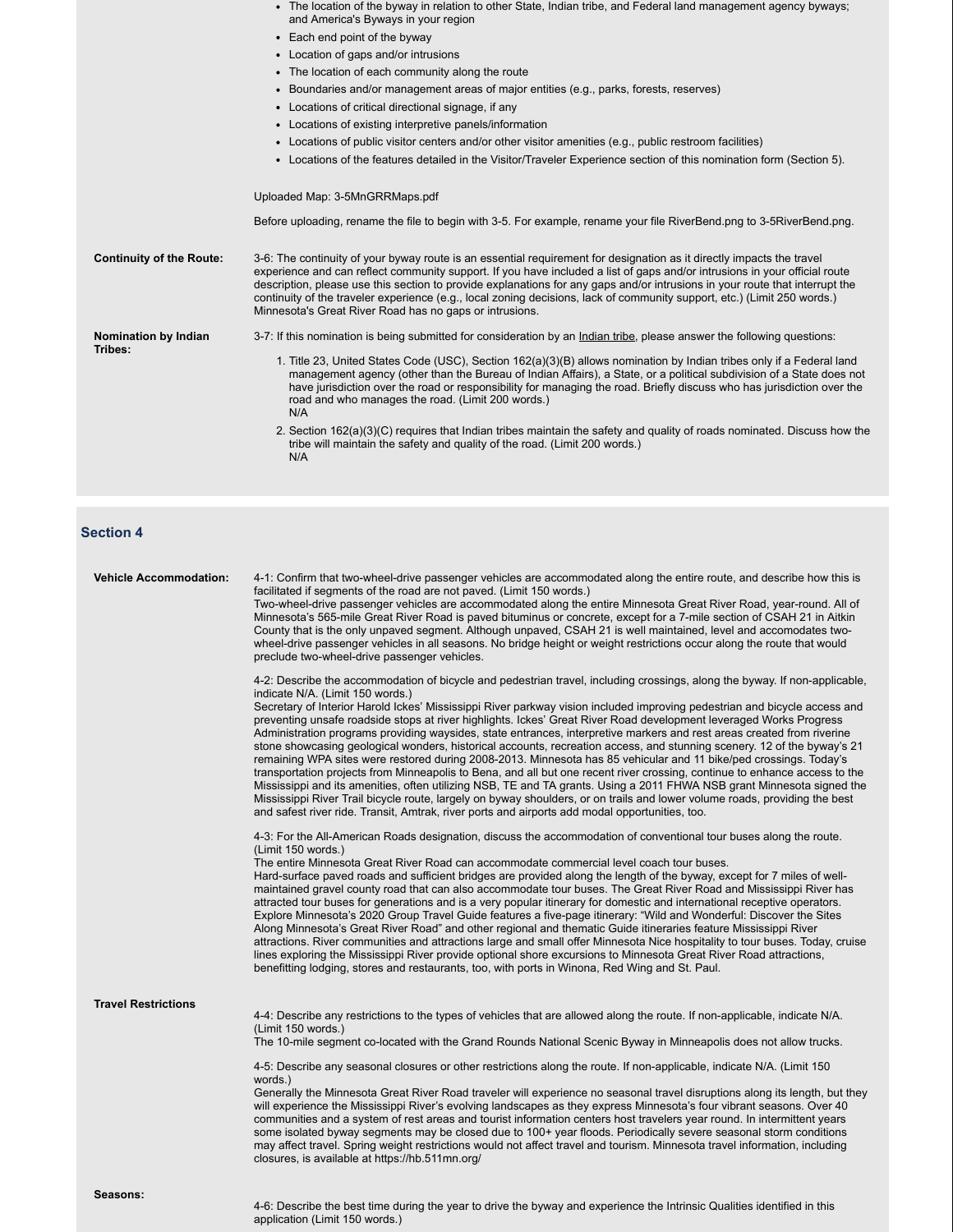The best time to drive the Minnesota Great River Road and experience its Intrinsic Qualities is a personal preference because Minnesota's vibrant seasons each highlight the best of the Mississippi River. Spring's Mississippi River evolves from frozen to melting to, at times and places, flooding. In spring our nation's flyway is filled with migration, budding forests paint softly colored vistas, farm fields are planted, and barges again ply the river. Summer admittedly is high season, with camping, boating, fishing, living history, pow wows, festivals and fairs in cities small and large. Autumn is stellar with a blaze of fall color, harvest festivals, hunting, wild rice, and skies fill with southern migration. Winter is a wonderland when Mississippi scenery features the headwaters trickling over snow-covered steppingstones, winter camping, frozen river lakes dotted with ice fishing shacks, see-through forests without leaves, fallow fields, quiet hikes, snowshoeing, crosscountry skiing, and eagle watching.

4-7: Describe any travel concentrations or high seasons when byway visitors might be more likely to encounter crowds or extra traffic (Limit 150 words.)

Minnesota's Great River Road passes through over 40 communities, many hosting community festivals and events that may result in travel concentrations requiring temporary local traffic control. Roads are managed during these events in accordance with the Manual on Uniform Traffic Control Devices and in coordination with local law enforcement. Special emphasis to assure pedestrian safety improves through-traffic efficiency. While all portions of the Great River Road in Minnesota are accessible throughout the year, exceptions occasionally occur when seasonal flood waters close short portions of the route. Whether festival or flood, alternative routes are signed and communicated to the travelling public through media, websites and mobile apps.

### **Safety:**

4-8: Describe the key factors of your roadway that contribute to its safety for travelers (e.g. rumble strips, low speeds, lighting, guard rails, high friction surface treatments). (Limit 150 words.)

Approximately 40% of roadways that comprise the Great River Road in Minnesota are state and federal highways, the rest are county, municipal, park and forest roads right of way. The byway has hard surface pavement on 558 of 565 miles. Based upon design requirements and local context segments feature appropriate pavement markings, posted speeds, lighting, guard rails and center or side rumble strips. Today's Mississippi River bridge crossings include safety features benefitting motorists, non-motorists, boaters, birds, terrestrials, and national security. In urban segments sharrows, bike lanes, trails, sidewalks, bicycle and pedestrian signage, marked or lighted pedestrian crossings with audible signals, and pedestrian scale lighting improve safety for non-motorized river exploration. Waysides, rest areas, travel information centers and local visitor centers offer travelers refuge, travel information, river views and interpretation. 511 offers on-theroad travel information too. In partnership with local law enforcement traffic regulations are enforced, and emergency services are available.

### **Section 5**

Getting to the Byway: 5-1: Using the table below, provide distance and driving time to the byway from at least two nearby large cities, gateway communities, airports, major roadways, or other locations that would be pertinent to the traveler (limit 5).

| Location                                      | Distance (miles) | <b>Avg Driving Time (hours)</b> |
|-----------------------------------------------|------------------|---------------------------------|
| Minneapolis St. Paul International<br>Airport | 1.5              | .03                             |
| Rochester, MN                                 | 54               |                                 |
| Duluth, MN                                    | 74               | 1.5                             |
| Fargo, ND                                     | 107              | $\overline{2}$                  |
|                                               |                  |                                 |

**Traveler Services:** 5-2: Provide a short description of services and hours of operation at each public visitor/welcome center. (Limit 150 words.)

> Explore Minnesota delivered personalized travel planning assistance to 2.9 million travelers in 2019 online, via phone, and face to face at staffed highway Welcome Centers. On the Great River Road the I-90 Welcome Center is located at the state entry from Wisconsin. The St Cloud Welcome Center is operated through the St Cloud State University Tourism and Geography program and is staffed by student interns. A third level of Welcome Centers are affiliated with chamber and tourism organizations and housed at local chamber offices or their independent welcome center. All welcome centers are open seven days a week from May through Labor Day: 9 AM to 5 PM, and eight are open throughout the year, some with limited hours during the winter months. The Explore Minnesota Contact Center in St Paul is also open Monday-Friday 8 AM to 4:30 PM year-round.

> 5-3: Describe any universal access accommodations to assist travelers of varying abilities. (Limit 150 words.) Universal access accommodation along the Minnesota Great River Road has been significantly improved in recent years with installation of truncated dome pedestrian ramps and audible signals on all new transportation construction projects and robust retrofit efforts, both at the state and local level. Great River Road roadside storybook interpretive panels are designed with toe space to allow close reading. Restoration of 3 historic roadside properties including improved ADA accommodation while abiding by the Secretary of Interior guidelines for historic preservation. To keep improving access the 2018 Ten-State Great River Road Corridor Management Plan includes Byway Design strategy C. Accessibility: Incorporate ADA-compliant accessibility in scoping, design, construction and maintenance of transportation infrastructure. CMP Great River Road Marketing strategies encourage the MRPC to improve how they promote the Great River Road and intrinsic resources by incorporating ADA-compliant accessibility in website, app, and print materials, too.

5-4: Describe any gaps on the byway of 50 miles or more where no traveler services (food, fuel or restrooms) are available. (Limit 150 words.) N/A

5-5: Does your byway include alternative fuel corridors, as defined under **FHWA's Alternative Fuels Corridor Program?** 

no If yes, please list the corridor(s) and date(s) of designation, and discuss the fuel(s) accommodated. (Limit 150 words.)

**Wayfinding:** 5-6: Describe how travelers will know they are on the byway and list tools such as maps, signs and brochures. (Limit 150 words.)

Minnesota's Great River Road was entirely re-signed in 2018 so travelers can safely and confidently explore the route as it twists and turns following the Mississippi River's serpentine start, past prairies, falls, and river towns to the Mississippi's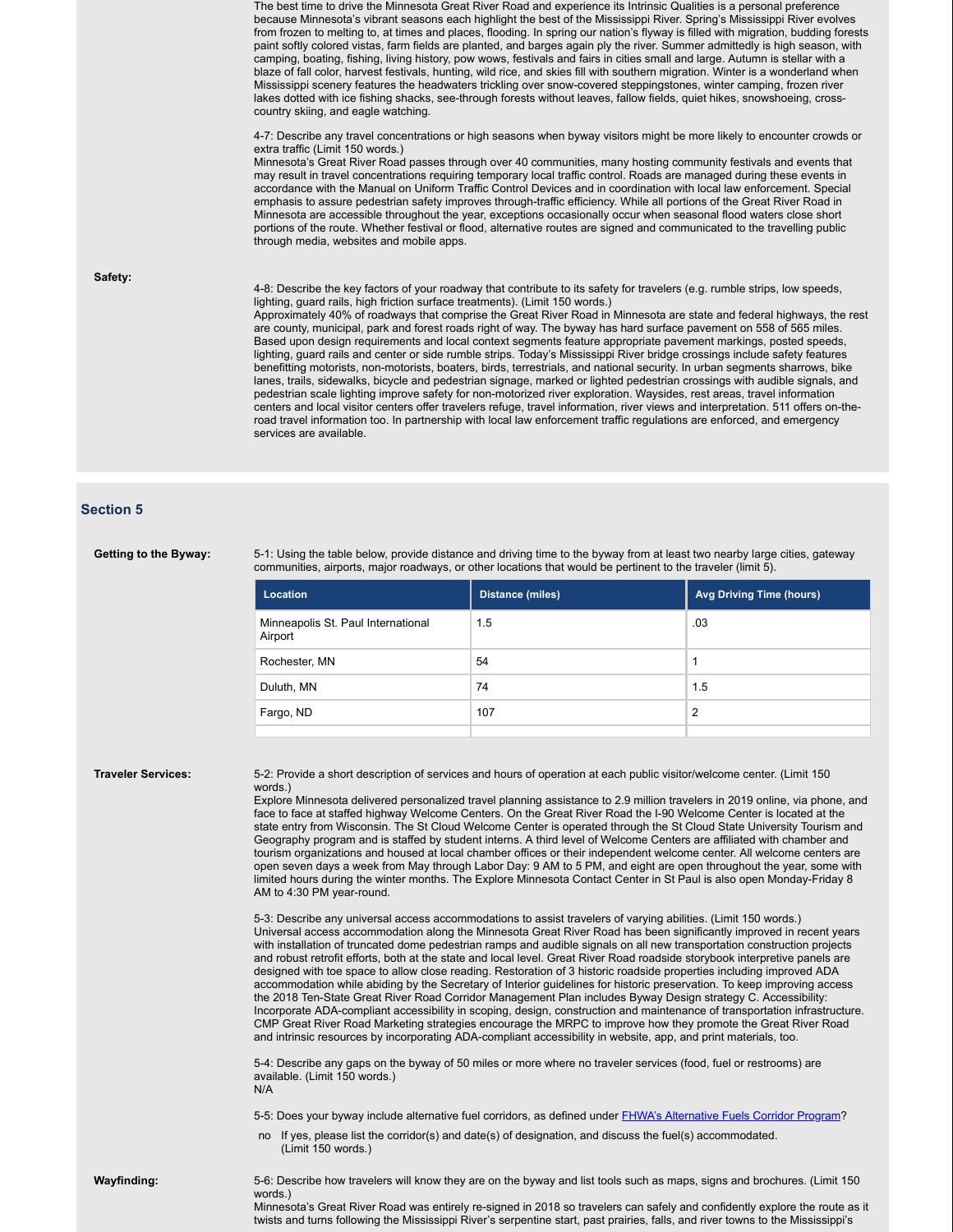braided island backwaters. Distinctive roadside storybook interpretive panels reinforce placemaking. A new print map provides drivable detail, highlights 12 byway interpretive centers charting distances between, and shows the Mississippi River Trail, modal options, and 21 other Minnesota byways. Great River Road Interpretive Center signs promote the 10 state network. https://www.mnmississippiriver.com/ offers the interactive Plan Your Trip map for use by phone, tablet or PC. It includes over 700 places to see and explore, a directions function and links to StoryMaps describing the six destination areas unique to Minnesota's Great River Road. A ten-state mobile application allows travelers to download the map to follow the route from the headwaters to the Gulf of Mexico.

5-7: Please describe directional signage that currently exists that would help travelers access and navigate the byway as well as find their way back to major routes. If non-applicable, indicate N/A (Limit 150 words.) The Pilot's Wheel is the official emblem of the Great River Road, as adopted by the Mississippi River Parkway Commission Transportation Committee Chaired by J. Alvin Druyor in 1958. The green on white sign is in the MUTCD and includes a green pilot's wheel with 12 spokes representing the 10 member states and two provinces. In the center is a paddlewheel boat steaming along the reflecting Mississippi River. "Great River Road" is etched on the wheel's top and each State's name on the bottom. A "National Route" plaque is included in the sign assembly from the headwaters to Hastings, reflecting an era of FHWA categorical funding requirement. 650 Wayfinding assemblies installed per the MUTCD include turn, confirm and reassurance, as well as to Iowa and Wisconsin. Some brown and white signs to historic and recreational amenities include the Pilot's Wheel if byway funding was secured, further reinforcing the byway streetscape.

**Evidence of Intrinsic Qualities:**

5-8: Identify up to 8 features (i.e., points of interest, sites or events) in sequential order along your byway that support the Intrinsic Qualities you have identified for nomination. Please keep in mind that the quality of your points of interest, sites or events and their connection to the byway's Intrinsic Quality(s) are more import than citing a large quantity of sites that aren't connected. If using events to support your byway's Intrinsic Quality(s), they must be particularly related to the byway travel experience or connect the byway traveler to the Intrinsic Quality(s) for which the byway is being nominated. For each feature, please include the following (Limit 500 words per feature):

- Name of the feature
- A description of what is found at the feature, and how the feature supports the Intrinsic Quality(s)
- Dates and/or times on which the feature is available for traveler visits
- Driving distance to the feature, and existing signage if the feature is not immediately adjacent to the road. Please ensure the feature is included in the Route Description and on the Route Map in Section 3: Route Information.
- If hiking, cycling, or walking is involved, the distance and degree of difficulty
- A photo highlighting how the feature supports the Intrinsic Quality. **Before uploading photos, rename the file to begin with the Feature Number. For example, for Feature 1, rename your file RiverBend.png to Feature1RiverBend.png.** For guidelines on submitting images and composing alternative text descriptions, please see our **Image Style Guide**.

### **Feature 1**

Feature name: Lake Itasca - Scenic

GPS coordinates: 47.239775, -95.207668

Describe the feature:

As the source of America's greatest river, Lake Itasca is nationally and internationally renowned. This byway feature is not just about Lake Itasca or the point at which it spills out. To really know the Mississippi River's source, here byway travelers can see, smell, hear, touch and even taste the rich context of the river's origin.

Sioux and Ojibwe had known for centuries that the Y-shaped lake later named Itasca (from the Latin words veritas and caput, for truth and head) fed the river that had come to be known as the Great River, Father of Waters -- the Mississippi. Ojibwe chief, Ozawindib, guided Henry Schoolcraft, an Indian agent, mineralogist and folklorist, providing maps and taking him to the lake when Schoolcraft set out to find the source of the Mississippi in 1832.

Lake Itasca lies within Itasca State Park. Established in 1891, this park is the second oldest state park in the United States, after Niagara Falls State Park in New York. Itasca State Park encompasses over 32,000 acres, more than 100 lakes and 31 named trails of varying lengths. The Alton fire tower stands 80 feet tall and gives those willing to climb it panoramic views of the park, and from this perspective you will better understand the landscape causing the Mississippi River to begin here.

At the Mississippi's headwaters – undoubtedly one of the river's most photographed locations - visitors can carefully step their way across the rock dam marking where the Mississippi River flows out of Lake Itasca and begins its 2,552-mile trek to the Gulf of Mexico.

Byway travelers can also drive or hike through ancient red and white pine forest that escaped the logging bonanza of Minnesota's early American settlement, raging storms and wildfires. Some trees are over 250 years old. Wilderness Drive skirts the west edge of a 2,000-acre Wilderness Sanctuary that the Department of the Interior designated as a National Natural Landmark in 1965. Lake Itasca is the Landmark's eastern border. To those looking across the lake from the east side, the ancient northern forest accentuates the setting's scenic qualities.

Itasca State Park includes many nationally significant historic structures associated with Rustic Style architecture. Designed to blend with their surroundings and accentuating a romantic view of nature and pioneer life, the buildings' style and surroundings within the forests of Itasca State Park add to the scenic sense of this place. While completed in 2002, the Jacob Brower Visitor Center also embodies the rustic architecture style and is a national Great River Road interpretive center. Here visitors can interact with hands-on interpretation and park staff to get oriented to all the park has to offer and peruse the gift store for mementos of their visit to the Mississippi River's source.

What is the best time to visit, please provide the start and end dates.

Start date: 1/1/2021 End date: 12/31/2021

Describe the driving distance and signage related to the feature.

0 Miles. Lake Itasca is the central feature in Itasca State Park, where the Great River Road begins its ten-state journey along the east side of the lake, then following the Mississippi River to the Gulf of Mexico. Many signs along the byway and trails help visitors find and understand Itasca Lake's scenic and historical features.

If hiking, walking, or cycling are involved, describe the difficulty.

Hiking, walking and bicycling are encouraged with well-developed and maintained paved and unpaved trails and signage to guide safe exploration when sharing the road with motorists is required. The trails and roads around Lake Itasca are generally level and paved, while hiking trails throughout the Park can include hills.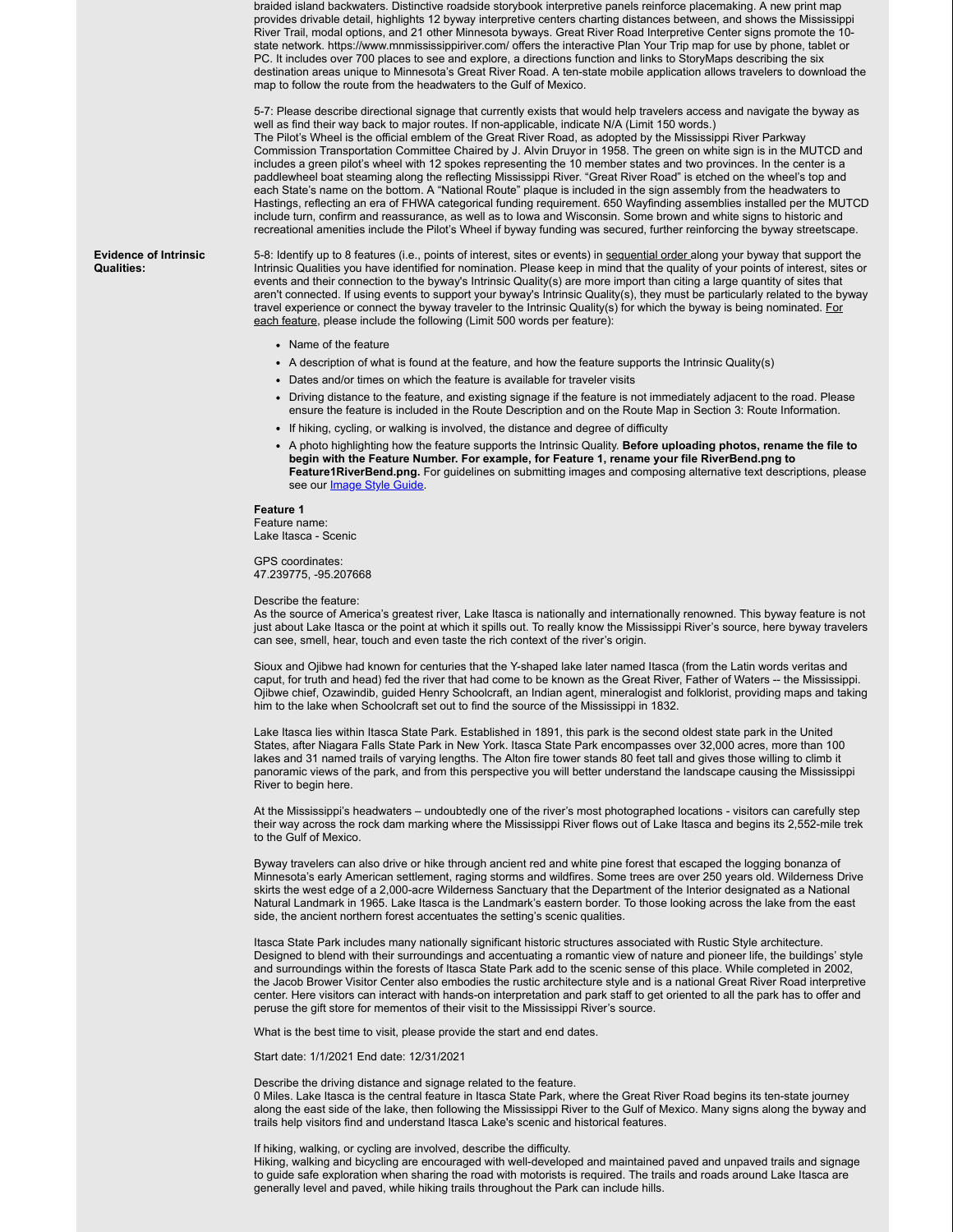| <b>File Name</b>                                      | Image owner                                                                                                          | <b>Alternative text</b>                                                                                                                                                                                                | Image<br>name                                               | <b>Photo</b><br>release |
|-------------------------------------------------------|----------------------------------------------------------------------------------------------------------------------|------------------------------------------------------------------------------------------------------------------------------------------------------------------------------------------------------------------------|-------------------------------------------------------------|-------------------------|
| F <sub>1</sub> a People<br>Crossing<br>Headwaters.jpg | Copyright: MN Department of<br>Natural Resources/Deb Rose.<br>Contact deb.rose@state.mn.us for<br>permission to use. | People enjoy walking across the mighty<br>Mississippi River in Minnesota's Itasca<br>State Park as it starts its winding journey<br>2,552 miles to the Gulf of Mexico.                                                 | F <sub>1</sub> a People No<br>Crossing<br><b>Headwaters</b> |                         |
| F <sub>1</sub> b Douglas<br>Lodge.jpg                 | Credit - National Park Service                                                                                       | Completed in 1905, Douglas Lodge is one<br>of the premier historic structures within<br>Itasca State Park. Visitors today can<br>experience history while enjoying a meal<br>or overnight stay in this iconic building | F <sub>1</sub> b<br>Douglas<br>Lodge                        | <b>Yes</b>              |
| F <sub>1</sub> c Fire Tower<br>View.jpg               | Copyright: MN Department of<br>Natural Resources/Deb Rose.<br>Contact deb.rose@state.mn.us for<br>permission to use. | You can climb the fire tower at Itasca State<br>Park and take in a panoramic view of the<br>forests and lakes of the Mississippi River<br>headwaters around Minnesota's oldest<br>state park.                          | F <sub>1</sub> c Fire<br><b>Tower View</b>                  | No.                     |

### **Feature 2**

Feature name:

Rustic Architecture of Itasca State Park - Historic

GPS coordinates:

47.191669, -95.170661

### Describe the feature:

History comes to life within Itasca State Park through a series of structures on the National Register of Historic Places that truly transcend time. Constructed over a 37-year period from 1905 through 1942, these Rustic Style buildings include many of the finest log structures in the state.

By the late 1800s, Minnesota's logging era was at its peak and many companies moved north in search of prime timber. The headwaters were threatened with deforestation when Jacob Brower, a land surveyor and historian, began his heroic battle to establish the park. Brower became Itasca's first superintendent and devoted the last 14 years of his life to acquiring land for the park and enhancing its beauty until his death in 1905.

Development of recreational facilities in the park began in 1905 with the construction of Douglas Lodge, the very first Rustic Style building in the state park system. Subsequent construction over the next 20 years added 12 more Rustic Style buildings to the park. The park contains the first examples of Rustic Style state park design and the largest concentration of Rustic Style buildings that predate the Depression Era. These structures represent a remarkably diverse and welldeveloped collection of buildings featuring irreplaceable labor-intensive construction and finely crafted detailing, several still serving as lodging for today's byway travelers.

With the Rustic Style already firmly established, the federal work programs of the 1930s continued the tradition when they began large-scale recreational development in the park. Development was undertaken by two CCC camps as well as two WPA transient camps. Historic resources in the park now total 45 contributing buildings, 16 contributing structures, 11 contributing objects, and one contributing site.

CCC Camp SP-1 was the first state park CCC camp approved in Minnesota and was assigned to Itasca State Park. The camp occupied a site just north of the park beginning on June 27, 1933. One of the camp's more notable projects was the construction of the Old Timer's Cabin built in the summer of 1934. The cabin was the first CCC-constructed building in the park and it represents a spectacular example of Rustic Style log construction with walls only four massive logs high. Transient relief camps located at Lake Ozawindib and Elk Lake were also involved in the expansion of the park. Workers from these camps improved trails, built bridges and worked on reforestation and landscaping. CCC camp SP-1 closed in 1937 and was replaced by CCC camp SP-19. One of the projects the CCC workers constructed, the Forest Inn, is one of the largest buildings in the state park system. CCC camp SP-19 closed on July 15, 1942, the last Civilian Conservation Corps state park camp in the United States.

Excerpted from MN Historical Society website: http://www.mnhs.org/places/nationalregister/stateparks/Itasca.php

What is the best time to visit, please provide the start and end dates.

## Start date: 1/1/2021 End date: 12/31/2021

Describe the driving distance and signage related to the feature.

0 miles. The Great River Road begins at the entrance to Douglas Lodge, from which visitors can walk to several of the rustic architecture historic buildings. The buildings are marked on maps and signs along the byway and trails help visitors find and understand the collection of Rustic Architecture buildings that contribute to this historical feature.

### If hiking, walking, or cycling are involved, describe the difficulty.

Hiking, walking and bicycling to explore the Rustic Architecture of the Park is encouraged by well-developed and maintained paved and unpaved trails, and signage guides safe Rustic Architecture exploration when sharing the road with motorists. While many trails and roads around the lake are level, the trails and roads leading up to Rustic Architecture features typically follow the undulating Park landscape, so moderate inclines, stairs and foot bridges are common as one approaches each site, and bicycles may need to be walked or parked.

| <b>File Name</b>                                   | Image owner                                                                                                          | <b>Alternative text</b>                                                                                                                                                                                                                 | Image<br>name                            | Photo<br>release |
|----------------------------------------------------|----------------------------------------------------------------------------------------------------------------------|-----------------------------------------------------------------------------------------------------------------------------------------------------------------------------------------------------------------------------------------|------------------------------------------|------------------|
| F <sub>2</sub> a Old<br><b>Timers</b><br>Cabin.jpg | Copyright: MN Department of Natural<br>Resources/Deb Rose, Contact<br>deb.rose@state.mn.us for permission<br>to use. | The Civilian Conservation Corps (CCC)<br>constructed Itasca State Park's Old Timer's<br>Cabin. Itasca State Park itself is designated<br>as a National Register Historic District.<br>There are many historic sites within the<br>park. | F <sub>2</sub> a Old<br>Timers<br>Cabin  | <b>No</b>        |
| F <sub>2</sub> b Lodging<br>Clubhouse.jpg          | Copyright: MN Department of Natural<br>Resources/Deb Rose, Contact<br>deb.rose@state.mn.us for permission<br>to use. | Itasca State Park's Clubhouse is a two-story<br>log structure built in 1913 and is the park's<br>premier lodging facility, great for family<br>gatherings and celebrations.                                                             | F <sub>2</sub> b<br>Lodging<br>Clubhouse | No.              |
| F <sub>2</sub> c Lodging<br>Cabin.jpg              | Copyright: MN Department of Natural<br>Resources/Deb Rose, Contact<br>deb.rose@state.mn.us for permission<br>to use. | Itasca State Park has numerous CCC era<br>log cabins that are available for rental<br>including this cabin located near the historic<br>Douglas Lodge Restaurant.                                                                       | F <sub>2c</sub><br>Lodging<br>Cabin      | No.              |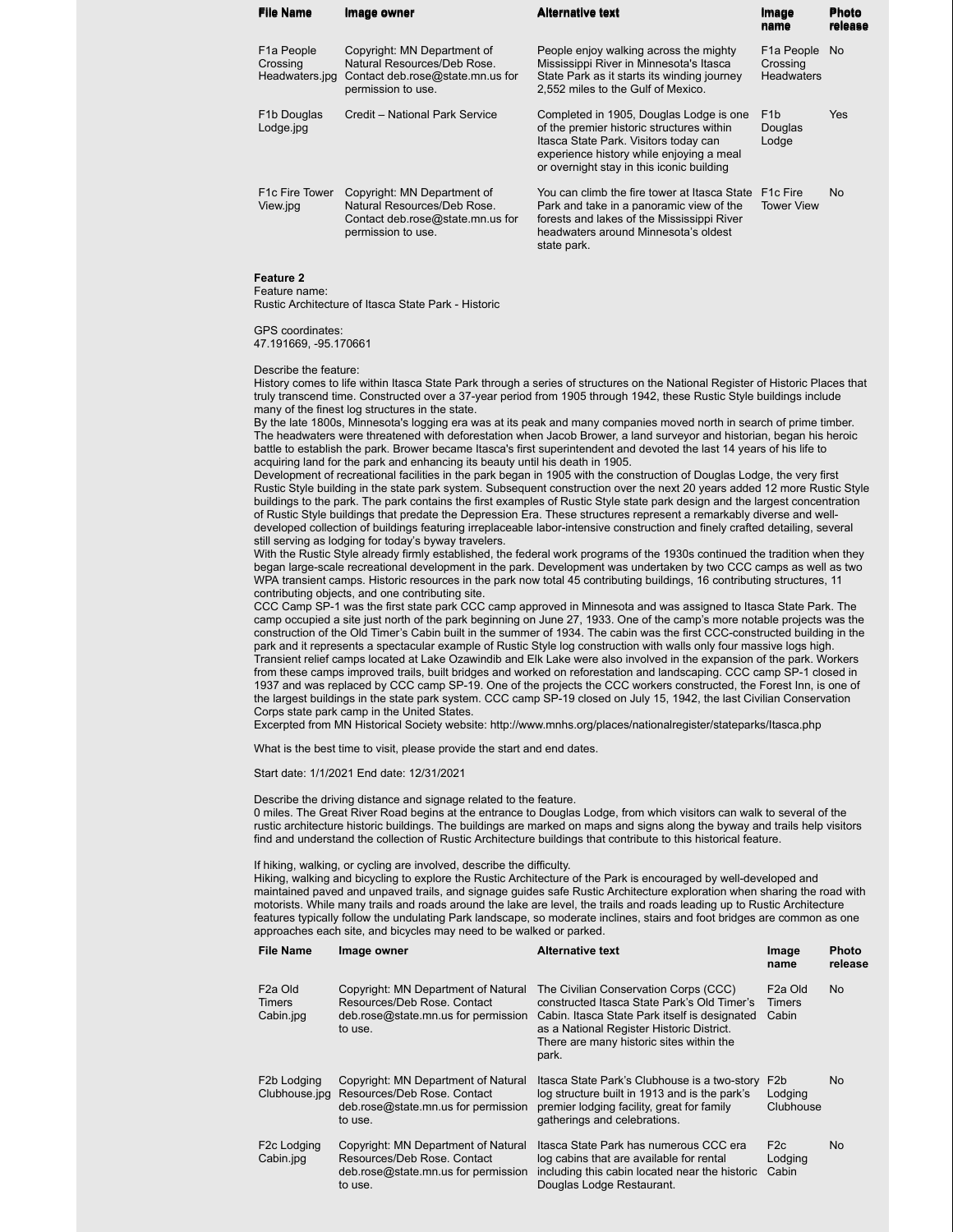### **Feature 3** Feature name: Serpentine River – Scenic

GPS coordinates: 47.347736, -94.210836

### Describe the feature:

The Mississippi seems reluctant to leave its birthplace among ancient pines and pristine lakes. After noisily percolating from Lake Itasca through a low, rocky dam, it follows a serpentine course for some 337 river miles to Brainerd. Over this reach, the river drops 323 feet or about .96 feet per mile. This shallow slope explains, in part, why the river frequently twists back on itself, leaving cut-off lands and oxbows reminiscent of the lower Mississippi. Nowhere above Cairo, Illinois, does the Mississippi display this character. As anyone who has canoed or kayaked this reach will tell you, the meandering river is the defining feature, every twist and turn creating a new scenic view or point of interest.

Kids and adults balance their way from rock to rock over the little dam where the Mississippi begins, and wade through the knee-deep waters of the newly-born river. Young men of the Civilian Conservation Corps built the dam during the Great Depression of the 1930s.

Mississippi River guide Mark Walter describes one of the first stretches after leaving Lake Itasca as "a boat beater section" and "the scratchy river section," for how a canoe can grate over the river's bottom. He says you can canoe this section in the spring but will be better off walking down the river in the fall, dragging your canoe.

Through another section dominated by floating bogs, Walter explains how the channel can change course in only a few days, and water that appears shallow could be over eight feet deep. Here Connie Cox, Itasca State Park's lead interpretive naturalist, warns those canoeing the river will find "mystery channels that lead to nowhere." It can take a paddler more than an hour to travel one mile, Walter says, but adds they will see numerous waterfowl and other wildlife as reward.

Below Bemidji and after the headwaters lakes, the river continues its serpentine nature, winding through the Leech Lake Reservation and Chippewa National Forest's pine, birch and tamarack forests. In some places the river appears flat and in others you can see class one rapids.

While best viewed from a canoe or kayak, the Great River Road crosses the Serpentine River in many places between Lake Itasca and Brainerd. Throughout this reach, the Great River Road brings travelers to Tribal lands, trails, parks, state and federal forests, scientific and natural areas and interpretive centers. One section of this reach runs through the Chippewa National Forest, which "was established in 1908 and is the first National Forest east of the Mississippi River." In this reach, the river also courses through or connects to Buena Vista State Forest, Bowstring State Forest, Schoolcraft State Park, North Country Trail (National Park Service), Avenue of the Pines Scenic Byway and Lady Slipper Scenic Byway.

Together, with small towns, resorts and campgrounds as hosts, these places provide a rich and very different scenic experience from any other on the Great River.

What is the best time to visit, please provide the start and end dates.

Start date: 1/1/2021 End date: 12/31/2021

Describe the driving distance and signage related to the feature. 0 Miles. The Great River Road follows and crosses the Mississippi River throughout the Serpentine River feature. Many signs along the byway and at adjacent public lands help visitors enjoy and understand the Serpentine River's scenic features.

If hiking, walking, or cycling are involved, describe the difficulty.

Within the Serpentine River feature the Mississippi River Trail often is on Great River Road shoulders, following local and forest trails and local roads when they provide a better bicycle experience. Hiking, walking and bicycling are encouraged along the feature at parks and in communities. While the byway is generally level and paved (7 miles in Aitkin County are gravel), hiking trails can include hills of moderate difficulty and the Cuyuna Rec Area offers international -caliber mountain biking.

| <b>File Name</b>                                    | Image owner                                     | <b>Alternative text</b>                                                                                                                                                     | Image name Photo                                     | release    |
|-----------------------------------------------------|-------------------------------------------------|-----------------------------------------------------------------------------------------------------------------------------------------------------------------------------|------------------------------------------------------|------------|
| F <sub>3</sub> a<br>Serpentine<br>River.jpg         | Credit – Mississippi<br><b>Headwaters Board</b> | The serpentine reach of the Mississippi River winds<br>serenely through a landscape of fall colors.                                                                         | F <sub>3</sub> a<br>Serpentine<br>River              | <b>Yes</b> |
| F <sub>3</sub> b<br>Serpentine<br>River<br>Wide.jpg | Credit – Mississippi<br><b>Headwaters Board</b> | The narrow northern sections of the Mississippi River<br>near her birthplace bear little resemblance to the mighty<br>reaches further south but hold a charm all their own. | F <sub>3</sub> b Wide<br>View<br>Serpentine<br>River | <b>Yes</b> |
| F <sub>3</sub> c<br>Kayaker.jpg                     | Minnesota                                       | Credit - Mississippi River A kayaker peacefully floats the Mississippi River as it<br>Parkway Commission of twists and turns, meandering south.                             | F3c Kayaker                                          | <b>Yes</b> |

### **Feature 4**

Feature name: Headwaters Lakes & Reservoirs - Scenic

GPS coordinates: 47.429641, -94.051217

Describe the feature:

The headwaters of the Mississippi River includes thousands of scenic lakes, but the largest are part of a reservoir system the U.S. Army Corps of Engineers created in the late nineteenth and early twentieth centuries. The dams and reservoirs are nationally significant as part of the first reservoir system in the United States built by the Corps.

Hoping to ensure a more reliable flow for the flour mills at Saint Anthony Falls and for navigation from the Twin Cities south, Congress authorized the Corps to construct six dams in the Mississippi's headwaters. Under the Headwaters Project, the Corps built the Winnibigoshish Dam in 1883-1884 and then completed dams at Leech Lake (1884), Pokegama Falls (1884), Pine River (1886), Sandy Lake (1895), and Gull Lake (1912). The Mississippi River flows through Lake Winnibigoshish and, with Leech Lake, they are two of the 10 largest lakes in Minnesota. Still in operation, the dams offer byway travelers a glimpse back in time, and forward, the power of the Mississippi River never going out of style.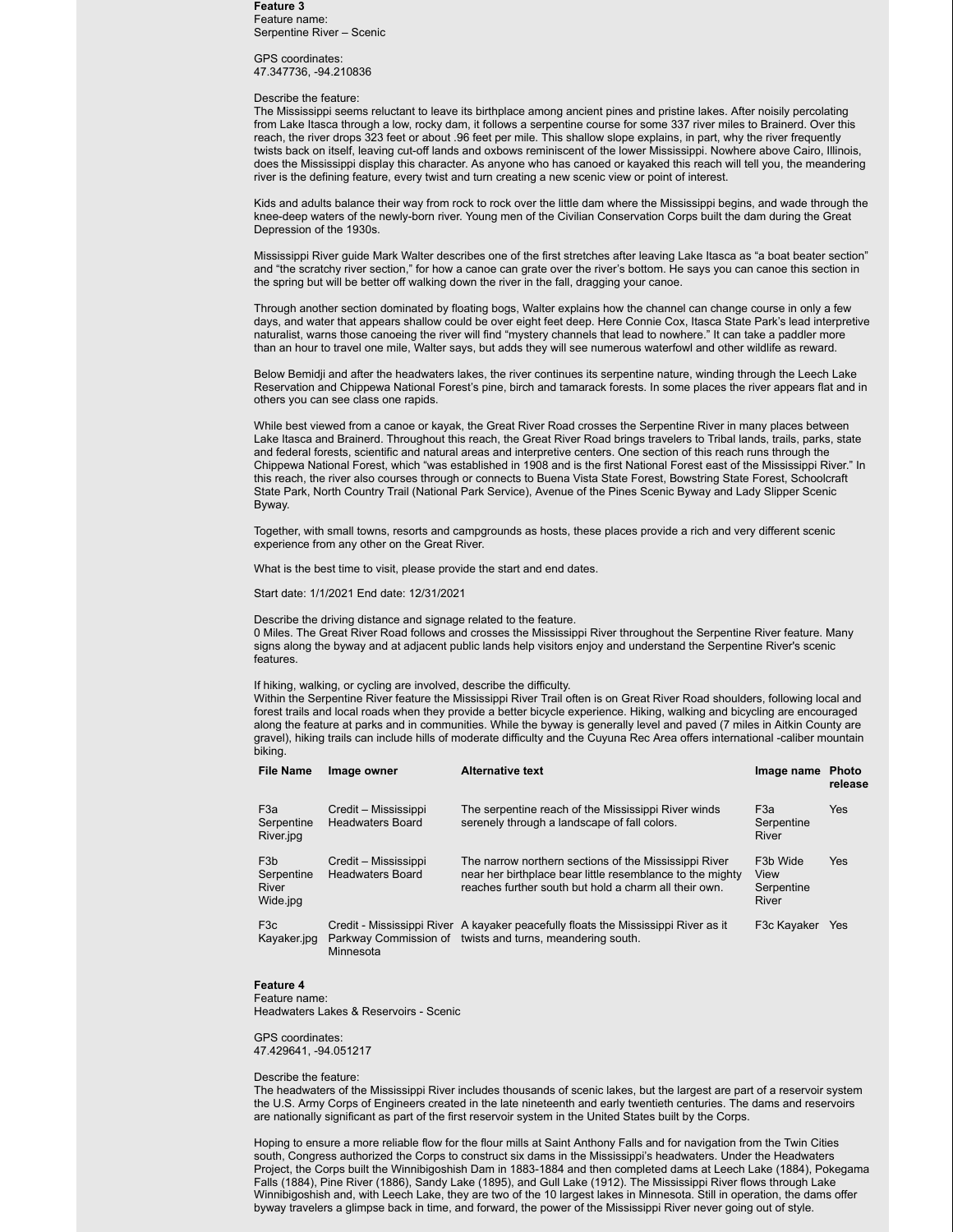The Great River Road rewards with occasional stunning long Lake and Reservoirs views, seasonally, if not hourly changing with the light. Fringed with wild rice, the Mississippi River landscape, including Lake Winnibigoshish, is a major feature within the Leech Lake Reservation. The dams changed the land and native settlement along the river. Today the tribal seal symbology reflects "members have been able to continue to maintain their cultural identity while remaining in harmony with nature," including pine trees reflecting an obvious canvas viewed every day on tribal lands, and the soaring eagle representing the continued strength and perseverance of members from generation to generation. Pow Wows and native harvested wild rice are but two opportunities to experience this native culture. (http://www.llojibwe.org/aboutUs/demographics.html)

The Chippewa National Forest, between Bemidji and Grand Rapids was established in 1908, "the first National Forest east of the Mississippi River. It is also home to more lakes and wetlands than any other National Forest." In addition to welcoming resorts, Chippewa National Forest offers camping and a wide range of recreational facilities for bikers, boaters, paddlers, birders, photographers, fishers and hikers. (https://www.fs.usda.gov/chippewa)

The scenic context of this feature is formed by the nationally significant dams, reservoirs, Leech Lake Reservation and Chippewa National Forest. Lake Winnibigoshish's 141-mile shoreline is mostly undeveloped, a mix of red pine, hardwoods and rolling hills. Whether open or frozen over, the sun rising and setting on these immense lakes with the distant shore simply a thin line dividing the landscape is always magical.

Peeks of the many lakes through pines, someone casting their line in hopes of catching a trophy Muskie, huge waves rolling across the open water, the smell of a campfire from the many campgrounds, the call of a Loon across the morning water are all experiences byway visitors are likely to encounter in this feature.

What is the best time to visit, please provide the start and end dates.

Start date: 1/1/2021 End date: 12/31/2021

Describe the driving distance and signage related to the feature.

0 to 5 Miles. The Great River Road follows the Mississippi River past the large headwaters lakes and reservoirs created by Corp of Engineers dams, often along the shore, never more than a few miles away. The lakes and reservoirs are home to well-signed resorts, campgrounds, parks and trails.

If hiking, walking, or cycling are involved, describe the difficulty.

The Mississippi River Trail often is on Great River Road shoulders as it weaves around the Lakes and Reservoirs features, occasionally following local and forest trails and local roads when they provide a better bicycle experience. Hiking, walking and bicycling are encouraged at public lands and in communities. While the byway is generally level and paved, hiking trails can include hills of moderate difficulty.

| <b>File Name</b>                                 | Image owner                                 | <b>Alternative text</b>                                                                                                                                                                                                   | Image name                               | <b>Photo</b><br>release |
|--------------------------------------------------|---------------------------------------------|---------------------------------------------------------------------------------------------------------------------------------------------------------------------------------------------------------------------------|------------------------------------------|-------------------------|
| F4a Winnie<br>Dam.JPG                            | $Credit - US$<br>Army Corps of<br>Engineers | Winnibigoshish Dam, or "Winnie" as it's locally known,<br>transforms the Mississippi River into one of the largest lakes<br>in Minnesota.                                                                                 | F4a Winnie<br>Dam                        | Yes                     |
| F <sub>4</sub> b<br>Crosslake<br>Rec<br>Area.jpg | Credit – US<br>Army Corps of<br>Engineers   | The United States Army Corps of Engineers maintains a<br>system of headwaters dams in Minnesota, creating beautiful<br>lakes in the pines with recreational facilities to help visitors<br>experience and enjoy the area. | F4b Crosslake-<br>Pine River Rec<br>Area | Yes                     |

### **Feature 5**

Feature name: Headwaters Dams - Historic

GPS coordinates: 47.429641, -94.051217

Describe the feature:

Thousands of lakes lie at the Mississippi River's headwaters, but the largest are part of a reservoir system created by the U.S. Army Corps of Engineers in the late nineteenth and early twentieth centuries. The dams are nationally significant as part of the first reservoir system built by the Corps.

Hoping to ensure a more reliable flow of water for the flour mills at St. Anthony Falls and for navigation from the Twin Cities south, Congress authorized the Corps to construct six dams in the Mississippi's headwaters. Under the Headwaters Project, the Corps built the Winnibigoshish Dam in 1883-1884 and then Leech Lake (1884), Pokegama Falls (1884), Pine River (1886), Sandy Lake (1895), and Gull Lake (1912).

Initially proposed as an "experimental dam and reservoir," the Corps completed the project at Winnibigoshish first. Built where the Mississippi River exited the lake, the dam created a 67,000-acre reservoir, making it the fifth largest in Minnesota. Originally built of timber in 1883-1884, the Corps replace the dam with a concrete structure in 1899-1900. Below the dam, the Mississippi becomes a river again.

In their 1895 Annual Report, the Corps announced that releasing water from the Headwaters reservoirs raised the water level in the Twin Cities by 12 to 18 inches. Twenty-seven river miles downstream, at Hastings, the Corps recorded a rise of about 12 inches, and 15 miles farther down, at Red Wing, about 6 inches. As some of the river's worst sandbars lay between St. Paul and Hastings, the reservoirs promised to help navigation through this critical reach.

Water for navigation and milling came at great cost to the Ojibwe Indians. The reservoirs flooded 178,000 acres of their reservation lands, including villages sites, cemeteries and wild rice beds, their main source of subsistence. So the story of the Headwaters dams, and reservoirs, is also about America's treatment of Indian Tribes during the late 19th and early 20th centuries. It took 100 years for the Ojibwe to get some semblance of compensation.

The Ojibwe are very much present in the headwaters today. Winnibigoshish and Leech lakes fall within the Leech Lake Band of Ojibwe's reservation, and the town of Cass Lake is the reservation's largest community. Tribal Pow Wow's are open to the public and introduce outsiders to Ojibwe culture (see http://www.llojibwe.org). Wild rice, a staple of the Ojibwe foodway and reason for Ojibwe migration to the region, is still harvested in the traditional manner and available for sale.

By 1940, milling at St. Anthony Falls had nearly ended, and the Corps had completed most of the 9-Foot Channel Locks and Dam. The millers and shippers no longer needed water released from the reservoirs. Today, the Corps manages all six dams and reservoirs for recreation, flood mitigation and environmental stewardship, including wild rice production for the Leech Lake Ojibwe. Each of the dam and reservoir sites has campgrounds and day-use areas, with boating, swimming, picnicking, fishing and playgrounds to meet a variety of byway traveler interests.

What is the best time to visit, please provide the start and end dates.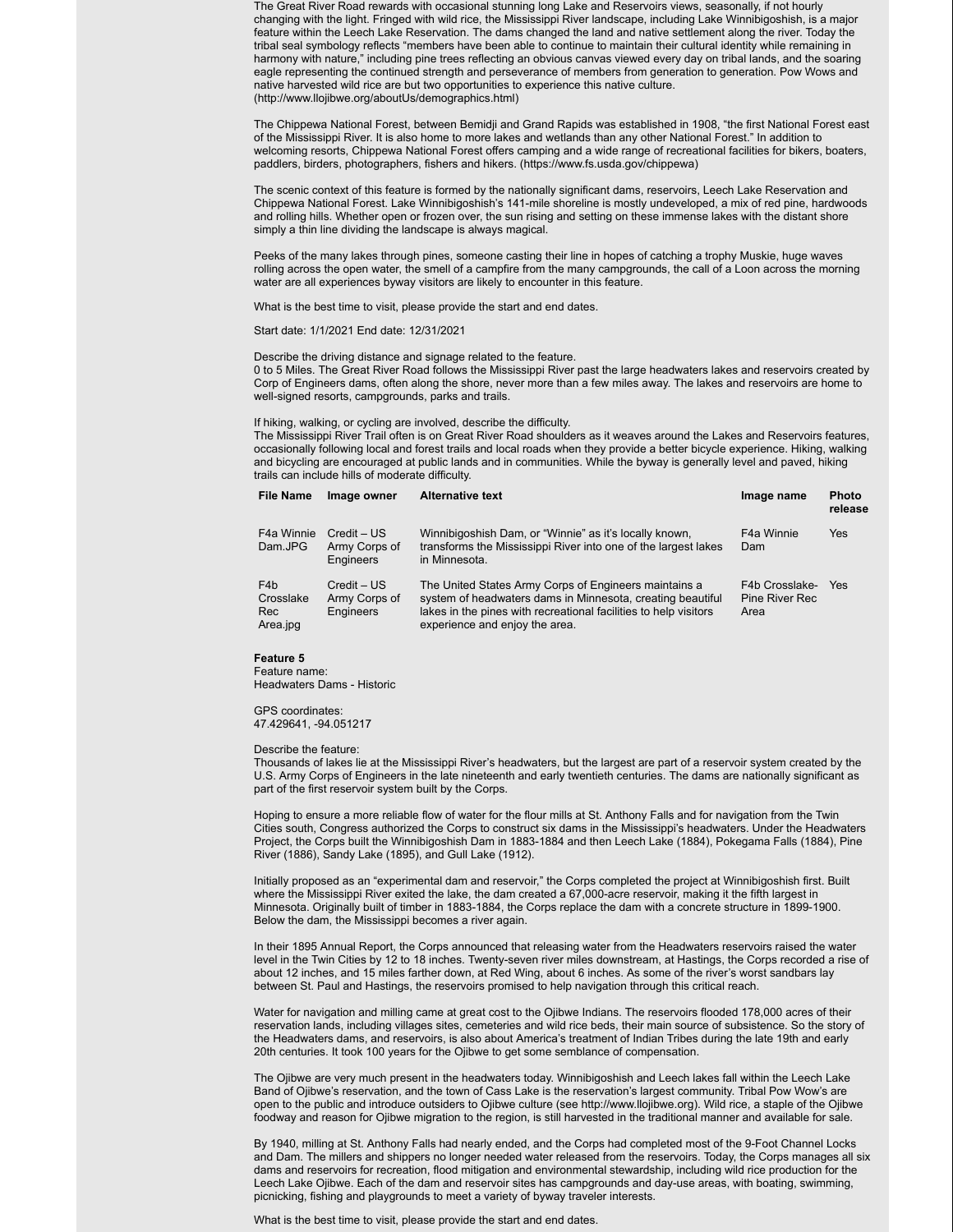Start date: 1/1/2021 End date: 12/31/2021

### Describe the driving distance and signage related to the feature.

0 to 8 Miles. The Great River Road follows the Mississippi River past the large headwaters lakes and reservoirs created by six Corp of Engineers dams, never more than a few miles from the byway. The dam sites are well signed, some with campgrounds, picnic areas, interpretation, and trails.

### If hiking, walking, or cycling are involved, describe the difficulty.

The Mississippi River Trail often is on Great River Road shoulders as it weaves around the Lakes and Reservoirs the historic Corps of Engineers' dams create, occasionally following local and forest trails and local roads when they provide a better bicycle experience. Hiking, walking and bicycling are encouraged at public lands. While the byway is generally level and paved, hiking trails can include hills of moderate difficulty.

| <b>File Name</b>                        | Image owner                                   | <b>Alternative text</b>                                                                                                                                                                                                                                | Image<br>name                       | <b>Photo</b><br>release |
|-----------------------------------------|-----------------------------------------------|--------------------------------------------------------------------------------------------------------------------------------------------------------------------------------------------------------------------------------------------------------|-------------------------------------|-------------------------|
| F <sub>5a</sub><br>Crosslake<br>Dam.jpg | Credit - US Army<br><b>Corps of Engineers</b> | This aerial view of the Crosslake Dam shows both sides of a<br>site within the headwaters dam system. A "before and after" if<br>you will.                                                                                                             | F5a<br>Crosslake<br>Dam             | Yes                     |
| F <sub>5</sub> b<br>Pokegama<br>Dam.jpg | <b>River Parkway</b><br>Commission            | Credit – MN Mississippi Pokegama Dam just outside Grand Rapids, Minnesota in the<br>stunning Northwoods, provides an up close view of the river<br>and also a recreation area for those wishing to spend a little<br>more time here. And who wouldn't? | F <sub>5</sub> b<br>Pokegama<br>Dam | Yes                     |

### **Feature 6**

Feature name: Prairie River - Scenic

GPS coordinates: 46.360024, -94.192148

### Describe the feature:

At Brainerd, the Mississippi River mostly straightens out, becoming noticeably wider, as more islands appear. There is little floodplain and no large backwater lakes. This is the Prairie River, where the prairie runs up to the river's banks – sometimes rising 40 to 60 feet above the river. While not the towering, rocky bluffs that begin below St. Anthony Falls, byway travelers exploring the high banks are rewarded with expanding views of a maturing river.

The Prairie River runs for about 150 river miles, from Brainerd to Saint Anthony Falls. Here the Mississippi drops 353 feet or 2.35 feet per mile, more than twice that of the Serpentine River upstream. So, it not surprising to see more rapids. The steeper slope also explains why this feature has seven dams that impound the river, as well as the Mississippi River's last free-flowing stretch.

There are many historic sites, scientific and natural areas, and river parks between Brainerd and Saint Anthony Falls, but two sites are of national and international significance. Operated by the Minnesota Historical Society, both are national Great River Road interpretive centers.

The boyhood home of Charles Lindbergh lies along the Mississippi River in the southwestern corner of Little Falls. Lindbergh's flight from New York to Paris, France, in 1927, announced the world had just become smaller. The fastest ocean liner still took around five days; Lindbergh's flight lasted 33½ hours.

While a historic site, it is scenic for its river setting, the well-preserved home nestled within the forested yard, and adjacent Lindbergh State Park backdrop. Visitors can walk the Historic Site's Nature Trail to the river. From the home's setting, one can understand why Lindbergh remarked that the Mississippi River "has wound its way in and out of my life like the seasons." (www.mnmississippiriver.com )

Outside Elk River, the Oliver Kelley Farm is a living museum. Led by Kelley, farmers formed the Grange or Order of the Patrons of Husbandry in 1867. While not founded as a political organization, the Grange became a political force. They focused on breaking railroad monopolies through legislation, lawsuits and transforming the upper Mississippi River into a viable shipping alternative. They were a principal proponent of the 4½-Foot Channel Project, the first project to fundamentally begin transforming the upper Mississippi's physical and ecological character for navigation.

The Mississippi River flowing by the Kelley Farm looks much like the one Oliver Kelley saw from 1850 to 1871, when he worked the farm. The picturesque setting and authentic character of Kelley's farm make it a scenic and historic site at the national level. The farm is a National Historic Landmark.

Because of outstanding scenic value within this feature Minnesota declared the Mississippi from St. Cloud to Anoka a State Wild & Scenic River, and Congress the Mississippi National River and Recreation Area (MNRRA), a 72-river-mile national park. While the Lindbergh home, Kelley farm and MNRRA stand out, it is the Great River Road's cumulative Prairie River visual experience that paints Mississippi landscape memories unlike any other.

What is the best time to visit, please provide the start and end dates.

Start date: 1/1/2021 End date: 12/31/2021

Describe the driving distance and signage related to the feature. 0 Miles. The Great River Road follows the Mississippi River as it grows in width flanked by a prairie landscape that is predominantly agricultural today. Public sites offering direct river access and intimate views are well signed, some with campgrounds, picnic areas, interpretation, and trails.

# If hiking, walking, or cycling are involved, describe the difficulty.

The Mississippi River Trail often is on Great River Road shoulders as it follows the Prairie River, occasionally following local trails and roads when they provide a better bicycle experience. Hiking, walking and bicycling are encouraged at public lands. While the byway is generally level and paved, hiking trails can include hills of moderate difficulty.

### **File Name Image owner Alternative text Image name Photo**

# **release**

| F6a Prairie | Copyright: MN          | Sartell, Minnesota's river dam backs up the water to  | F6a Prairie          | Yes |
|-------------|------------------------|-------------------------------------------------------|----------------------|-----|
| River       | Department of Natural  | form a shallow lake used by wildlife like this heron. | <b>River Sartell</b> |     |
| Sartell.JPG | Resources/Eric Altena. | captured on film by a trail cam.                      |                      |     |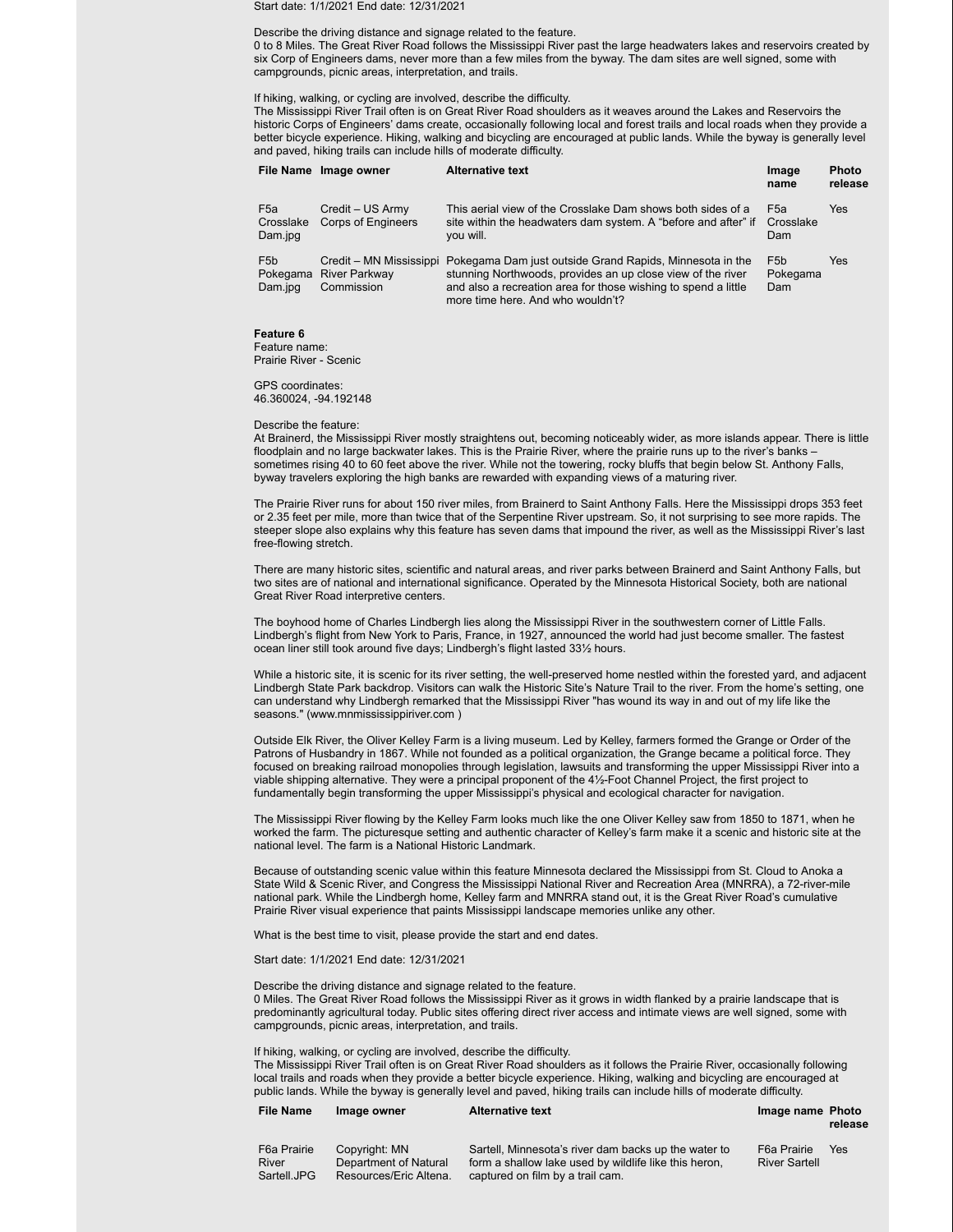| <b>File Name</b>                                                 | Image owner                       | <b>Alternative text</b>                                                                                                                                                    | Image name Photo                                      | release    |
|------------------------------------------------------------------|-----------------------------------|----------------------------------------------------------------------------------------------------------------------------------------------------------------------------|-------------------------------------------------------|------------|
| F <sub>6</sub> b<br><b>Mississippi</b><br>River at<br>Dayton.jpg | Credit - National Park<br>Service | The Mississippi River at Dayton retains a prairie river<br>quality, calling for quiet reflection.                                                                          | F <sub>6</sub> b<br>Mississippi<br>River at<br>Dayton | Yes        |
| F6c Kayaks<br>Lowry<br>Bridge.jpg                                | Credit - National Park<br>Service | Kayakers paddle their colorful watercraft on the<br>Mississippi River in Minneapolis with the spectacular<br>Lowry Avenue Bridge and Minneapolis skyline as a<br>backdrop. | F6c<br>Kayakers<br>Lowry<br><b>Bridge</b>             | <b>Yes</b> |

**Feature 7** Feature name:

Charles Lindbergh House and Museum - Historic

GPS coordinates: 45.959834, -94.386919

### Describe the feature:

Before Charles Lindbergh did extraordinary things, he grew up as an ordinary boy on a farm in central Minnesota on the Mississippi River. Today, visitors can enjoy his boyhood home, a National Historic Landmark, a river-side museum, and the adjacent state park, with its rich collection of WPA structures.

The Charles Lindbergh House & Museum is a national Great River Road Interpretive Center where you can see why, from the freedom to explore the surrounding woods and river as a child to traveling across the country by train and automobile, adventure shaped the individual who would become one of the most famous men in the world.

"Science, freedom, beauty, adventure: what more could you ask of life? Aviation combined all the elements I loved," Charles Lindbergh wrote in his book The Spirit of St. Louis. Here byway travelers come to understand his love of aviation, science, and the environment can all be directly linked to various experiences throughout his youth along the banks of the Mississippi.

Charles Augustus Lindbergh was born in Detroit, Michigan, on Feb 4, 1902. The infant Charles was brought home to Little Falls, to the home his parents had built on the banks of the Mississippi River on a 110-acre farm outside of town.

During World War I, Lindbergh joined the war effort but returned to the farm after the war ended. He farmed for two years before heading off to the University of Wisconsin in 1920. He attended college for three semesters then left to pursue a career in aviation. While Lindbergh returned to the farm for short visits over the next several years, he would never live in Little Falls again.

On May 21, 1927, 25-year-old Charles A. Lindbergh landed his airplane, the Spirit of St. Louis, in Paris, France. It was a record-breaking 33.5-hour, nonstop, solo flight from New York City. Instantly, Lindbergh became one of the most famous men in the world and his feat helped advance the aviation industry.

Lindbergh's aviation career spanned his years as a barnstormer providing entertainment across the Midwest, through his famous flight, to his role in helping to establish modern commercial aviation as we know it today.

While Charles Lindbergh is best known as an international hero for completing the first solo, nonstop flight between New York City and Paris, in addition to being a skilled aviator, Lindbergh was also an amateur scientist, inventor, and leader in the early conservation movement. However, just like many of our role models, Lindbergh was a complex individual, known also for his involvement in the isolationist movement leading up to WWII and extramarital affairs as an older adult.

Today, visitors can walk along the banks of the Mississippi River in Little Falls, and learn about Lindbergh's complex legacy, as well as the creation of the historic site and state park, and the foundation that honors Charles and his wife, Anne. ( http://www.mnhs.org/lindbergh/learn )

What is the best time to visit, please provide the start and end dates.

Start date: 1/1/2021 End date: 12/31/2021

Describe the driving distance and signage related to the feature.

0 Miles. The Charles Lindbergh House & Museum is on the Great River Road as it follows the Mississippi River through Little Falls. The site offers direct river access and intimate views. It is well signed, including interpretation and trails.

If hiking, walking, or cycling are involved, describe the difficulty.

The Mississippi River Trail is on Great River Road shoulder as it passes the Charles Lindbergh House & Museum. While the byway is generally level and paved, site hiking trails can include short hills of moderate difficulty.

| <b>File Name</b>                            | Image owner                                             | <b>Alternative text</b>                                                                                                                                                                                                                                                        | Image name Photo                        | release    |
|---------------------------------------------|---------------------------------------------------------|--------------------------------------------------------------------------------------------------------------------------------------------------------------------------------------------------------------------------------------------------------------------------------|-----------------------------------------|------------|
| F7a Lindbergh<br>House.jpg                  | $Credit -$<br>Minnesota<br><b>Historical</b><br>Society | Visitors can tour the 1906 family home of Charles A<br>Lindbergh, furnished with original Lindbergh family objects.                                                                                                                                                            | F7a Charles<br>Lindbergh<br>House       | <b>Yes</b> |
| F7b<br>$Lindbergh&#39$ ;s<br>River View.jpg | $Credit -$<br>Minnesota<br><b>Historical</b><br>Society | The Charles A Lindbergh House and Museum sits on the<br>banks of the Mississippi River in Little Falls, Minnesota. The<br>property includes prime spots for river viewing – both to<br>enjoy the beauty and contemplate the accomplishments that<br>began to take flight here. | F7b<br>Lindbergh's<br><b>River View</b> | <b>Yes</b> |
| F7c Lindbergh<br>Visitors.jpg               | $Credit -$<br>Minnesota<br><b>Historical</b><br>Society | Visitors to the Charles Lindbergh House discover how his life<br>along the Mississippi River influenced his future as an<br>environmental activist, inventor, and aviation pioneer.                                                                                            | F7c<br>Lindbergh<br><b>Visitors</b>     | Yes        |

### **Feature 8** Feature name: Oliver Kelley Farm - Historic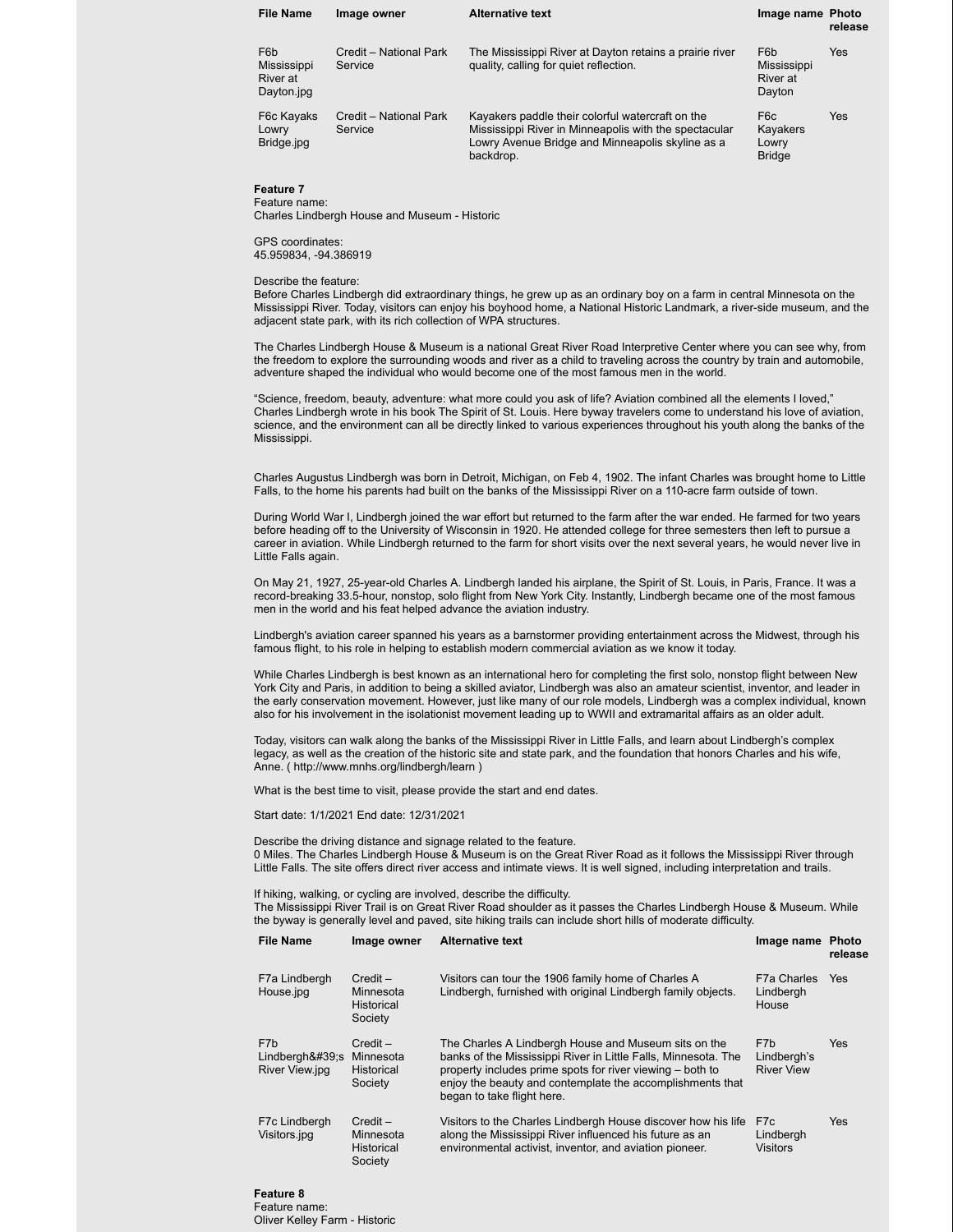### GPS coordinates: 45.295589, -93.535791

#### Describe the feature:

The Oliver Kelley Farm, another national Great River Road Interpretive Center on the Mississippi River, represents Minnesota's rich history of agricultural innovation and leadership. A State Historic Site operated by the Minnesota Historical Society, this National Historic Landmark invites visitors to learn how their food is produced: past, present and future. Oliver Kelley's 19th century home and farm, a short walk to the Mississippi, provide hands-on living history experiences for visitors of all ages.

On January 7, 1826, Oliver Hudson Kelley was born in Boston, the fifth child of a tailor. He would significantly impact Minnesota, national, and agricultural history. At age 21, Kelley left New England and ventured west.

He carried a letter of introduction to territorial Governor Alexander Ramsey from a mutual friend, who noted that Kelley "possesses ample business capacity, with active mind; and is anxious for steady employment." Within a few months, Kelley was made a messenger of the territory's House of Representatives and an aide-de-camp to Gov. Ramsey. Less than a year after Kelley arrived in St. Paul, word spread that the legislature was attempting to make the new town of Itasca (near present-day Elk River) the territory's capital. Speculators, including Kelley, rushed to stake a claim to land in Itasca. The town didn't become the capital, but Kelley - with no former farming experience - decided to cultivate his new property. In autumn of 1850 he and wife Lucy moved to the homestead, becoming "book farmers," learning the latest techniques from agricultural journals.

In 1864, Kelley moved to Washington, D.C., to work in the US Department of Agriculture, but kept his farm in Minnesota and returned to it on occasion. He began working on agricultural issues, including touring the South in 1866 to aid irrigation and agricultural reconstruction after the Civil War. He began to imagine a brotherhood for farmers around the country. For the next few years he focused primarily on his idea of developing a fraternal organization for farm families. In December 1867 — with insight and help from his niece, Caroline Hall, Kelley and six other men created the National Grange of the Order of Patrons of Husbandry, the country's first nationwide farm organization. The Grange served as both a social and advocacy group for farmers. He wrote newspaper articles that were increasingly critical of manufacturing and processing monopolies that fixed prices at rates unfair to farmers and of railroads with exorbitant freight rates. Within two years, Minnesota had 40 Grange chapters and a state organization. By 1873, with farmers battling falling crop prices and rising railroad shipping costs, the United States had around 9,000 chapters with nearly 700,000 members. Oliver Kelley died in Washington, D.C., in 1913 at age 87.

Today, the farm he established and stories of Kelley's life live on, including views of the river as Kelley would have seen it along an interpreted River and Woodland Trail that heads upstream along the Mississippi before running into oak woods, home to dozens of varieties of songbirds.

What is the best time to visit, please provide the start and end dates.

### Start date: 1/1/2021 End date: 12/31/2021

Describe the driving distance and signage related to the feature. 3.5 Miles. The Oliver Kelley Farm is on the opposite side of the Mississippi River. The site offers direct river access and intimate views. It is well signed, including interpretation and trails.

If hiking, walking, or cycling are involved, describe the difficulty.

Oliver Kelley Farm site hiking trails are generally level but can include short hills of moderate difficulty.

| <b>File Name</b>                              | Image owner                                             | <b>Alternative text</b>                                                                                                                                                                                              | Image<br>name                             | <b>Photo</b><br>release |
|-----------------------------------------------|---------------------------------------------------------|----------------------------------------------------------------------------------------------------------------------------------------------------------------------------------------------------------------------|-------------------------------------------|-------------------------|
| F <sub>8</sub> a Kelley<br>Farm<br>Aerial.jpg | $Credit -$<br>Minnesota<br><b>Historical</b><br>Society | An aerial view of the original 1860s historic homestead on the<br>banks on the banks of the Mississippi River. People come to<br>experience the story of farming, food and agriculture – past<br>and present.        | F <sub>8</sub> a Kelley<br>Farm<br>Aerial | Yes                     |
| F8b Kelley<br>Farm<br>Animals.jpg             | $Credit -$<br>Minnesota<br><b>Historical</b><br>Society | The Farm Lab barn, where kids of all ages can meet Minnesota<br>raised livestock that provide our meat, dairy, eggs, and wool,<br>and learn about the modern livestock industry.                                     | <b>F8b Kellev</b><br>Farm<br>Animals      | <b>Yes</b>              |
| F8c Kelley<br>Farmhouse.jpg                   | $Credit -$<br>Minnesota<br><b>Historical</b><br>Society | Visitors are invited inside this large Italianate-style house to help F8c Kelley<br>with household chores, from sewing to preparing a 19th century Farmhouse<br>meal. This is the second Kelley home, built in 1876. |                                           | Yes                     |

### **Feature 9**

Feature name: Saint Anthony Falls - Scenic

GPS coordinates: 44.979275, -93.247665

### Describe the feature:

No place anchors the Mississippi River's significance in the Twin Cities like St. Anthony Falls. No place can match its regional, national, or even international significance. Geologically, it is the only major waterfall on the Mississippi River. Historically, its visitors comprise a who's who of native, European and American exploration. A natural resting and trade point between Dakota and Anishinaabe peoples, French explorer Father Louis Hennepin visited in 1680, English colonist Jonathan Carver in 1766, and Zebulon Pike, the first American explorer, portaged around the falls in 1805. Economically, the falls created a city with no peer from Chicago to the Rocky Mountains and south to St. Louis. It gave birth to saw milling and flour milling industries that became dominant producers of their commodities nationally and worldwide. Technologically, the falls produced the first commercial hydroelectric central plant in the country. Scenically, its painters include George Catlin, Henry Lewis, Alexis Fournier, Albert Bierstadt and many modern-day painters and photographers.

Immediately below St. Anthony Falls two National Historic Landmarks, the Pillsbury A Mill and the Washburn A Mill, bookend James J. Hill's remarkable Stone Arch Bridge, which is a National Engineering Landmark. The two A Mills helped Minneapolis lead the nation and, at times, the world in flour production from 1880 to 1930. Many people around the nation and the world have heard of Betty Crocker, Gold Medal and Pillsbury Flour and General Mills. All were born of St. Anthony Falls.

In 1823, Lt. James E. Colhoun captured the sense of astonishment and confusion presented by the falls. "I confess," Colhoun admitted, "I was at first disappointed from the difficulty of embracing the whole at once." The whole only became more complex over time.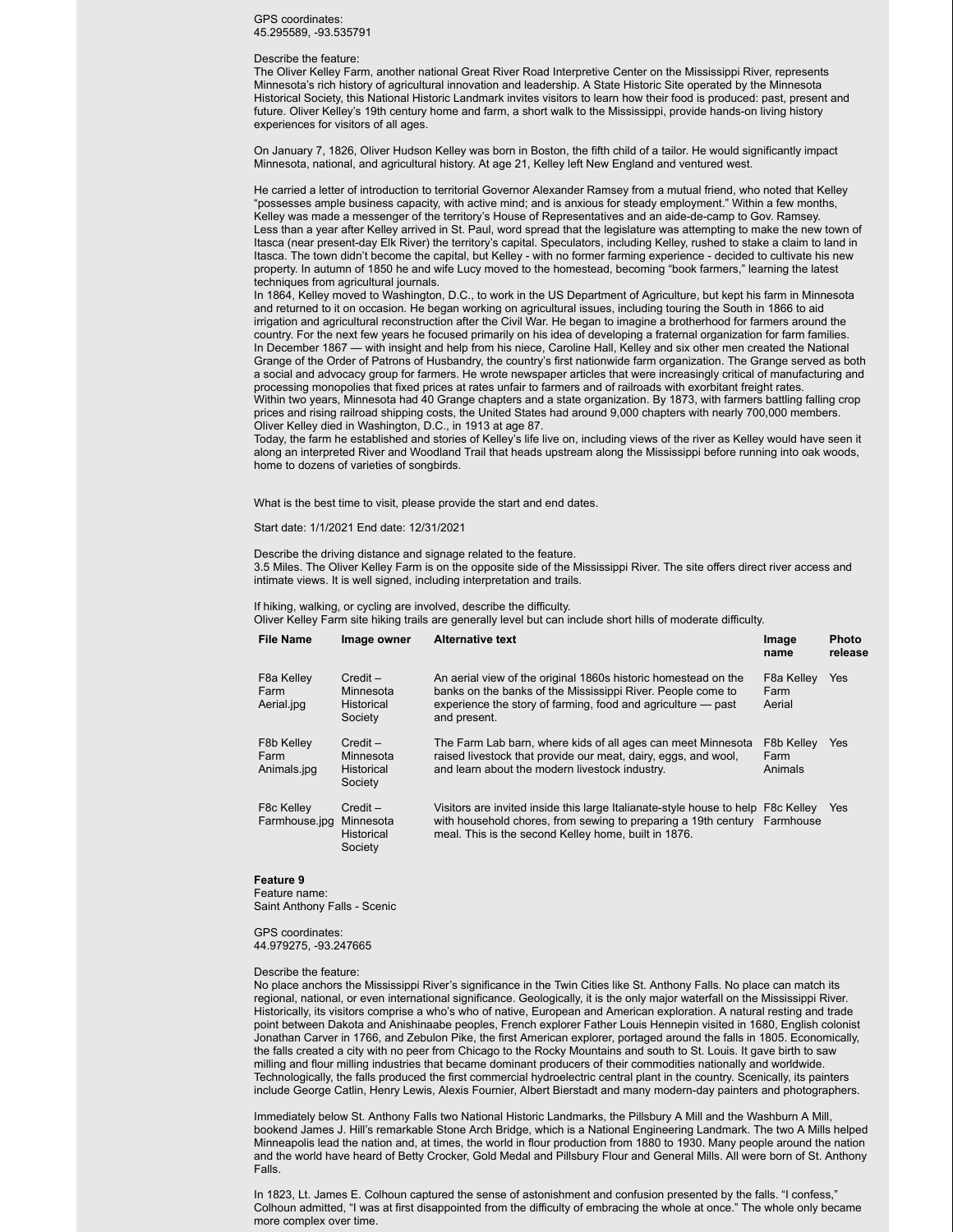During the 1840s and 1850s, lumber millers built what is called the Horseshoe Dam above the falls to direct the current to their mills on the east and west sides. Excess water flowed over a timber apron covering the falls leading edge. In the 1870s, after the millers nearly destroyed the falls, the Corps of Engineers fortified the Horseshoe Dam, and a concrete spillway eventually replaced the timber apron. In 1963, the Corps of Engineers completed the Upper St. Anthony Falls Lock, the highest lock on the river, having a 50-foot lift. And, all around the falls, Minneapolis development grew increasingly dense.

Today, St. Anthony Falls is as difficult to embrace as a whole as Colhoun described it in 1823. While dramatically altered from its natural state, the power of so much water falling over the Horseshoe Dam, next to the massive concrete lock and then down the spillway still forms a compelling scene, ever changing with light of day and season. At the spillway's bottom, concrete blocks cause the water to jump and then arch back into the river, adding to the spectacle. Rainbows often reflect off the mist. The falls' scenic power continues to draw people to it. Over two million visitors, many from around the nation and world, cross the Stone Arch Bridge annually.

What is the best time to visit, please provide the start and end dates.

Start date: 1/1/2021 End date: 12/31/2021

Describe the driving distance and signage related to the feature.

0 Miles. St. Anthony Falls is on the Great River Road as it follows the Mississippi River through Minneapolis. While visitors cannot go on the Falls themselves, the views to them are stupendous from all surrounding vantage points. A major attraction, the St. Anthony Falls are well signed, including interpretation and trails.

If hiking, walking, or cycling are involved, describe the difficulty.

The Mississippi River Trail is on a separated path next to the Great River Road as it passes St. Anthony Falls. While the byway is generally level and paved, hiking trails to the river's edge here can include short hills of moderate difficulty.

| <b>File Name</b>                              | Image<br>owner                                | <b>Alternative text</b>                                                                                                                                                                                                                            | Image name                                                | <b>Photo</b><br>release |
|-----------------------------------------------|-----------------------------------------------|----------------------------------------------------------------------------------------------------------------------------------------------------------------------------------------------------------------------------------------------------|-----------------------------------------------------------|-------------------------|
| F9a St Anthony<br>Falls.jpeg                  | $Credit -$<br>National<br><b>Park Service</b> | St. Anthony Falls, the birthplace of Minneapolis, draws<br>visitors and residents alike to its power and beauty.                                                                                                                                   | F9a St Anthony<br>Falls                                   | Yes                     |
| F9b Painter at St<br>Anthony<br>Falls.jpeg    | $Credit -$<br>National<br><b>Park Service</b> | A modern day painter sets up studio at the National Park<br>Service-run Lock and Dam overlook to capture the perfect<br>subject, St. Anthony Falls                                                                                                 | F9b Painter at<br><b>St Anthony Falls</b>                 | <b>Yes</b>              |
| F9c NPS Ranger<br>Interpreting on<br>Lock.jpg | $Credit -$<br>National<br>Park Service        | A National Park Service Ranger from the Mississippi<br>National River and Recreation Area tells the story of the St.<br>Anthony Falls area to a small group of visitors, while viewing<br>the falls and both the east and west banks of the river. | F <sub>9</sub> c NPS<br>Ranger<br>Interpreting on<br>Lock | <b>Yes</b>              |

# **Feature 10**

Feature name:

St. Anthony Falls Historic District - Historic

GPS coordinates: 44.978690, -93.257392

### Describe the feature:

For centuries, this part of today's Mississippi riverfront has remained a place of cultural significance for many different people. Today, visitors enjoy a rich context of history including numerous National Historic Landmarks, a National Park, two National Scenic Byways and a National Millennium Trail within this National Register Historic District.

The story of Minneapolis begins with St. Anthony Falls, the only major waterfall on the Mississippi River. The falls has been a gathering place for many different people, for many different reasons, for thousands of years and today.

Located in Dakota homeland, Owamniyomni (St. Anthony Falls) was a place of spiritual power and a gathering place for resources like the sugar maples on Nicollet Island and nearby springs. The Dakota name for the river, Haha Wakpa (Mississippi), means "river of the falls."

Owamniyomni is part of a larger landscape — Bdote, the confluence of the Mni Sota Wakpa (Minnesota) and Haha Wakpa (Mississippi) rivers — a place of cultural importance to many Dakota people as a site of creation, as well as a historical gathering place.

The falls were given the name St. Anthony Falls by Father Louis Hennepin, who came to the area in 1680. The Europeans and Americans who followed prized the falls as a place of beauty and a source of waterpower for industry.

In 1805, Zebulon Pike made an agreement with several Dakota representatives to acquire land for the Fort Snelling military reservation at Bdote, which included the land at St. Anthony Falls. The first sawmill and gristmill at the falls were built by Fort Snelling soldiers in the 1820s.

By the 1850s the falls were harnessed as a source of power for the commercial lumber and flour milling industries, and the riverfront settlement transformed into a city that led the world in flour production for nearly 50 years, beginning in 1880. Later, as changes in transportation and industry led to a move away from the river, business departed, and the area declined.

Today, the Minneapolis riverfront has been revitalized. It is now a place where visitors enjoy sightseeing, walking and biking trails, dining, live music, and theater amongst a backdrop of many nationally significant historic buildings that have been thoughtfully re-developed for new uses, including the Washburn A Mill, which is now the home of Mill City Museum. The National Civil Engineering Landmark Stone Arch Bridge provides a bicycle and pedestrian connecting point for the east and west banks of the river and a spectacular view of the Mississippi River, St. Anthony Falls and the complex network of water power structures and buildings that harnessed the power of the Mississippi here.

Event programming reinforces the District's historic context, including NPS's new Mississippi National River Recreation Area visitor facilities at the Upper St. Anthony Falls Lock and Dam. The Mill City Museum, a Great River Road Interpretive Center, provides visitors with information about the river locally, as well as from the headwaters to the Gulf, within the delicious context of river-powered flour, cereal, pancakes and cake mix.

What is the best time to visit, please provide the start and end dates.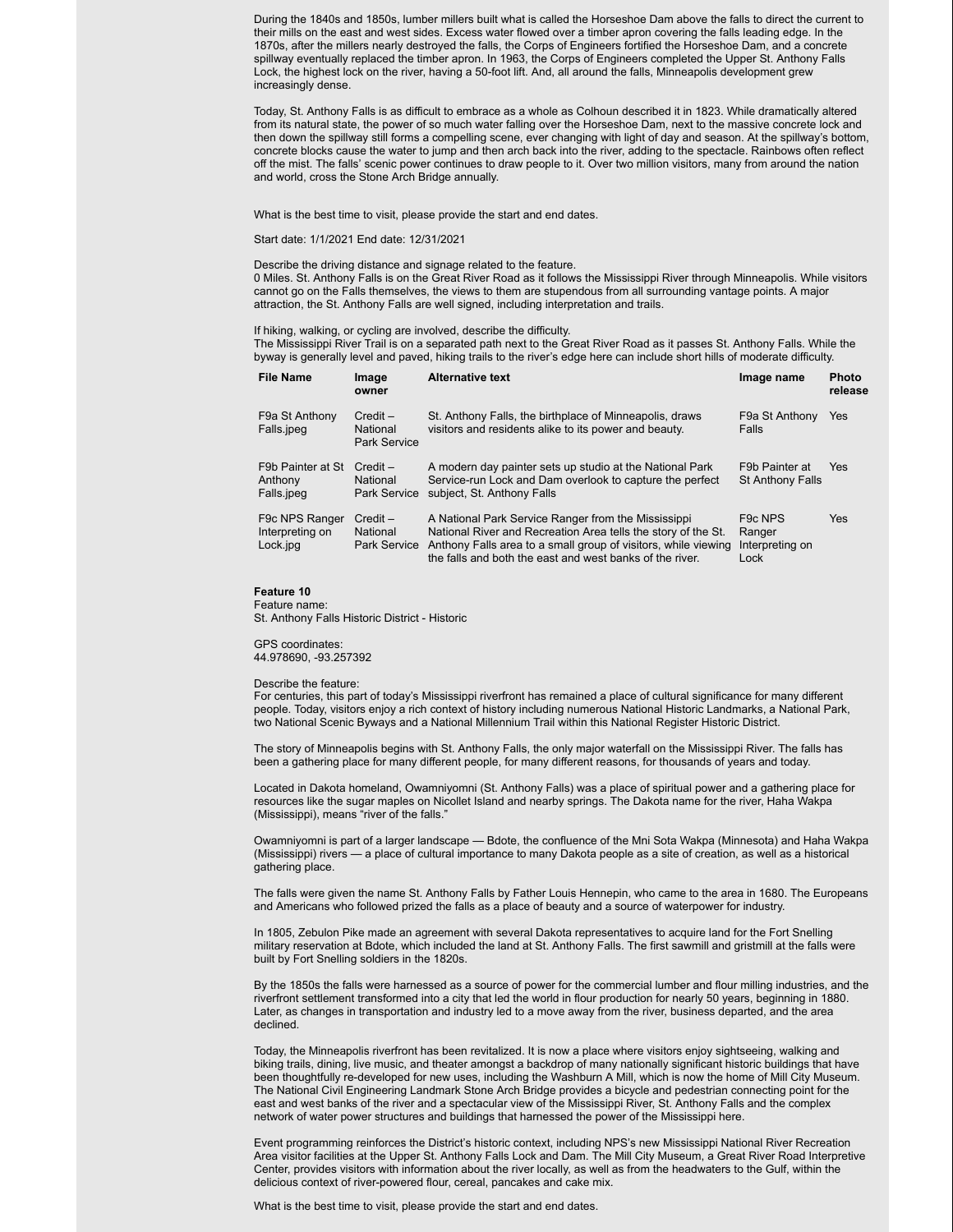Start date: 1/1/2021 End date: 12/31/2021

## Describe the driving distance and signage related to the feature.

0 Miles. St. Anthony Falls Historic District and the Mill City Museum are on the Great River Road as it follows the Mississippi River through Minneapolis. A major attraction the entire St. Anthony Falls Historic District is well signed, including interpretation and trails.

### If hiking, walking, or cycling are involved, describe the difficulty.

The Mississippi River Trail is on a separated path next to the Great River Road as it passes through the St. Anthony Falls Historic District. While the byway is generally level and paved, hiking trails to the river's edge here can include short hills of moderate difficulty.

| <b>File Name</b>                                                              | Image owner                                                            | <b>Alternative text</b>                                                                                                                                                                                                                                                                               | Image name                                                             | <b>Photo</b><br>release |
|-------------------------------------------------------------------------------|------------------------------------------------------------------------|-------------------------------------------------------------------------------------------------------------------------------------------------------------------------------------------------------------------------------------------------------------------------------------------------------|------------------------------------------------------------------------|-------------------------|
| F10a St Anthony<br><b>Falls Historic</b><br>District.jpg                      | Credit - John Cross<br>courtesy Minnesota<br><b>Historical Society</b> | The buildings that developed Minneapolis into a<br>milling and trade center remain in what is<br>designated as the St. Anthony Falls Historic<br>District.                                                                                                                                            | F10a St Anthony<br><b>Falls Historic</b><br><b>District</b>            | Yes                     |
| F <sub>10</sub> b Mill City<br><b>Museum</b><br>Interior.jpg                  | Credit - Minnesota<br><b>Historical Society</b>                        | At Mill City Museum, see 19th-century flour<br>milling machines, view vintage advertising, sit at<br>a huge dinner table outfitted to feed a wheat<br>harvest crew, trace the journey of wheat from<br>farm to market, design your own cereal box, and<br>meet a history player from the city's past. | F10b Mill City<br>Museum Interior                                      | Yes                     |
| F <sub>10</sub> c St Anthony<br>Falls visitors on<br>Stone Arch<br>Bridge.jpg | Credit - Minnesota<br><b>Historical Society</b>                        | Visitors on the Stone Arch Bridge flock to the St.<br>Anthony Falls area of Minneapolis to take<br>photographs and take in the spray of the water<br>as they overlook the scene below and around<br>them.                                                                                             | F <sub>10</sub> c St Anthony<br>Falls Visitors on<br>Stone Arch Bridge | Yes                     |

**Feature 11**

Feature name: The Gorge - Scenic

GPS coordinates:

44.953832, -93.206081

### Describe the feature:

The Gorge scenic feature is only 8.5 miles long, running from below St. Anthony Falls to the Minnesota River confluence. Here the Mississippi plunges 110 feet, through and over three locks and dams, surrounded by steep wooded bluffs only one-quarter to one-third mile apart, soaring 60 to 100 feet high. This is the only place on the Mississippi where the river falls so quickly over such a short distance and through such a tight canyon.

The entire gorge is parkland. In addition to being part of NPS's Mississippi National River and Recreation Area, the Gorge Regional Park is designated on both sides below St. Anthony Falls, connecting with Hidden Falls Regional Park, Fort Snelling State Park, and Historic Fort Snelling at the downstream end. Whether hiking or biking riverside trails, or canoeing or cruising on a paddleboat low on the water, in the deeply wooded Gorge it is hard to tell you are in the heart of a metropolitan area home to three million people.

The Gorge explains why the Twin Cities exist as two cities. Before dams, the Gorge was often a turbulent rapids or shallow, rocky stream. Few steamboat pilots dared venture through it. By 1857, steamboats came and went from St. Paul at over 1,000 per year, while Minneapolis counted about 50. So, relying on the steep drop, Minneapolis became a timber and flour milling powerhouse, and St. Paul thrived as the Mississippi River's head of navigation.

Minneapolis recognized locks and dams could bring navigation through the Gorge. Congress responded to City lobbying in 1894, authorizing the Corps to build two low locks and dams. The Corps completed the first one, called the Meeker Island Lock and Dam, in 1907. This structure became the Mississippi's first lock and dam.

2.9 miles downstream, the Corps had completed Lock No. 1 and was designing the second dam. Between 1894 and 1907, however, hydroelectric power came of age in America. Some argued that one high dam would serve both hydropower and navigation. In 1910, advocates convinced Congress to reauthorize the project, allowing engineers to demolish Meeker Island Dam and abandoned its lock. They then raised Lock & Dam No. 1 to about 35 feet. The Meeker Island ruins and Dam No. 1 are on the National Register as nationally significant, both adding to the scenic mystique of the Gorge for Great River Road explorers.

Other important Gorge scenery includes the Grand Rounds National Scenic Byway, collocated with the Great River Road for about 10 miles. Originally proposed by prominent landscape architect Horace Cleveland, the tree-lined byways provide views and access to the Mississippi River's only Gorge. Also designed by Cleveland, Minnehaha Regional Park lies along the Gorge, a major Grand Rounds/Great River Road feature highlighted by the storied Minnehaha Falls. The University of Minnesota's main campus straddles the Gorge. Seemingly rising from the bluff edge internationally renowned architect Frank O. Gehry's Fredrick R. Weisman Art Museum is a contemporary signature scenic structure on the river's east bank.

What is the best time to visit, please provide the start and end dates.

Start date: 1/1/2021 End date: 12/31/2021

Describe the driving distance and signage related to the feature.

0 Miles. The Gorge is on the Great River Road as it follows the Mississippi River through Minneapolis and St. Paul. Byway visitors can enjoy driving, hiking or biking to see the unique Gorge vistas from above, or hike down to water level to enjoy the wooded bluff walls from below. Gorge features are well signed, including interpretation and trails.

If hiking, walking, or cycling are involved, describe the difficulty.

The Mississippi River Trail is on a separated path next to the Great River Road as it passes the Gorge. While the byway is generally level and paved, hiking trails down to the river's edge here can include bluff trails of moderate difficulty.

**File Name Image owner Alternative text Image name Photo**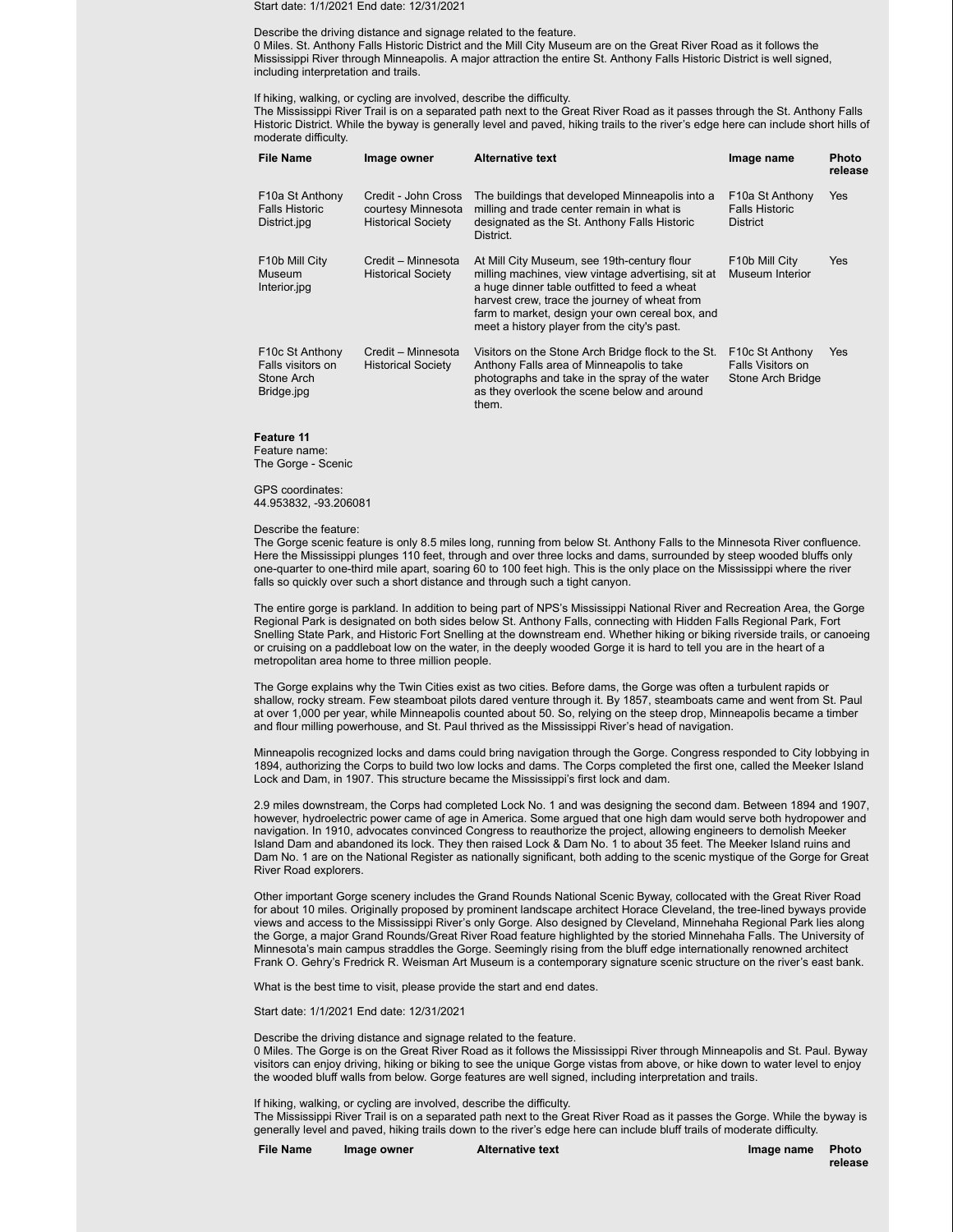| <b>File Name</b>                                                | Image owner                                                                   | <b>Alternative text</b>                                                                                                                                                                                                 | Image name                                                   | <b>Photo</b><br>release |
|-----------------------------------------------------------------|-------------------------------------------------------------------------------|-------------------------------------------------------------------------------------------------------------------------------------------------------------------------------------------------------------------------|--------------------------------------------------------------|-------------------------|
| F <sub>11</sub> a Gorge<br>from Lake St<br>Bridge.jpg           | Credit - National Park<br>Service                                             | The Gorge area of the Mississippi River has much<br>to offer the visitor throughout the year. Hiking,<br>paddling, bird watching, and photography are all<br>popular activities in the Gorge.                           | F <sub>11</sub> a Gorge<br>from Lake<br><b>Street Bridge</b> | Yes                     |
| F <sub>11</sub> b Gorge<br>Meeker<br>Island.jpeg                | Credit - National Park<br>Service                                             | Meeker Island was the site of the first and<br>northernmost lock and dam on the Mississippi River.<br>Modern day water enthusiasts enjoy the river in its<br>current form                                               | F <sub>11</sub> b Gorge<br>Meeker Island                     | Yes                     |
| F <sub>11</sub> c Ranger<br>with Kids at<br>Hidden<br>Falls.jpg | Copyright: MN<br>Department of Natural<br>Resources/Gina<br><b>Bonsignore</b> | Shore fishing opportunities abound in Gorge area of<br>Minneapolis and St. Paul's Mississippi National<br>River Recreation Area. Hidden Falls Park is a<br>popular place to picnic and launch boats, as well as<br>fish | F <sub>11</sub> c Rangers<br>with kids at<br>Hidden Falls    | <b>Yes</b>              |

# **Feature 12**

Feature name: Where the Big River Begins – Scenic

GPS coordinates: 44.897248, -93.149864

Describe the feature:

The Mississippi's Big River is the large floodplain river, beginning at the confluence of the Mississippi and Minnesota rivers in the Twin Cities, flowing to the Gulf of Mexico. It is characterized by a broad valley and a wide floodplain, with many side channels, backwater lakes, wetlands, and wooded islands. Where the Big River Begins feature offers byway travelers these new broad vistas and intimate backwater encounters with a seemingly primeval world along 34-miles from the confluence to Hastings, between the Gorge and the Driftless Area scenic features.

As glaciers covering North America melted some 12,000 years ago, Lake Agassiz formed, stretching across central Canada and south between Minnesota and North Dakota. The lake drained through the Glacial River Warren (modern day Red and Minnesota rivers). On and off for over 2,000 years, Lake Agassiz poured down the River Warren. Flowing at times over one million cubic feet per second, it carved out the deep, broad valleys of the Minnesota River and of the Mississippi River below their confluence. This is the river of Mark Twain and steamboats, the Mississippi River most people know.

The confluence, or Bdote, as the Dakota call it, holds special meaning to some Dakota tribes. In 1851, missionaries Samuel and Gideon Pond reported that "one of the great natural facts: is that the mouth of the Minnesota River lies immediately over the center of the earth and under the center of the heavens." The Dakota placed their dead upon Pilot Knob scaffolds with panoramic views of the two rivers from some 200 feet above. And, on Pilot Knob, the Mdewakanton and Wahpekute bands of the Dakota signed the Treaty of Mendota, giving up their ancestral lands. They would return 11 years later, following the Dakota Conflict, to a prison camp in the floodplain below Fort Snelling, an important story about the consequences of American expansion for Native American tribes.

Today Fort Snelling, a National Historic Landmark, still offers commanding views of Where the Big River Begins. The fort's bluff top stone architecture accentuates the picturesque feature's beginning when seen from the river below or from surrounding blufftop parks.

Below Ft. Snelling, the Big River is lined with parks, trails, marinas and excursion boats that offer byway travelers visual and physical access to Mississippi River wooded beaches and backwaters, and parkways above offer long views to the big river below.

On the downstream end of Where the Big River Begins, resting high on a bluff overlooking the Mississippi River in St. Paul, the burial mounds in Mounds Park date back nearly 2,000 years. They represent the northern most extension of Hopewell culture, a culture that occupied the Ohio and upper Mississippi river valleys from 100 BC to 500 AD. The mounds remind us that the expansive view of the Big River at St. Paul has been admired by humans for thousands of years, the mounds adding a reverent sense of place to today's views.

What is the best time to visit, please provide the start and end dates.

Start date: 1/1/2021 End date: 12/31/2021

Describe the driving distance and signage related to the feature. 0 Miles. The Great River Road follows the Mississippi River as it grows to Where the Big River Begins. Public sites offering direct river access and intimate views are well signed, some with excursion boats, marinas, picnic areas, interpretation, and trails.

If hiking, walking, or cycling are involved, describe the difficulty.

The Mississippi River Trail often is on Great River Road shoulders as it follows Where the Big River Begins, but more often here it follows local trails and roads when they provide a better bicycle experience, often at water level. Hiking, walking and bicycling are encouraged in this park-lined feature. While the byway is generally level and paved, hiking and a few biking trails can include hills of moderate difficulty.

**Photo**

| File Name                                            | Image owner                             | <b>Alternative text</b>                                                                                                                                                                         | Image<br>name                                         | <b>Photo</b><br>release |
|------------------------------------------------------|-----------------------------------------|-------------------------------------------------------------------------------------------------------------------------------------------------------------------------------------------------|-------------------------------------------------------|-------------------------|
| F12a<br><b>Riverboat</b><br>below Ft<br>Snelling.jpg | Credit - National Park Service          | The Jonathan Padelford, a classic<br>paddlewheel riverboat, approaches Fort<br>Snelling at its historic and important location<br>at the confluence of the Mississippi and<br>Minnesota rivers. | F <sub>12a</sub><br>Riverboat<br>below Ft<br>Snelling | Yes                     |
| Riverfront.jpg                                       | F12b St Paul Credit - Explore Minnesota | Clear skies, calm blue water and a variety of<br>boats standing ready at a marina are visible<br>from the Wabasha Street Bridge in<br>downtown St. Paul.                                        | F <sub>12</sub> b St.<br>Paul<br>Riverfront           | Yes                     |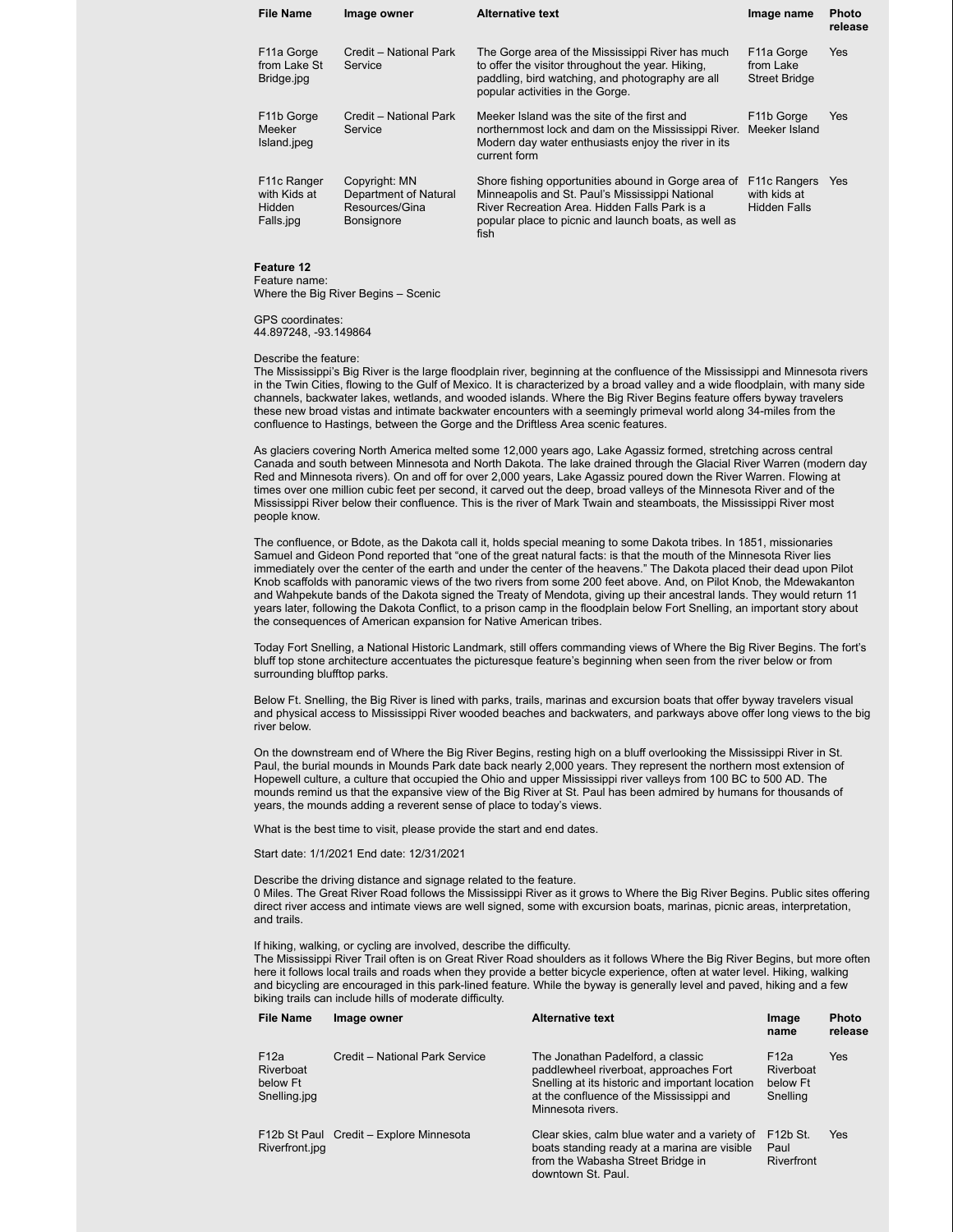| <b>File Name</b>                           | Image owner                                                                                                          | <b>Alternative text</b>                                                                                     | Image<br>name                                         | <b>Photo</b><br>release |
|--------------------------------------------|----------------------------------------------------------------------------------------------------------------------|-------------------------------------------------------------------------------------------------------------|-------------------------------------------------------|-------------------------|
| F12c Fort<br>Snelling<br>State<br>Park.jpg | Copyright: MN Department of Natural<br>Resources/Deb Rose, Contact<br>deb.rose@state.mn.us for permission<br>to use. | Ice and snow provide a storybook<br>winterscape along the Mississippi River at<br>Fort Snelling State Park. | F <sub>12</sub> c Ft<br>Snelling<br><b>State Park</b> | No                      |

### **Feature 13** Feature name:

Historic Fort Snelling - Historic

GPS coordinates: 44.892746, -93.180700

### Describe the feature:

With over 10,000 years of human history, Historic Fort Snelling, a National Historic Landmark, and Great River Road Interpretive Center, is a place where complex stories of many peoples are told.

The confluence of the Mississippi and Minnesota rivers is a place of major social, cultural and historical significance. Archaeologists have documented human activity to at least 9,000–12,000 years ago. This place is centered within Dakota creation stories and is an important place in traditional Ojibwe history. Along with the Dakota and Ojibwe, the Ho-Chunk, Cheyenne, Oto, Iowa, and the Sac & Fox tribes also acknowledge it as important to their tribal histories. Strategically important to indigenous peoples for thousands of years, they used the waterways for transportation and food and to develop an extensive trade relationship with other native peoples; trade items from this and other regions have been found along the entire Mississippi River.

In 1805 the United States Army ordered Lieutenant Zebulon Pike to explore the Mississippi River and select sites for potential military posts. The first troops arrived in 1819 and began construction on the stone fort the following year. Colonel Josiah Snelling arrived in 1820 to supervise construction, and by 1825 the fort was completed. It served many vital roles until its decommissioning in 1946.

Fort Snelling played a central role in the US Civil War, the US Dakota War of 1862 and the Dred Scott case. When the Civil War began on April 12, 1861, Minnesota's governor, Alexander Ramsey, was in Washington, D.C. Ramsey immediately promised President Lincoln a regiment of 1,000 volunteer soldiers from Minnesota.

The causes of the US-Dakota War of 1862 were many and it remains one of the most important events in Minnesota history. After this brief war concluded, Dakota non-combatants traveled to Fort Snelling beginning November 1862, numbering 1,658. The vast majority were children, women, and elderly, who were housed on the river bottom, directly below the fort. It is estimated that between 130 and 300 Dakota people died in this camp over the winter of 1862–63, mainly due to measles, other diseases, and harsh conditions.

In the late 19th and early 20th centuries, the fort was a training center, both in peacetime and wartime. When the US entered World War II in 1941, Fort Snelling became the induction point for more than 300,000 men and women. After 1944 the fort was the location of the Military Intelligence Service Language School, where Japanese Americans learned language and culture in preparation for overseas service as interpreters, interrogators, and intelligence workers. Fort Snelling was decommissioned as an active military post in 1946.

Today, Great River Road visitors experience the depth of stories at Historic Fort Snelling, a historic site, and adjacent Fort Snelling State Park, which contains the Upper Post, the location of the significant historic structures of this nationally significant site, contained within NPS's Mississippi National River Recreation Area.

What is the best time to visit, please provide the start and end dates.

Start date: 1/1/2021 End date: 12/31/2021

Describe the driving distance and signage related to the feature.

1 Mile. The Great River Road follows the Mississippi River as passes Historic Fort Snelling which offers broad river views over the confluence with the Minnesota River. Historic Fort Snelling is well signed from the byway, and includes multi-level interpretation and several trails

### If hiking, walking, or cycling are involved, describe the difficulty.

The Mississippi River Trail drops below Historic Fort Snelling into Fort Snelling State Park, between the State Highway 5 river crossing and Minnehaha Regional Park. Hiking, walking and bicycling are encouraged in the Historic Fort Snelling feature which is generally level.

| <b>File Name</b>                                                | Image owner                                             | <b>Alternative text</b>                                                                                                                                                                                                                                           | Image name                                     | <b>Photo</b><br>release |
|-----------------------------------------------------------------|---------------------------------------------------------|-------------------------------------------------------------------------------------------------------------------------------------------------------------------------------------------------------------------------------------------------------------------|------------------------------------------------|-------------------------|
| F13a Ft Snelling<br>at Bdote.jpg                                | $Credit -$<br>Minnesota<br><b>Historical</b><br>Society | The confluence of the Minnesota and Mississippi rivers is<br>one of the most historically significant landscapes in<br>Minnesota, known to many Dakota people as Bdote. It is<br>a place where rivers and people have come together for<br>at least 10,000 years. | F13a Ft Snelling Yes<br>at Bdote               |                         |
| F <sub>13</sub> b Historic Ft<br>Snelling.jpg                   | $Credit -$<br>Minnesota<br><b>Historical</b><br>Society | Historic Fort Snelling is managed by the Minnesota<br>Historical Society and was designated in 1960 as<br>Minnesota's first National Historic Landmark.                                                                                                           | F13b Historic Ft Yes<br>Snelling               |                         |
| F <sub>13</sub> c Ft Snelling<br>Dred Scott<br>Storytelling.jpg | $Credit -$<br>Minnesota<br><b>Historical</b><br>Society | Within Historic Fort Snelling, a variety of programs and<br>presentations showcase this unique place's deep and<br>diverse history.                                                                                                                               | F13c Ft Snelling<br>Dred Scott<br>Storytelling | <b>Yes</b>              |

# **Feature 14**

Feature name: "I-mni'-za-ska-dan" (Daytons Bluff) - Historic

GPS coordinates: 44.945344, -93.054854

Describe the feature: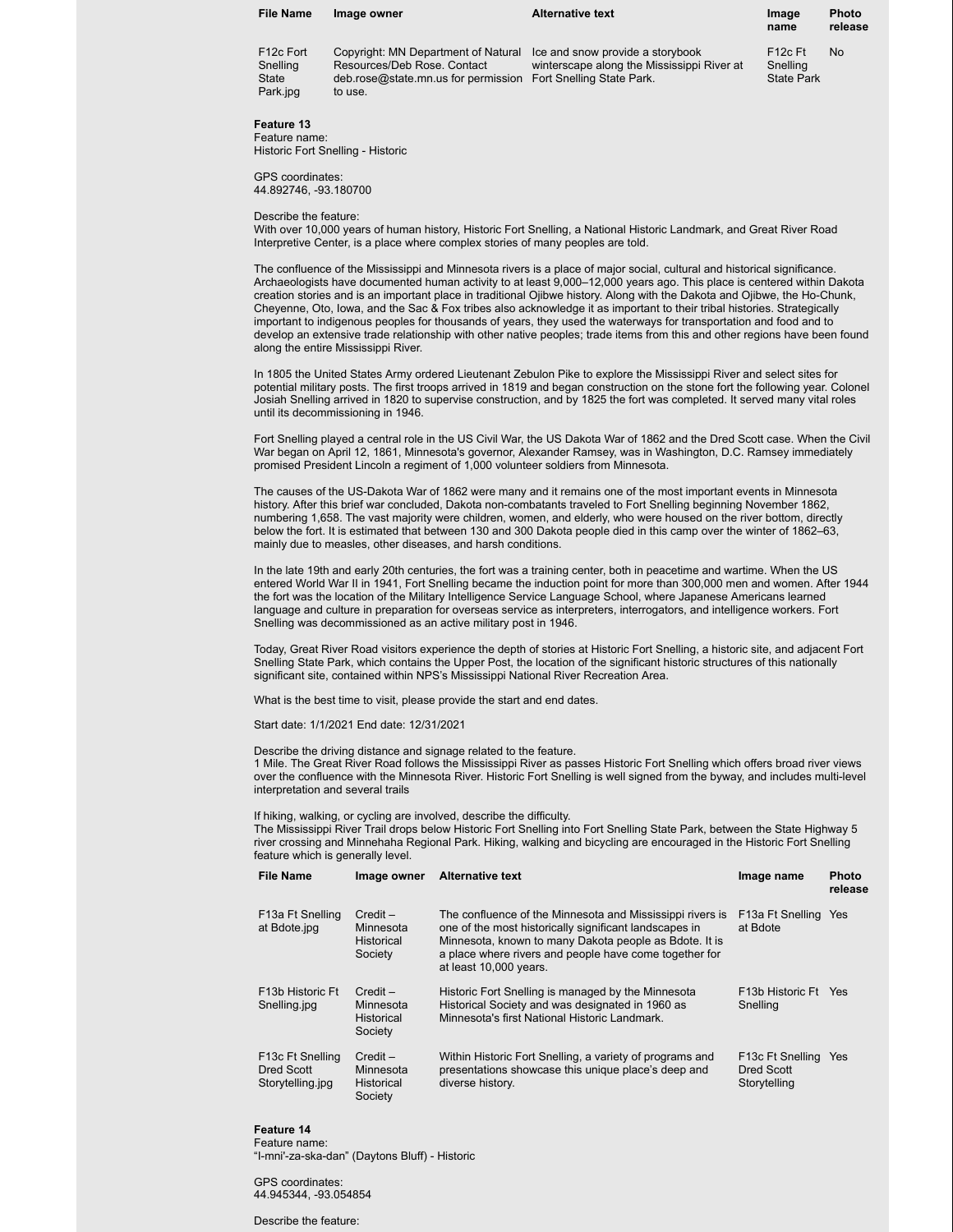High above the Great River Road on Daytons Bluff, or "I-mni'-za-ska-dan," in St. Paul lie American Indian burial mounds dating back nearly 2,000 years. Thirty-seven mounds once ran along the bluff's edge. Only six remain. The stories here speak to national and international connections.

Some 1,700 to 1,900 years ago, American Indians, practicing traditions of a culture archaeologists call Hopewell, built the mounds. Hopewell culture flourished between about 200BC to 400AD, centered in Ohio. Large earth works and mounds characterize their major sites.

Many tribes participated in Hopewell culture and were part of an extensive trade network, exchanging fossilized shark's teeth from Chesapeake Bay, seashells from the Gulf of Mexico, mica from North Carolina's Blue Ridge Mountains, copper from the Great Lakes and obsidian from Yellowstone. Some experts contend that Hopewell artisans ranked among the best of pre-contact America. Cultural representations of Hopewell disappeared around 400AD.

In 1879, Theodore Lewis began investigating the mounds. He found burials interred in log tombs and limestone crypts and unearthed artifacts of shell, bear's teeth and copper arrowheads. In the 1893, St. Paul bought the land around the mounds for Indian Mounds Park.

At the time of European contact, the Dakota Indians lived in villages around Mille Lacs Lake, in east central Minnesota, traveling up and down the Mississippi. In 1680, 120 Dakota warriors paddled down the Mississippi to what is now Illinois. On their way, they met three Frenchmen, including Father Louis Hennepin. With this encounter, the Dakota world would change forever. The Dakota turned around and headed upriver with the Frenchmen. On about March 19, 1680, they beached their canoes below Daytons Bluff and continued on foot to their villages at Mille Lacs Lake.

In the 1750s, the Dakota dispersed from Mille Lacs, the Mdewakanton Dakota moving south into the lower Minnesota River valley and the Mississippi River from the Twin Cities down to Red Wing and Wabasha.

The Dakota had names and stories for places all along the Mississippi River. The river was Ha-Ha-Wakpa, or "River of the Falls." They named Daytons Bluff "I-mni'-za-ska-dan," meaning white rocks for the bluff's light appearance. They called Carvers Cave "Wakan Tipi" or "Dwelling Place of the Sacred."

Below the mounds, Carvers Cave, or Wakan Tipi, carves deep into the bluff's sandstone layer. On November 14, 1766, British colonist Jonathan Carver visited the cave. He found "many strange hieroglphycks cut in the stone some of which," he said, "was very a[n]cient and grown over with moss." Carver attended a council of eight Dakota bands near the cave on May 1, 1767. The site was an important annual meeting place. The Dakota gathered here to bury their dead on the bluff above and to consider plans for the coming year. Just downstream lay their village of Kaposia. Founded sometime in the mid-18th-century, the Dakota occupied it until the mid-1830s.

Today's Great River Road traveler can explore the parks that pass on these stories and experience the expansive river views as people have done for 2000 years.

What is the best time to visit, please provide the start and end dates.

Start date: 1/1/2021 End date: 12/31/2021

Describe the driving distance and signage related to the feature.

0 Miles. The Great River Road follows the Mississippi River low at water level in St. Paul as passes "I-mni'-za-ska-dan" (Daytons Bluff) which offers broad river views from above of Where the Big River Begins. Signs, interpretation and several trails provide byway travelers access and meaning of place.

If hiking, walking, or cycling are involved, describe the difficulty.

The Mississippi River Trail is along the Great River Road on a separated trail below Mounds Park which include several connections for hikers and cyclists.. Hiking, walking and bicycling are encouraged in the "I-mni'-za-ska-dan" (Daytons Bluff) feature which is generally level below, but requires a moderate climb to Mounds Park above the bluff.

| <b>File Name</b>                                       |                       | Image owner Alternative text                                                                                                                                                   | Image name                                        | <b>Photo</b><br>release |
|--------------------------------------------------------|-----------------------|--------------------------------------------------------------------------------------------------------------------------------------------------------------------------------|---------------------------------------------------|-------------------------|
| F <sub>14</sub> a Kids at<br><b>Mounds</b><br>Park.JPG | $Credit -$<br>Service | Children sit in view of the sacred burial mounds at aptly<br>National Park named Mounds Park in Saint Paul.                                                                    | F <sub>14</sub> a Kids at<br>Mounds Park          | Yes                     |
| F14b Mounds<br>Park.jpeg                               | $Credit -$<br>Service | A Native statue reminds visitors of the peoples who were here<br>National Park in the Daytons Bluff area thousands of years ago, with their<br>presence still felt here today. | F <sub>14</sub> b Mounds<br>Park                  | <b>Yes</b>              |
| F14c St Paul<br>from Mounds<br>Park.JPG                | Credit -<br>Service   | Mounds Park provides the perfect view of downtown Saint<br>National Park Paul upstream on the Mississippi River.                                                               | F <sub>14</sub> c St. Paul<br>from Mounds<br>Park | Yes                     |

### **Feature 15**

Feature name: Driftless Area - Scenic

GPS coordinates: 44.569861, -92.526039

### Describe the feature:

During the last ice age, glaciers bulldozed much of the Midwest's landscape but left the Driftless Area alone. Water and wind have been eroding and incising this landscape for far longer than the surrounding lands, creating a unique and nationally significant landscape.

From early explorers to modern travel writers, many have tried to capture the scenic power of this landscape. On September 14, 1805, Lt. Zebulon Pike paused from his journey up the Mississippi River to find its source. Somewhere between Wabasha and Winona, he described the view as "altogether a prospect so variegated and romantic that a man may scarcely expect to enjoy such a one but twice or thrice in the course of his life." He had climbed one of the many bluffs byway visitors can climb today to view the Mississippi River's immense valley through this reach.

At Red Wing, visitors can hike up to Barn Bluff Regional Park, and between Winona and La Crescent, they can explore Great River Bluffs State Park. The latter features two Scientific and Natural Areas, and King's and Queen's Bluff. Both parks have trails leading to views that evoke Pike's description. Such views show how the Mississippi's river towns through the Driftless Area are nestled between the river and the bluffs. The towns, however, are best explored by strolling through their historic downtowns, museums and river parks.

Stretching 21 miles from Red Wing to Reads Landing, Lake Pepin, birthplace of waterskiing, is the largest natural lake on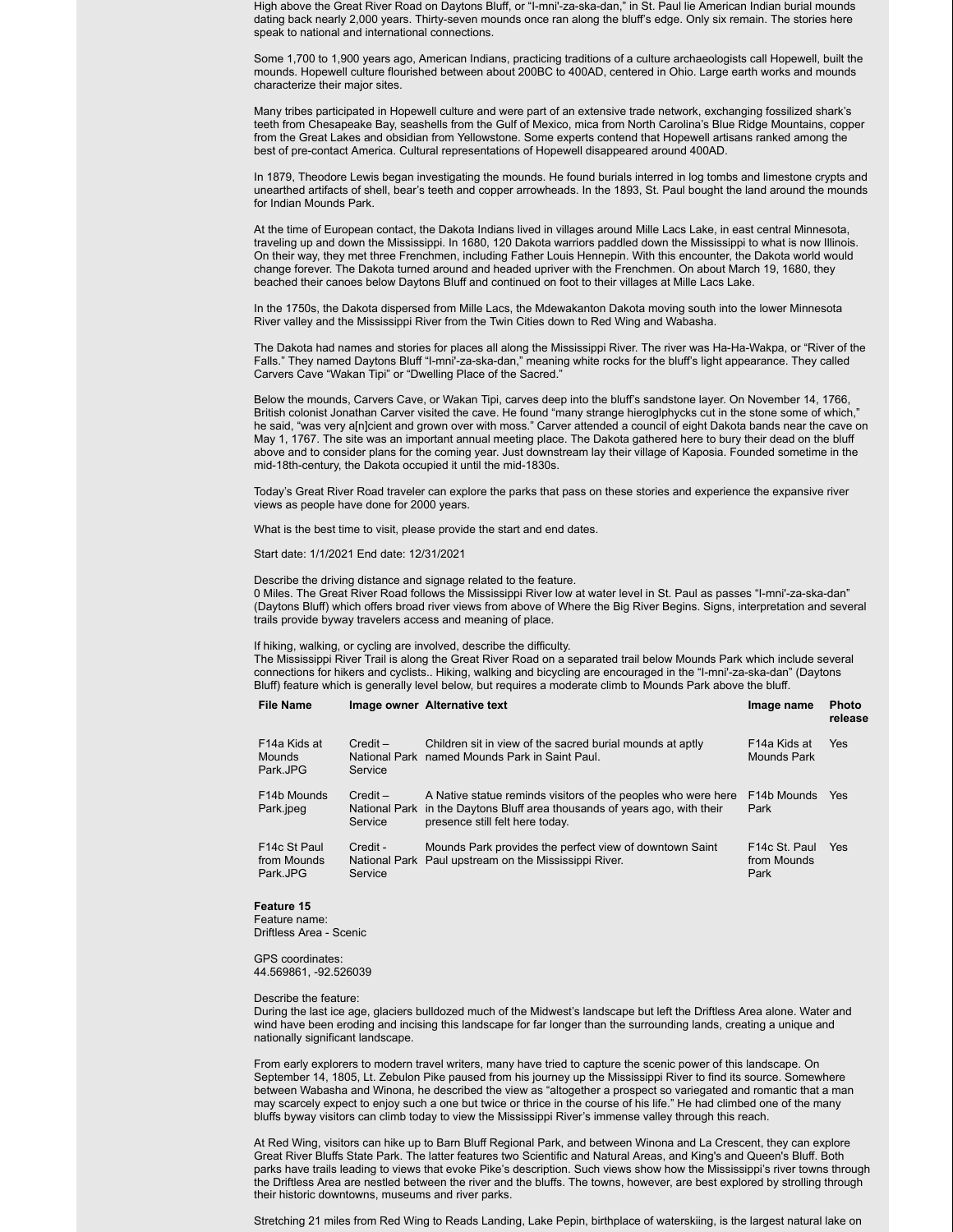the Mississippi River. The lake draws sailboats large and small that, whether sailing the lake, with the rocky and wooded bluffs as their backdrop, or huddled in the marina at Lake City, add to the picturesque scenery.

Bald eagles, having come back from near extinction, are common along the Mississippi River through this reach but especially between Red Wing and Wabasha. Drawn by open water and an abundant supply of fish, hundreds of bald eagles make this area their winter home. Stopping at the National Eagle Center in Wabasha, visitors can see eagles from a few feet away and learn all about them. Travelers on the Great River Road can often see bald eagles perched in trees or flying down the road in front of them, a mystical scenic experience.

From Wabasha to the Iowa border, most of the Mississippi River's floodplain falls within the Upper Mississippi National Wildlife & Fish Refuge. From the river and along the shore, the refuge delivers spectacular wildlife viewing opportunities through all the seasons.

Locks and Dams 3 through 8 lie in this reach and are listed on the National Register of Historic Places as nationally significant. The Corps of Engineers constructed them during the Great Depression as part of the 9-Foot Channel Project, a project that fundamentally transformed the upper Mississippi River's physical and ecological character. The locks and dams, the reservoirs they create, and towboats pushing up to 15 barges are part of every traveler's scenic experience on the Great River Road.

What is the best time to visit, please provide the start and end dates.

Start date: 1/1/2021 End date: 12/31/2021

Describe the driving distance and signage related to the feature.

0 Miles. The Great River Road follows the Mississippi River through the Driftless Area. Signs, interpretation and riverfront parks provide byway travelers river access and meaning of place.

If hiking, walking, or cycling are involved, describe the difficulty.

The Mississippi River Trail is primarily along the Great River Road but diverts to local roads and separated trails in the Driftless Area when they provide an improved bicycle experience. Although generally level, the Driftless Area can require short moderate climbs.

| <b>File Name</b>                                                  | Image<br>owner                     | <b>Alternative text</b>                                                                                                                                                                                                 | Image name                                                      | <b>Photo</b><br>release |
|-------------------------------------------------------------------|------------------------------------|-------------------------------------------------------------------------------------------------------------------------------------------------------------------------------------------------------------------------|-----------------------------------------------------------------|-------------------------|
| F <sub>15</sub> a Panoramic<br><b>Bluffs at Lake</b><br>Pepin.jpg | $Credit -$<br>Explore<br>Minnesota | The Driftless Area boasts many overlook spots like this one.<br>inviting visitors to take a seat and view the charming town<br>and river below.                                                                         | F <sub>15a</sub><br>Panoramic<br><b>Bluffs at Lake</b><br>Pepin | Yes                     |
| F <sub>15</sub> b Girls at<br>Barn Bluff<br>Overlook.jpg          | $Credit -$<br>Explore<br>Minnesota | Barn Bluff is a popular hiking spot and worth the effort<br>needed to reach the top of the 340-foot bluff. The cliff<br>showcases a spectacular view of the Mississippi River on<br>one side and Red Wing on the other. | F <sub>15</sub> b Girls at<br>Barn Bluff<br>Overlook            | <b>Yes</b>              |
| <b>F15c River Bluffs</b><br>Scene.jpg                             | $Credit -$<br>Explore<br>Minnesota | Wide span views of the Driftless Area abound from blufftops<br>like this one showcasing the majesty of the Mississippi River.                                                                                           | F <sub>15</sub> c River<br><b>Bluffs Scene</b>                  | Yes                     |

**Feature 16**

Feature name: Mississippi River Towns - Historic

GPS coordinates: 44.736543, -92.852610

Describe the feature:

Clarence Jonk launched his Betsy-Nell into the Mississippi River in Minneapolis in early October 1933. She floated on 80, 55-gallon oil drums and was propelled by two model T engines. While planning his trip, he walked through an oak savanna north of St. Paul with two women friends. "After we had eaten our fill" of berries, he wrote, "we lay upon the warm grass of a hillside in the shade of a large oak tree. We got to roaming in our fancies, traveling to far-away places .... I took them with me on the great river where I knew I would soon be going. ... Once on the river they could not wait for the next bend to unfold and reveal the charms and romantic history of some old town." He could have been describing a pleasure drive on Highway 61 and the Great River Road today.

Minnesota's River Towns feature maintains deep historic connections to the Mississippi. Four, in particular, fit Clarence Jonk's depiction. The National Register Historic Districts in these towns, individually and, more powerfully, together, harken back to when the river was each city's commercial engine driven by lumber and flour milling, grain shipping and steamboat passenger traffic. Three Great River Road Interpretive Centers share these stories.

Unlike cities that lost their historic downtowns during 1950s and 1960s urban renewal, Hastings saved theirs. Two historic districts lie near the Mississippi River, one commercial and the other residential. The East Second Street Commercial Historic District includes 35 buildings erected between 1860 and 1900. The West Second Street Residential Historic District embraces 13 homes dating from 1857 to 1890.

Red Wing lists five historic districts: St. James District; Downtown District; Historic Mall District; West Residential Conservation District and South End Residential Conservation District. Built in 1874 and anchoring the St. James District, the St. James Hotel still serves tourists and business travelers. Designed in the Italianate architectural style, it is one of the only remaining hotels of its size and character along the river in Minnesota.

Wabasha's Commercial Historic District counts nearly 60 properties constructed between 1856 and 1928. Wabasha, Minnesota's oldest city, also showcases National Register-listed historic homes built by early community leaders. In 1874, capitalizing on his successful agriculture and mercantile businesses, William Campbell erected a Greek Revival house with a "mid-century side-hall plan." Listed as the William and Alma Campbell House, the National Register nomination states that "Although the railroad had come through Wabasha by the time the house was constructed, its style and veneered manner of construction place it in the state historic context of Early Agriculture and River Settlement."

The Winona Commercial Historic District features 65 properties built during the 1880s and 1890s. The Romanesque Revival Grain and Lumber Exchange building downtown Winona exemplifies the city's heritage tied to grain, lumber and the Mississippi River. Part of the River Town feature, Lake City, Minneiska, Reads Landing, La Crescent, and Brownsville also share their history with walking tours, interpretation and events.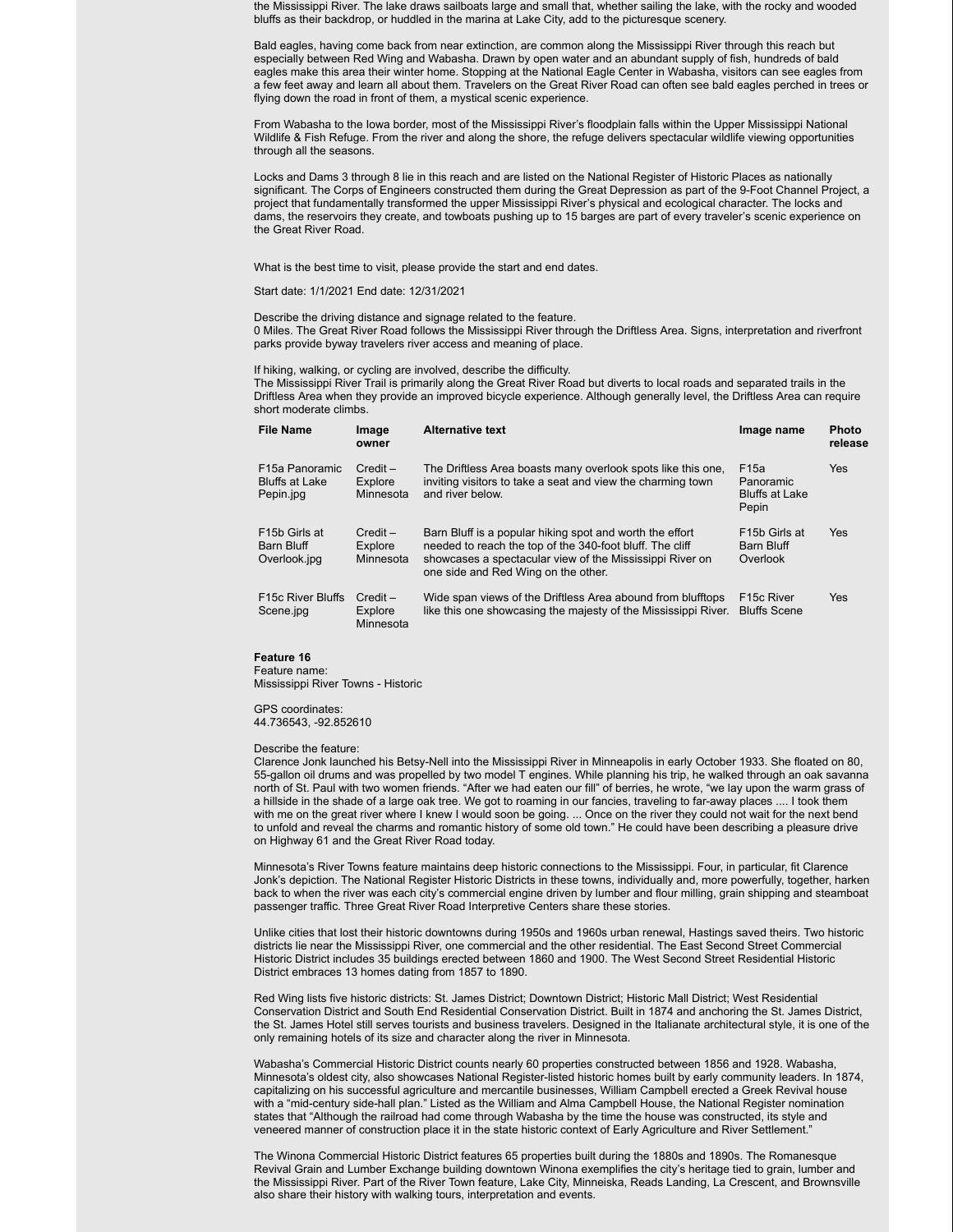What is the best time to visit, please provide the start and end dates.

Start date: 1/1/2021 End date: 12/31/2021

Describe the driving distance and signage related to the feature. 0 Miles. The Great River Road follows the Mississippi River through a series of historic River Towns. Signs, interpretation, Main Streets, historic districts and riverfront parks provide byway travelers river access and meaning of place.

If hiking, walking, or cycling are involved, describe the difficulty.

The Mississippi River Trail is primarily along the Great River Road but diverts to local roads and separated trails in Mississippi River Towns when they provide an improved bicycle experience. Although generally level, the Minnesota's Mississippi River Towns can require short moderate climbs.

| <b>File Name</b>                                 | Image<br>owner                     | <b>Alternative text</b>                                                                                                                                                                                                                                | Image name Photo                             | release    |
|--------------------------------------------------|------------------------------------|--------------------------------------------------------------------------------------------------------------------------------------------------------------------------------------------------------------------------------------------------------|----------------------------------------------|------------|
| F <sub>16a</sub><br>Winona.JPG                   | Winona                             | Credit – Visit Historic downtown Winona includes nearly a dozen blocks lovingly<br>preserved and on the National Historic Register.                                                                                                                    | F <sub>16a</sub><br>Winona                   | <b>Yes</b> |
| F <sub>16</sub> b Hastings<br>City Hall.jpg      | Credit -<br>David<br>Youngren      | Built between 1869 and 1871, Hastings City Hall was originally the<br>Dakota County Courthouse and was renovated in 1912. This is just Hastings<br>one example of a River Town historic jewel that travelers encounter City Hall<br>on their journeys. | F <sub>16</sub> b                            | <b>Yes</b> |
| F <sub>16</sub> c Winona<br>Fall<br>Overlook.jpg | $Credit -$<br>Explore<br>Minnesota | A birds eye view of historic downtown Winona and the magical<br>Mississippi River provides fall season inspiration.                                                                                                                                    | F <sub>16</sub> c<br>Winona Fall<br>Overlook | <b>Yes</b> |

**Telling Your Story:** An important part of supporting the America's Byways brand is providing travelers with information about the Intrinsic Qualities that form the essence of your byway.

> 5-9: Describe the materials you use to tell your byway story and interpret its Intrinsic Qualities, (e.g., maps, brochures, DVDs, etc.) (Limit 150 words.)

The Minnesota Great River Road story is told through a new print map, online Plan Your Trip interactive map, new website, StoryMaps, Facebook, and YouTube, as well as face to face. Minnesota also participates in ten-state contests and an annual Drive the Great River Road month each September. StoryMaps offer in-depth interactive content from intrinsic resource-rich sites along Minnesota's six destination areas. A new StoryMap targets younger river rats by featuring a college student exploring state parks along the byway. Hospitality training is being developed to help Interpretive Center staff leverage these resources and tell their byway stories.

5-10: Provide the website(s) and/or social media sites where travelers and media can find information specific to your byway (other than byways.org). Separate URLs with a semi-colon. https://www.mnmississippiriver.com/ https://www.facebook.com/GreatRiverRoadMN/

https://www.youtube.com/user/mnmississippiriver

http://arcg.is/H4X5G

https://mndot.maps.arcgis.com/apps/Cascade/index.html?appid=81864dc50942413ca311d53c6c93decc https://www.exploreminnesota.com/article/follow-great-river-road-to-these-historic-mississippi-river-towns https://experiencemississippiriver.com/states/minnesota/

# **Section 6**

**Community Support:** Community support and the openness of the planning process are considered important components in both the designation and determination of the sustainability of a byway.

> 6-1: Provide a list of key participants/organizations in the planning and development of the Corridor Management Plan (CMP), and describe critical coordination efforts with these organizations. (Limit 150 words.) MnMRPC member agencies DOT, Tourism, Historical Society, Agriculture, and Natural Resources, 5 Regional Commissioners and House and Senate members led development of the 2016 Minnesota Great River Road Corridor Management Plan. The CMP was guided by a 16-member project advisory team that met 7 times over 18 months, 20 key stakeholder meetings, 6 Mississippi River Parkway Commission meetings including a ten-state meeting, 4 social media platforms, on-site intercept surveys, online surveys, and 12 public open houses at intrinsic sites along the river. PAT members included Federal land management agencies, 3 Tribal communities, education, health, non-profit and regulatory partners. MnDOT, who co-led the CMP, met periodically to understand District-level opportunities and concerns and align with administrative priorities. MnMRPC continue to lead CMP implementation, with PAT members, counties, cities and Interpretive Centers involved individually if related to the strategy. Ten-state CMP strategies focus on active relationships to implement plan strategies.

> 6-2: Identify any significant objections to the CMP and describe actions taken to resolve them. (Limit 150 words.) During 2016 Minnesota Great River Road Corridor Management Plan development no significant objections were encountered. Rather, from public meetings, intercept surveys, online surveys, Project Advisory Team meetings, Minnesota Mississippi River Parkway Commission meetings, a ten-state meeting and online comments the feedback was "We are glad you are doing this work." The strongest concern was from local and state transportation agencies faced with competing demands and concerned about capacity to facilitate strategy implementation. To help address this the Plan Your Project interactive map includes intrinsic resource contact information, Mississippi River Trail and other modal travel connection points, and MnDOT's ten-year plan project data so planners, designers and maintenance can readily learn more about their projects' byway context. Learning modules will be developed before a hard launch as part of the Minnesota Great River Road Ambassador training strategies aimed at engaging local and state transportation agency staff at all levels.

> 6-3: Describe how you have addressed the control of outdoor advertising with your stakeholders. (Limit 150 words.) About 12 years ago, MnDOT's Scenic Byway, Outdoor Advertising and Great River Road program coordinators worked with byways statewide to reduce or eliminate all byway gaps through local zoning ordinances. Upon site review during the recent CMP only two gaps remained on the Great River Road. The program managers determined no additional outdoor off-premise advertising (billboards) could be physically accommodated due to existing billboards. As a result, all gaps were eliminated in Minnesota's Great River Road communities.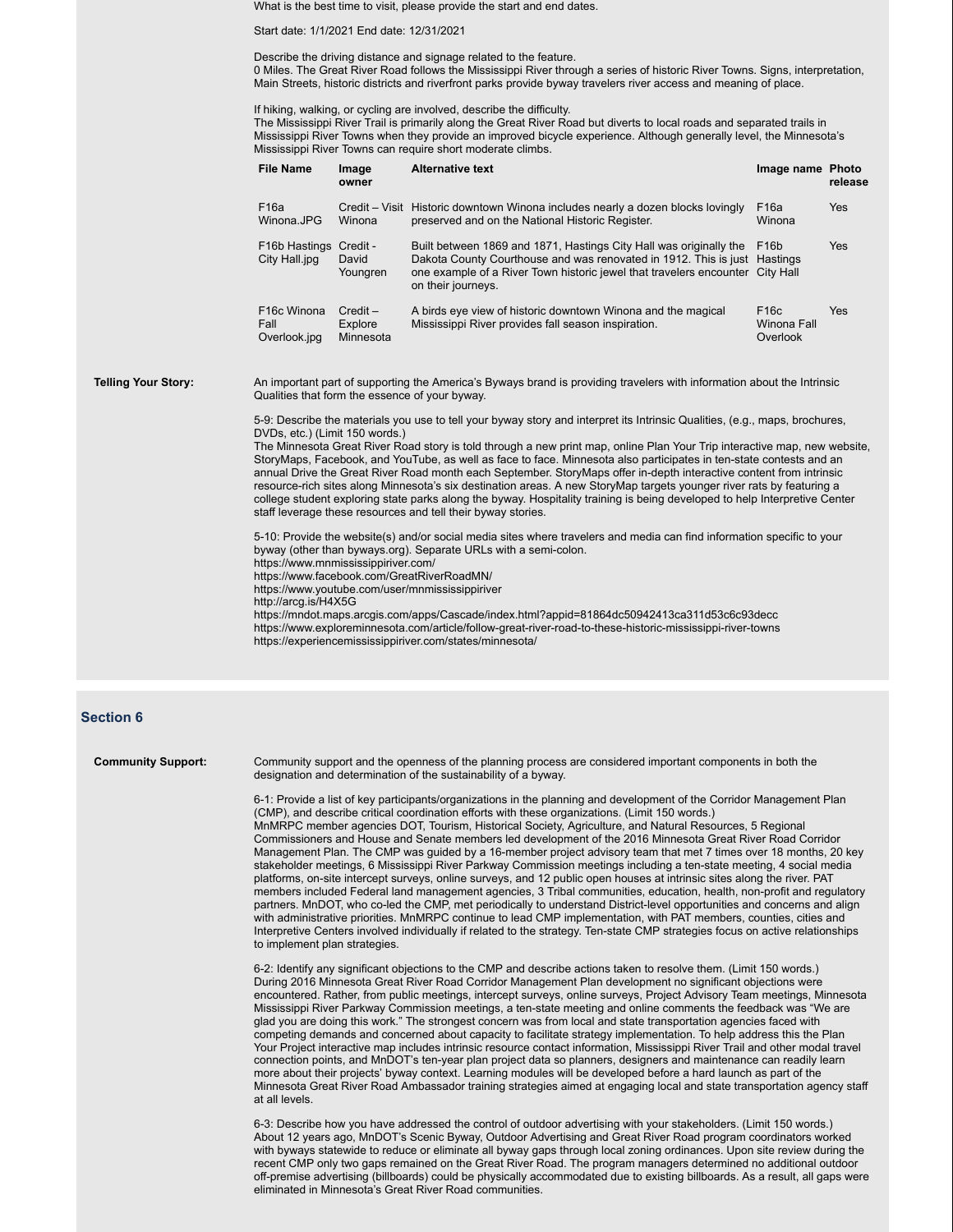|                         | 6-4: Describe how this byway nomination was developed and who was involved, including critical coordination efforts with<br>key industries and organizations along the corridor and any significant objections to the nomination of the road. (Limit 200<br>words.)<br>At the 2019 Mississippi River Parkway Commission Annual Meeting the new opportunity to apply for All-American Road<br>designation was discussed and enthusiastically embraced by the ten-state organization. The MRPC Transportation<br>Committee led coordination with the ten state byway coordinators, FHWA, national MRPC Board and standing<br>committees, and the ten state commissions who would each apply individually. Skype and phone meetings with key state<br>contacts, MRPC Transportation Committee, Board and committees, plus meeting minutes and a webpage to share content<br>and guidance facilitated vibrant discussion and moved nine states towards applications. National and international<br>marketing organizations provided compelling letters supporting designation.                                                                                                                                                                                                                                                                                                             |  |
|-------------------------|----------------------------------------------------------------------------------------------------------------------------------------------------------------------------------------------------------------------------------------------------------------------------------------------------------------------------------------------------------------------------------------------------------------------------------------------------------------------------------------------------------------------------------------------------------------------------------------------------------------------------------------------------------------------------------------------------------------------------------------------------------------------------------------------------------------------------------------------------------------------------------------------------------------------------------------------------------------------------------------------------------------------------------------------------------------------------------------------------------------------------------------------------------------------------------------------------------------------------------------------------------------------------------------------------------------------------------------------------------------------------------------|--|
|                         | In Minnesota the full Minnesota Mississippi River Parkway Commission unanimously approved the application,<br>recommended intrinsic resources and helped develop a list of potential intrinsic features. The Commission also approved<br>a core team led by the Commission Director, with assistance from National Park Service, Minnesota Historical Society and<br>MnDOT, with significant contributions from DNR and Tourism. Written content, images, maps, data, permissions, letters of<br>support, fact checking, and editing were accomplished with assistance from Federal land management agencies, Tribal<br>communities, Mississippi Headwaters Board, CVBs, mayors, and Commission members and agencies. Understandably<br>COVID-19 precluded some partners providing intended collaboration.                                                                                                                                                                                                                                                                                                                                                                                                                                                                                                                                                                             |  |
|                         | 6-5: Document that you have received support from road management authorities responsible for each segment of the<br>road and Federal land management agency(s) through whose lands the byway runs. (Limit 150 words.)<br>The Minnesota Great River Road has long enjoyed support from the many agencies that manage designated roads.<br>During the original designation process cities, counties, Tribes, and parks provided resolutions supporting road designation<br>and signage. In 2013 signing the Mississippi River Trail reinforced agency byway support with 53 cooperative construction<br>agreements. Annually the Commission provides letters of support to local road agencies seeking Transportation<br>Alternative Program and other grants. During the 2016 CMP, local and state transportation staff participated in public open<br>houses and online surveys. Ongoing, some also participate at MnMRPC Regional meetings. Ambassador training will help<br>transportation staff leverage the Plan Your Project interactive map.<br>Federal land management agencies were active members of the CMP Project Advisory Team, participating at public open<br>houses and online surveys too. We support each other's grants and leverage our projects to benefit byway travel and<br>protect and enhance intrinsic resources.                                          |  |
|                         | 6-6: List actions the byway leader or organization will take to assure ongoing community involvement and citizen<br>participation. (Limit 150 words.)<br>The MnMRPC assures ongoing community involvement and citizen participation in a multi-layered way. Citizen<br>participation was greatly enhanced when the 2000 CMP strategy to add 5 citizen members to the Commission was signed<br>into law. Citizen members complement two House, two Senate, 5 state agencies and a member-at-large by bringing local<br>wisdom, issues and opportunities to help "preserve, promote and enhance the scenic, historic and recreational resources<br>of the Mississippi River, to foster economic growth in the corridor and to develop the national, scenic and historic byway<br>known as the Great River Road." Regional meetings are held periodically, hosted by a CVB, Chamber or Interpretive<br>Center. MnMRPC shares project updates and seeks feedback, while locals share project updates, issues, and ideas. The<br>fourth of four 2016 CMP initial implementation strategies develops Great River Road Ambassadors so communities better<br>leverage the byway and transportation staff provide a positive byway travel experience.                                                                                                                                           |  |
|                         | <b>Supporting Documentation:</b> You must include an electronic PDF copy of the Corridor Management Plan and a single PDF document combining any<br>letters documenting support. Applicants are limited to providing these two forms of supporting documentation along with<br>the Route Map (and optional GIS file) and the photos referenced within the body of the nomination application. Additional<br>documentation/attachments will not be considered.                                                                                                                                                                                                                                                                                                                                                                                                                                                                                                                                                                                                                                                                                                                                                                                                                                                                                                                          |  |
|                         | 6-7: Corridor Management Plan – Your application must be supported by a Corridor Management Plan that addresses<br>the required points of corridor management planning detailed in the Interim Policy.                                                                                                                                                                                                                                                                                                                                                                                                                                                                                                                                                                                                                                                                                                                                                                                                                                                                                                                                                                                                                                                                                                                                                                                 |  |
|                         | 6-7 2016MnGRR_CMP-2018MRPC_TenStateGRR_CMP.pdf                                                                                                                                                                                                                                                                                                                                                                                                                                                                                                                                                                                                                                                                                                                                                                                                                                                                                                                                                                                                                                                                                                                                                                                                                                                                                                                                         |  |
|                         | Before uploading, rename the file to begin with 6-7. For example, rename your file RiverBend.pdf to 6-7RiverBend.pdf.                                                                                                                                                                                                                                                                                                                                                                                                                                                                                                                                                                                                                                                                                                                                                                                                                                                                                                                                                                                                                                                                                                                                                                                                                                                                  |  |
|                         | 6-8: Letters Documenting Support – Reviewers find supporting letters that document local support useful as they<br>corroborate statements you make in your application. The most effective documentation is personalized support<br>statements that describe the writer's relationship to the byway and expected benefits from national designation. It is also<br>useful to see indications of how the writer will continue their support in the future.                                                                                                                                                                                                                                                                                                                                                                                                                                                                                                                                                                                                                                                                                                                                                                                                                                                                                                                              |  |
|                         | 6-8MN Great River Road Ltrs of Support.pdf                                                                                                                                                                                                                                                                                                                                                                                                                                                                                                                                                                                                                                                                                                                                                                                                                                                                                                                                                                                                                                                                                                                                                                                                                                                                                                                                             |  |
|                         | Before uploading, rename the file to begin with 6-8. For example, rename your file RiverBend.pdf to 6-8RiverBend.pdf.                                                                                                                                                                                                                                                                                                                                                                                                                                                                                                                                                                                                                                                                                                                                                                                                                                                                                                                                                                                                                                                                                                                                                                                                                                                                  |  |
| <b>CMP Information:</b> | 6-9: Name of CMP: Minnesota Great River Road Corridor Management Plan                                                                                                                                                                                                                                                                                                                                                                                                                                                                                                                                                                                                                                                                                                                                                                                                                                                                                                                                                                                                                                                                                                                                                                                                                                                                                                                  |  |
|                         | 6-10: Date CMP was adopted: 3/16/2016                                                                                                                                                                                                                                                                                                                                                                                                                                                                                                                                                                                                                                                                                                                                                                                                                                                                                                                                                                                                                                                                                                                                                                                                                                                                                                                                                  |  |
|                         | 6-11: Does your State/Indian tribe/Federal land management agency require that CMPs be regularly updated to reflect<br>current policies?                                                                                                                                                                                                                                                                                                                                                                                                                                                                                                                                                                                                                                                                                                                                                                                                                                                                                                                                                                                                                                                                                                                                                                                                                                               |  |
|                         | No<br>If yes, how<br>often?                                                                                                                                                                                                                                                                                                                                                                                                                                                                                                                                                                                                                                                                                                                                                                                                                                                                                                                                                                                                                                                                                                                                                                                                                                                                                                                                                            |  |
|                         | If no, in a few concise bullet points, describe your byway priorities for the next five (5) years. (Limit 150<br>words.)<br>While Minnesota doesn't require CMP updates, it encourages and facilitates CMP updates, with about<br>15 updates to 21 CMPs, including the Great River Road, in 2016, and more currently in development.<br>Minnesota Great River Road CMP priorities for the next five years include building upon four initial<br>implementation strategies including 1) 565 miles completely resigned in 2018; 2) Develop Plan Your<br>Project to safeguard wayfinding system and provide transportation project and planning context. (Map<br>refinement ongoing, Ambassador training to be developed and launched); 3) Develop Plan Your Trip<br>interactive map showcasing 700+ places to see and explore, featuring 12 Interpretive Centers,<br>Mississippi River Trail and multi-modal options. (Map launched on new website, refinement ongoing, 7<br>StoryMaps expand content, print map version out for printing, instructional videos under development,<br>and Ambassador training to be developed and launched); 4) Develop and Ambassador development<br>with beta at Interpretive Centers (funding secured, program outlined).<br>6-12: Your byway's CMP must address each of the following points. Using the table below, identify the principal pages in |  |
|                         | your document that discuss each point.                                                                                                                                                                                                                                                                                                                                                                                                                                                                                                                                                                                                                                                                                                                                                                                                                                                                                                                                                                                                                                                                                                                                                                                                                                                                                                                                                 |  |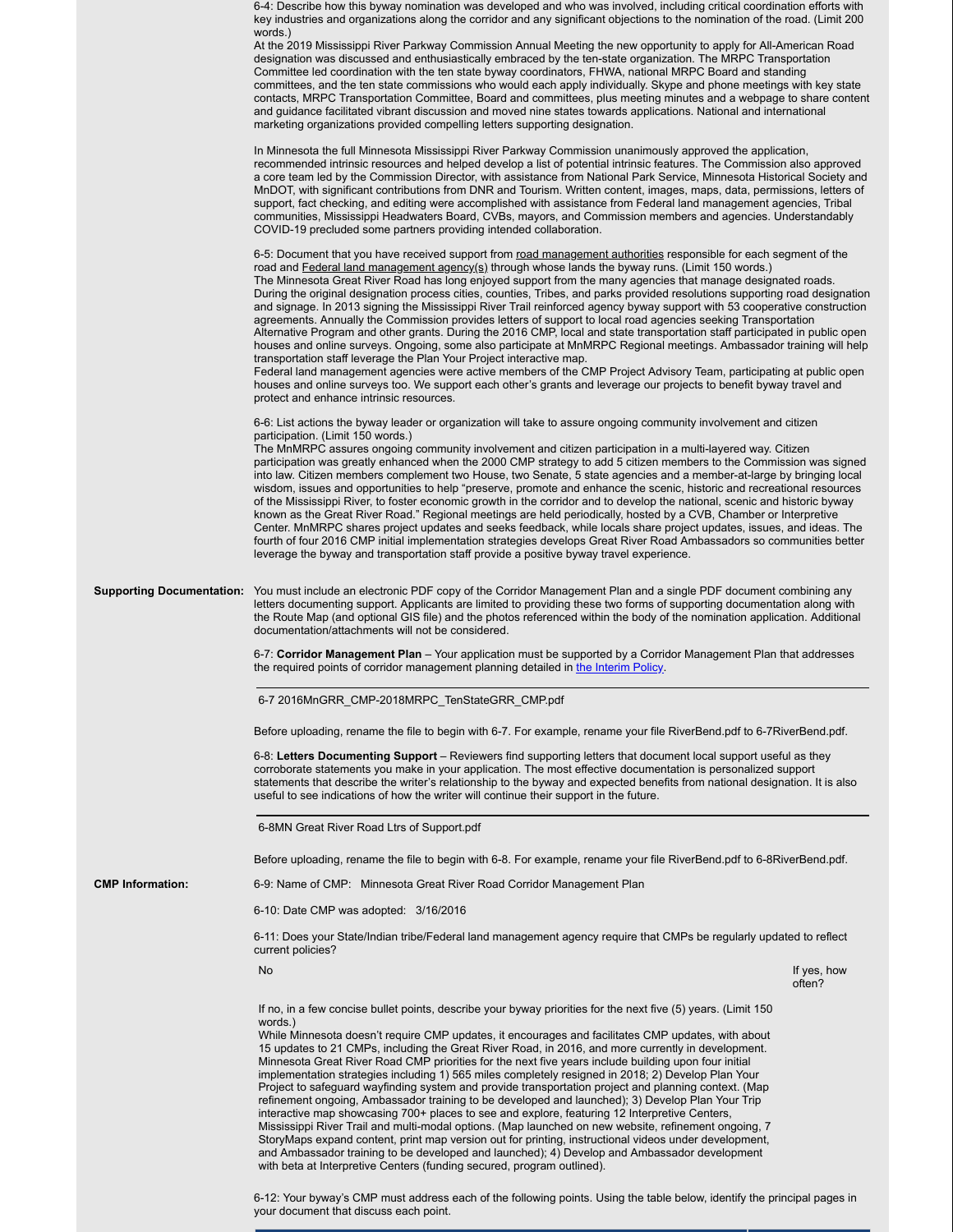|                           | Item that the CMP Addresses                                                                                                                                                                                                                                                                                                                                                                                                                                                                                                                                                                                                                                                                                                                                                                                                                                                                                                                                | <b>Discussed on Page</b><br>Number(s) |  |  |
|---------------------------|------------------------------------------------------------------------------------------------------------------------------------------------------------------------------------------------------------------------------------------------------------------------------------------------------------------------------------------------------------------------------------------------------------------------------------------------------------------------------------------------------------------------------------------------------------------------------------------------------------------------------------------------------------------------------------------------------------------------------------------------------------------------------------------------------------------------------------------------------------------------------------------------------------------------------------------------------------|---------------------------------------|--|--|
|                           | 1. A map identifying the corridor boundaries, location, intrinsic qualities, and land uses in the<br>corridor.                                                                                                                                                                                                                                                                                                                                                                                                                                                                                                                                                                                                                                                                                                                                                                                                                                             | $03 - 2$                              |  |  |
|                           | 2. An assessment of the intrinsic qualities and their "context" (the areas surrounding them).                                                                                                                                                                                                                                                                                                                                                                                                                                                                                                                                                                                                                                                                                                                                                                                                                                                              | 03-20 to 03-24                        |  |  |
|                           | 3. A strategy for maintaining and enhancing each of those intrinsic qualities.                                                                                                                                                                                                                                                                                                                                                                                                                                                                                                                                                                                                                                                                                                                                                                                                                                                                             | 04-5 to 04-13                         |  |  |
|                           | 4. The agencies, groups, and individuals who are part of the team that will carry out the plan,<br>including a list of their specific, individual responsibilities. Also, a schedule of when and how<br>you'll review the degree to which those responsibilities are being met.                                                                                                                                                                                                                                                                                                                                                                                                                                                                                                                                                                                                                                                                            | 01-8, 04-15 to 04-22                  |  |  |
|                           | 5. A strategy of how existing development might be enhanced and new development<br>accommodated to preserve the intrinsic qualities of your byway.                                                                                                                                                                                                                                                                                                                                                                                                                                                                                                                                                                                                                                                                                                                                                                                                         | 04-49 to 04-52                        |  |  |
|                           | 6. A plan for on-going public participation.                                                                                                                                                                                                                                                                                                                                                                                                                                                                                                                                                                                                                                                                                                                                                                                                                                                                                                               | 05-7 to 05-8                          |  |  |
|                           | 7. A general review of the road's safety record to locate hazards and poor design, and identify<br>possible corrections.                                                                                                                                                                                                                                                                                                                                                                                                                                                                                                                                                                                                                                                                                                                                                                                                                                   | 03-10 to 03-11                        |  |  |
|                           | 8. A plan to accommodate commercial traffic while ensuring the safety of sightseers in smaller<br>vehicles, as well as bicyclists, joggers, and pedestrians.                                                                                                                                                                                                                                                                                                                                                                                                                                                                                                                                                                                                                                                                                                                                                                                               | 04-49                                 |  |  |
|                           | 9. A listing and discussion of efforts to minimize anomalous intrusions on the visitor's<br>experience of the byway.                                                                                                                                                                                                                                                                                                                                                                                                                                                                                                                                                                                                                                                                                                                                                                                                                                       | 03-25 to 03-29                        |  |  |
|                           | 10. Documentation of compliance with all existing local, state, and federal laws about the<br>control of outdoor advertising.                                                                                                                                                                                                                                                                                                                                                                                                                                                                                                                                                                                                                                                                                                                                                                                                                              | 03-29                                 |  |  |
|                           | 11. A plan to make sure that the number and placement of highway signs will not get in the way<br>of the scenery, but still be sufficient to help tourists find their way. This includes, where<br>appropriate, signs for international tourists who may not speak English fluently.                                                                                                                                                                                                                                                                                                                                                                                                                                                                                                                                                                                                                                                                       | 03-4 to 03-10                         |  |  |
|                           | 12. Plans of how the byway will be marketed and publicized.                                                                                                                                                                                                                                                                                                                                                                                                                                                                                                                                                                                                                                                                                                                                                                                                                                                                                                | 04-33 to 04-39                        |  |  |
|                           | 13. Any proposals for modifying the roadway, including an evaluation about design standards<br>and how proposed changes may affect the byway's intrinsic qualities.                                                                                                                                                                                                                                                                                                                                                                                                                                                                                                                                                                                                                                                                                                                                                                                        | 04-40 to 04-43, 05-1<br>to 05-8       |  |  |
|                           | 14. A description of what you plan to do to explain and interpret your byway's significant<br>resources to visitors.                                                                                                                                                                                                                                                                                                                                                                                                                                                                                                                                                                                                                                                                                                                                                                                                                                       | 04-44 to 04-46                        |  |  |
|                           | 15. A narrative on how the All-American Road would be promoted, interpreted, and marketed in<br>order to attract travelers, especially those from other countries. The agencies responsible for<br>these activities should be identified.                                                                                                                                                                                                                                                                                                                                                                                                                                                                                                                                                                                                                                                                                                                  | 10 State CMP p 11 -<br>12             |  |  |
|                           | 16. A plan to encourage the accommodation of increased tourism, if this is projected. Some<br>demonstration that the roadway, lodging and dining facilities, roadside rest areas, and other<br>tourist necessities will be adequate for the number of visitors induced by the byway's<br>designation as an All-American Road.                                                                                                                                                                                                                                                                                                                                                                                                                                                                                                                                                                                                                              | 04-5, 04-7, 04-8, 04-<br>11 to 04-13  |  |  |
|                           | 17. A plan for addressing multi-lingual information needs.                                                                                                                                                                                                                                                                                                                                                                                                                                                                                                                                                                                                                                                                                                                                                                                                                                                                                                 | 10 State CMP p 11                     |  |  |
|                           | 18. A demonstration of the extent to which enforcement mechanisms are being implemented in<br>accordance with the corridor management plan.                                                                                                                                                                                                                                                                                                                                                                                                                                                                                                                                                                                                                                                                                                                                                                                                                | 04-57                                 |  |  |
| <b>Byway Organization</b> | 6-13: Describe the structure of any byway organization that currently exists. (Limit 100 words.)<br>Per Minnesota Statute 161.1419 the Minnesota Mississippi River Parkway Commission has 15 voting members including<br>state legislators; Departments of Agriculture, Natural Resources, Transportation, Tourism, and Historical Society; five<br>citizens; and an at-large. The National Park Service is an exofficio member. Statute acknowledges the MnMRPC has 10-<br>state National MRPC responsibilities. Per Minnesota Statute 161.142, "the commissioner of transportation shall establish<br>and locate the route or routes of the Great River Road and shall thereafter construct, reconstruct, improve, and may<br>maintain same designating one employee who shall advise with and assist the commission in carrying out its functions<br>and duties."                                                                                       |                                       |  |  |
|                           | 6-14: Describe plans to strengthen the organization over the next five years. (Limit 100 words.)<br>The Minnesota and ten-state Great River Road CMPs include robust strategies to strengthen both state and national<br>organizations including focusing on CMP implementation to demonstrate planning and project delivery success, thereby<br>engaging intrinsic resource and transportation facility managers, businesses and local officials to leverage CMP<br>implementation for maximum reciprocal benefit. Organization strengthening will also result from strategic outreach to<br>byway travelers to improve understanding of trends and target audience preferences and needs, as well as to develop<br>measures of investment success. Implementing Minnesota's Ambassador development, visual resource protection<br>process and roadside storybook development will strengthen Commissioner and stakeholder relationships, too.            |                                       |  |  |
|                           | 6-15: Provide a description of the stewardship actions and practices your byway organization intends to follow so that your<br>Intrinsic Quality(s) remains evident or available to travelers along the byway. (Limit 100 words.)<br>Minnesota Great River Road intrinsic qualities encompass all six FHWA-definitions at some point along its 565-mile length.<br>The Plan Your Trip interactive map includes over 700 places with intrinsic value contributing to Mississippi River<br>exploration, available to travelers on mobile devices, tablets and PCs. Seven StoryMaps offer travelers a deep dive e-<br>visiting intrinsic sites in six distinct destination areas, and one showcasing state parks through the lens of youth. A series<br>of interpretive panels tells stories of place at restored historic waysides, rest areas and parks. A Visual Resource<br>Protection framework was developed for the CMP, although not yet implemented. |                                       |  |  |

# **Contacts**

FHWA will use these contacts to obtain additional information during the nomination process and after designation, if it occurs. It is important for you to assure the individuals you list in your nomination are available for such contacts and will maintain up-to-date knowledge about byway activities.